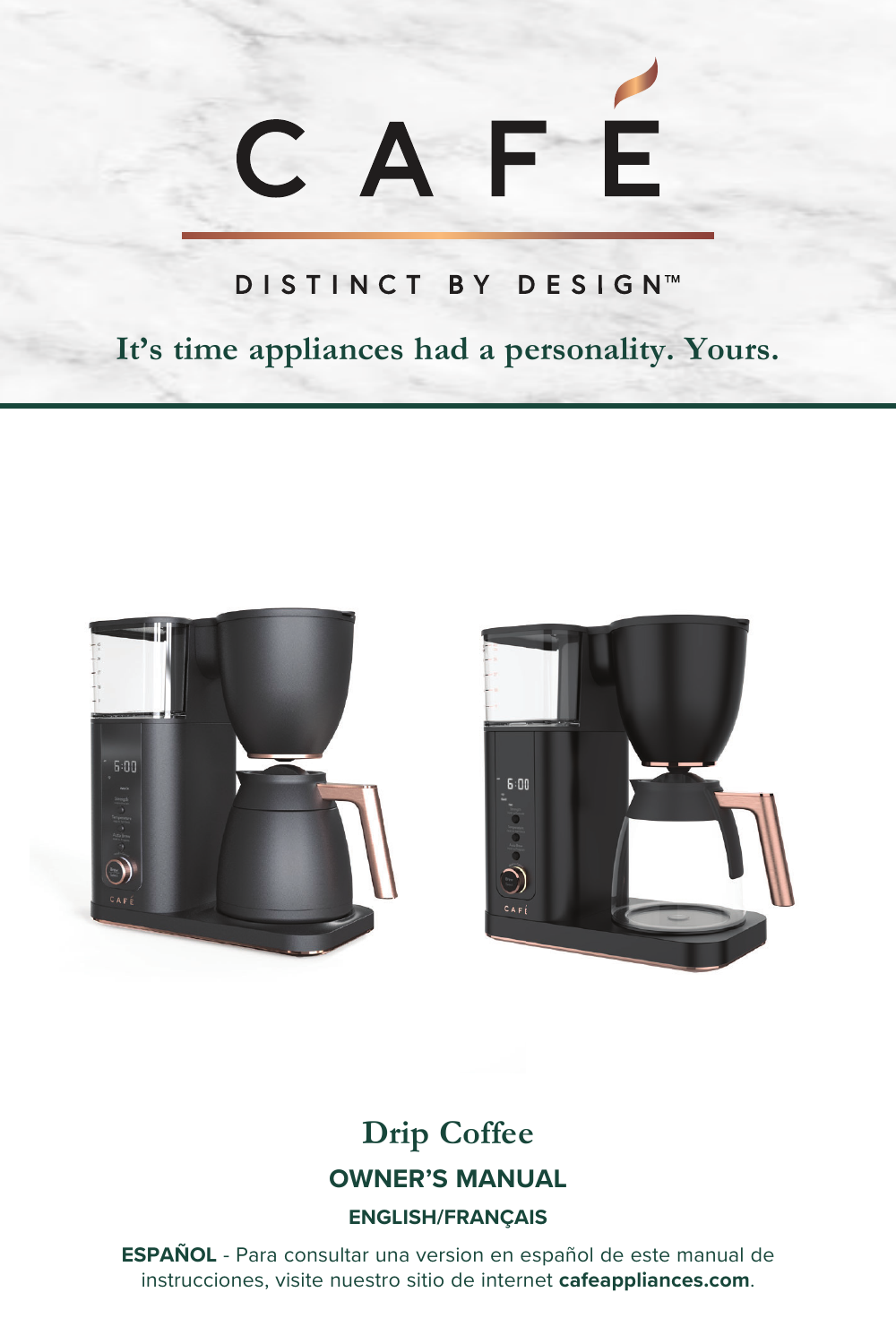#### THANK YOU FOR MAKING CAFÉ A PART OF YOUR HOME.

We take pride in the craftsmanship, innovation and design that goes into every Café product, and we think you will too. Among other things, registration of your appliance ensures that we can deliver important product information and warranty details when you need them.

Register your Café appliance now online. Helpful websites are available in the Consumer Support section of this Owner's Manual. You may also mail in the pre-printed registration card included in the packing material.



**DISTINCT BY DESIGN™**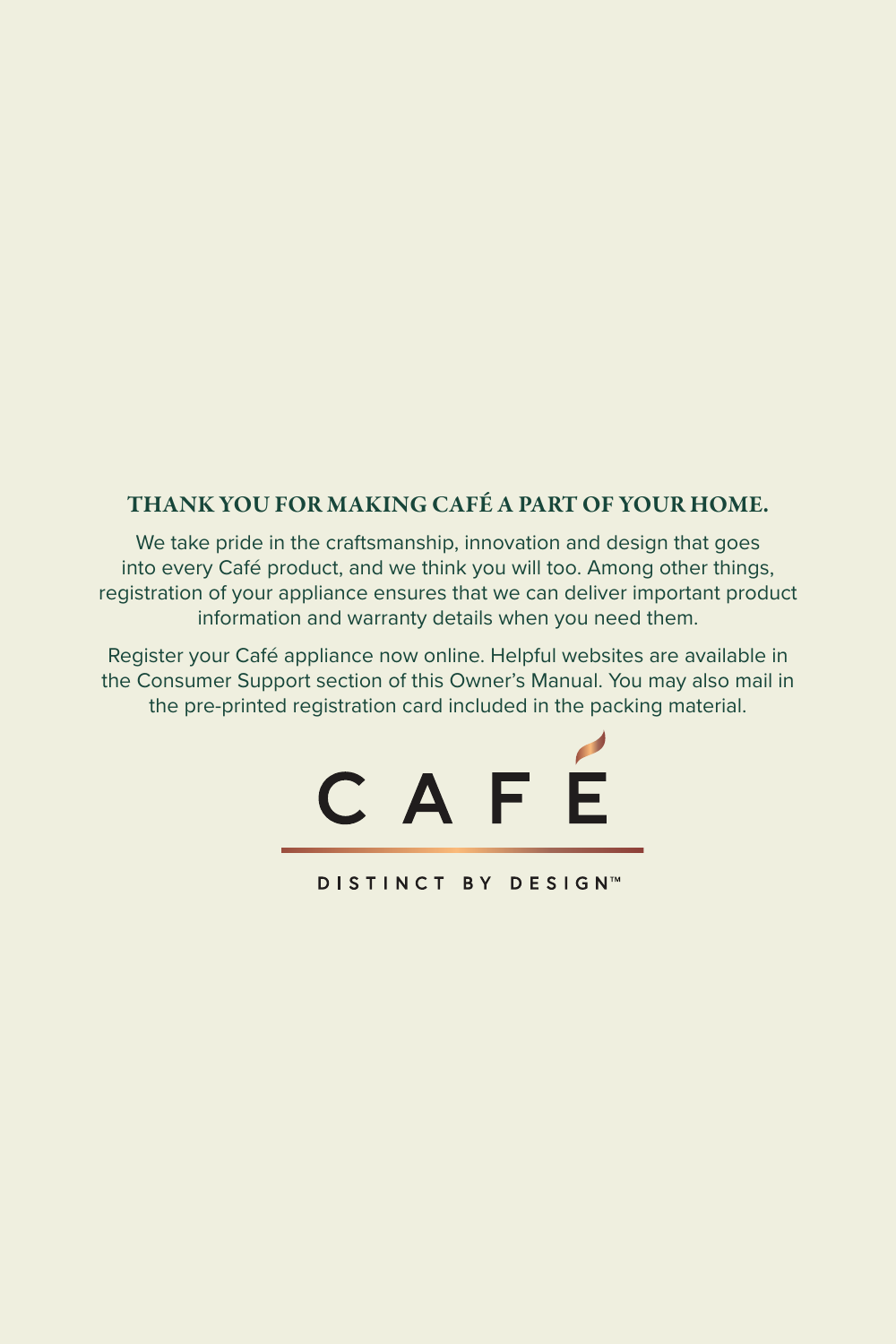## **Table of Contents**

#### Model: C7CDAASXXXXX, C7CDABSXXXXX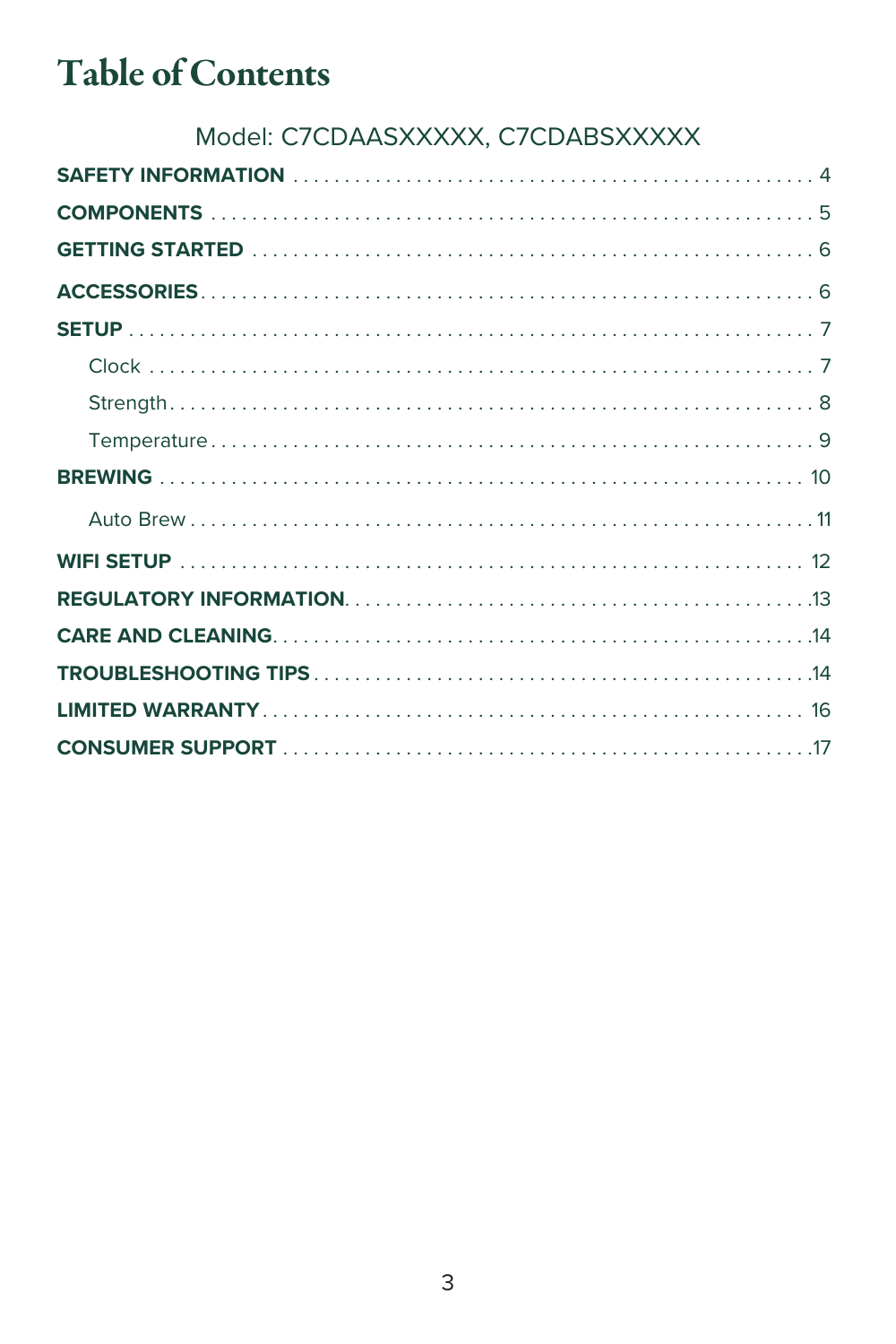### IMPORTANT SAFETY INFORMATION READ ALL INSTRUCTIONS BEFORE USING THE APPLIANCE

#### **AWARNING** To reduce the risk of fire, explosion, electric shock, or injury when using your coffee maker, **always** follow these basic safety precautions.

- **READ ALL INSTRUCTIONS BEFORE** To disconnect, make sure no coffee **USING**
- Use only a 120 V, 60 Hz standard electrical supply that is properly grounded in accordance with the National Electric Code and local codes and ordinances.
- Do not touch hot surfaces including glass carafe. Use handles and knobs.
- To protect against electric shock, do not place cord, plug, or base unit in water or other liquids.
- Product is for household use only. Do not use outdoors.
- To avoid a possible burn hazard, make sure the carafe is clean, empty and the lid is locked prior to brewing.
- Do not let cord hang over edge of table or counter, or touch a hot surface.
- Scalding may occur if the lid is removed during the brewing cycle ..
- Appliances should not be used by or near children.
- To reduce the risk of fire or electric shock, do not attempt to disassemble, repair, modify, or replace any part of your product.
- Use this product only for its intended purpose as described in this user manual.
- Use of any accessories not recommended by the manufacturer can cause injuries.
- Keep ventilation openings in the appliance enclosures or in the built-in structure, clear of obstruction.
- Do not place on or near a hot gas or electric burner, or in a heated oven.
- brewing, then remove the plug from wall outlet.
- This appliance has a polarized plug (one blade is wider than the other). To reduce the risk of electric shock, this plug is intended to fit into a polarized outlet only one way. If the plug does not fit fully into the outlet, reverse the plug. If it still does not fit, contact a qualified electrician. Do not attempt to modify the plug in any way.
- Do not use an extension cord.
- Unplug from outlet when not in use and before cleaning. Allow to cool before putting on or taking off parts, and before cleaning the appliance.
- Do not operate any appliance with a damaged cord, if the appliance malfunctions, or has been damaged in any manner, return appliances to the nearest authorized service facility for examination, repair, or adjustment.

#### **Appliances with Glass Containers.**

- The container is designed for use with this appliance. It must never be used on a range top. (Unless specific instructions for use on a range top are provided and include the precautions to be observed.)
- Do not set a hot container on a wet or cold surface.
- Do not use a cracked container or a container having a loose or weakened handle.
- Do not clean container with cleansers, steel wool pads, or other abrasive material.

## READ AND SAVE THESE INSTRUCTIONS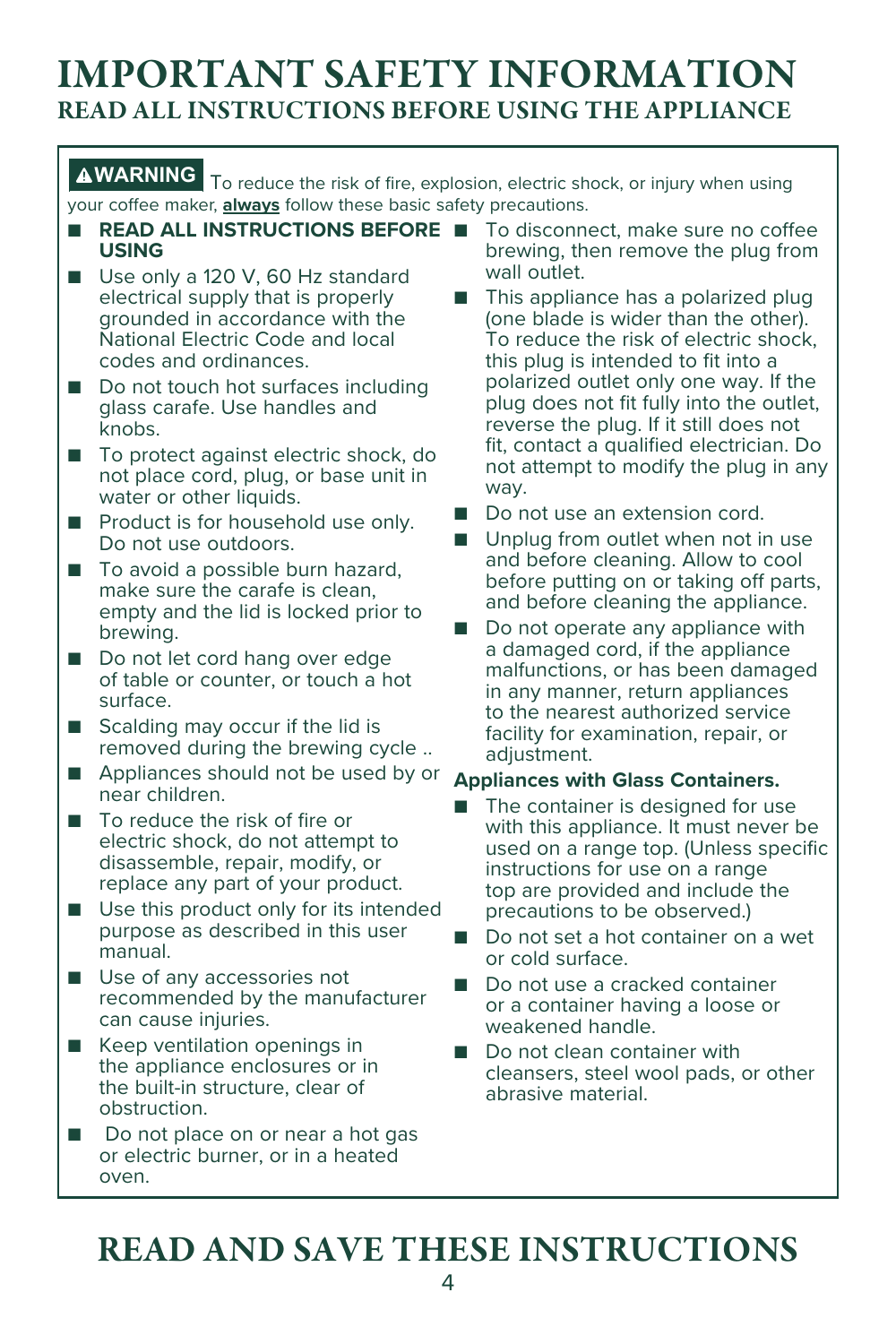## **Components**



- **A** Tank Lid
- **B** Water Reservoir
- **C** Strength Button
- **D** Temperature Button
- **E** Auto Brew Button
- **F** Brew/Cancel/Select Dial
- **G** Mesh Basket Filter
- **H** Brew Basket Insert
- **I** Drip Stop Lever
- **J** Showerhead
- **K** Thermal / Glass Carafe
- **L** Measuring Scoop
- **M** Carbon Filter
- **N** Warming Plate (Glass carafe models only)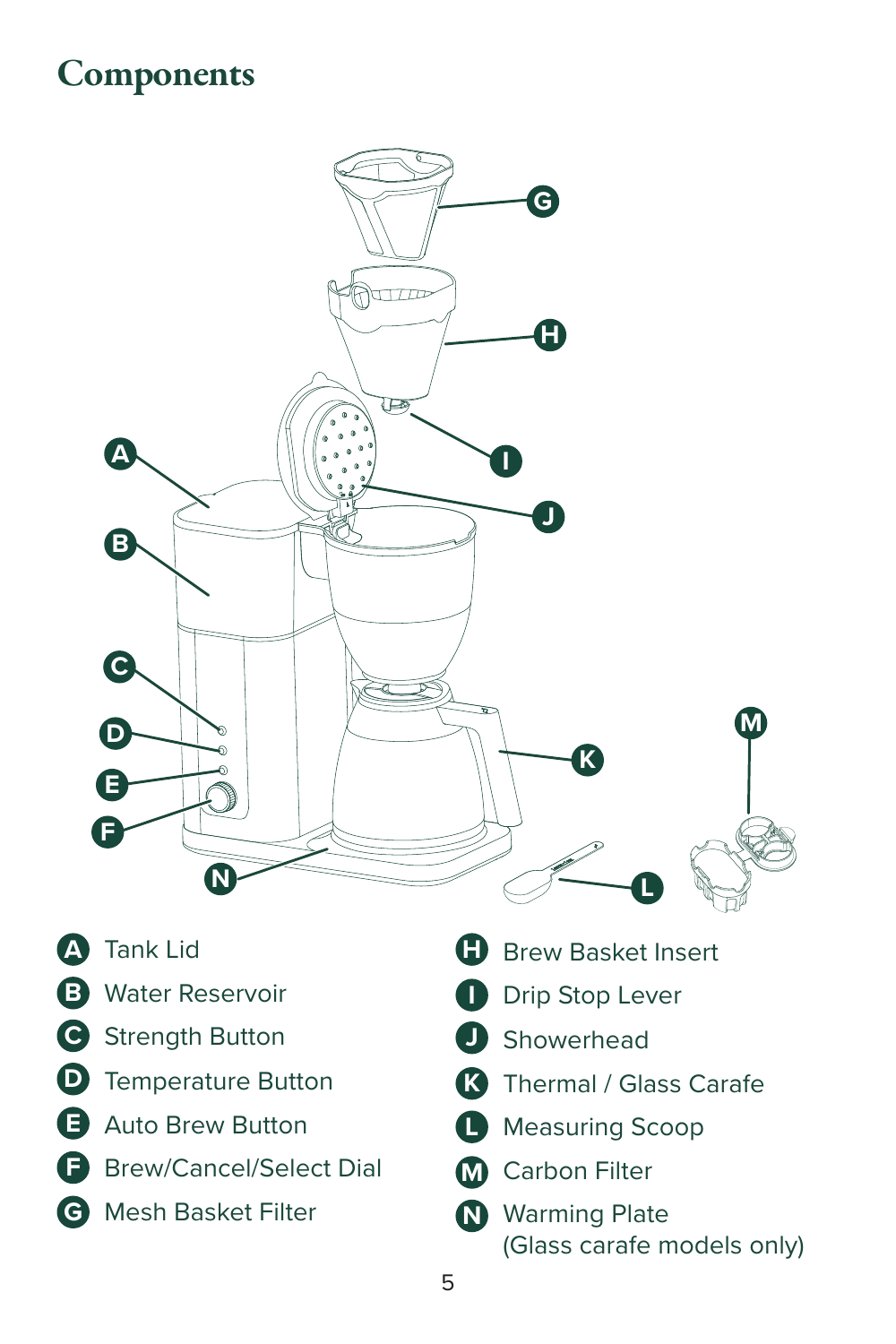## Getting Started

#### **INSTALLATION REQUIREMENTS**

- Product is designed to be installed indoors. Do not use your coffee maker outdoors.
- Product must be installed upright on a flat, level surface that is able to support the total weight when full of water.
- Install the product in a well-ventilated area with an ambient temperature between 55°F and 90°F.
- Do not place the product near heat sources such as ovens or cooktops.
- Do not place the product in direct sunlight.
- Make sure product can not be accessed by children or animals.

#### **PREPARE COFFEE MAKER FOR USE**

- **1** Carefully remove packing material. Do not use sharp tools that can damage the box contents.
- **2** Ensure all components are present. If any item is missing, please contact us at **cafeappliances.com** (in Canada, contact us at **cafeappliances.ca**).
- **3** Place the coffee maker upright on a flat, level surface. Make sure the coffee maker is UNPLUGGED at this time.
- **4** Wipe the exterior with a soft, damp cloth. Wash the mesh filter, brew basket, and carafe in warm, soapy water and a soft cloth. Do not use abrasive cleansers, pads or cloths which can scratch the surface. Rinse and dry thoroughly. Coffee maker parts are NOT dishwasher safe.
- **5** Plug the coffee maker into an electrical outlet. Clock flashes AM 12:00.

## **Accessories**

#### **CHARCOAL FILTER**

Reorder charcoal filters from geappliances.com/ge/parts/.

Have your model number ready.

**NOTE:** It is recommended to replace the charcoal filter every 3 months.

In Canada, visit **geappliances.ca/parts-filters-accessories**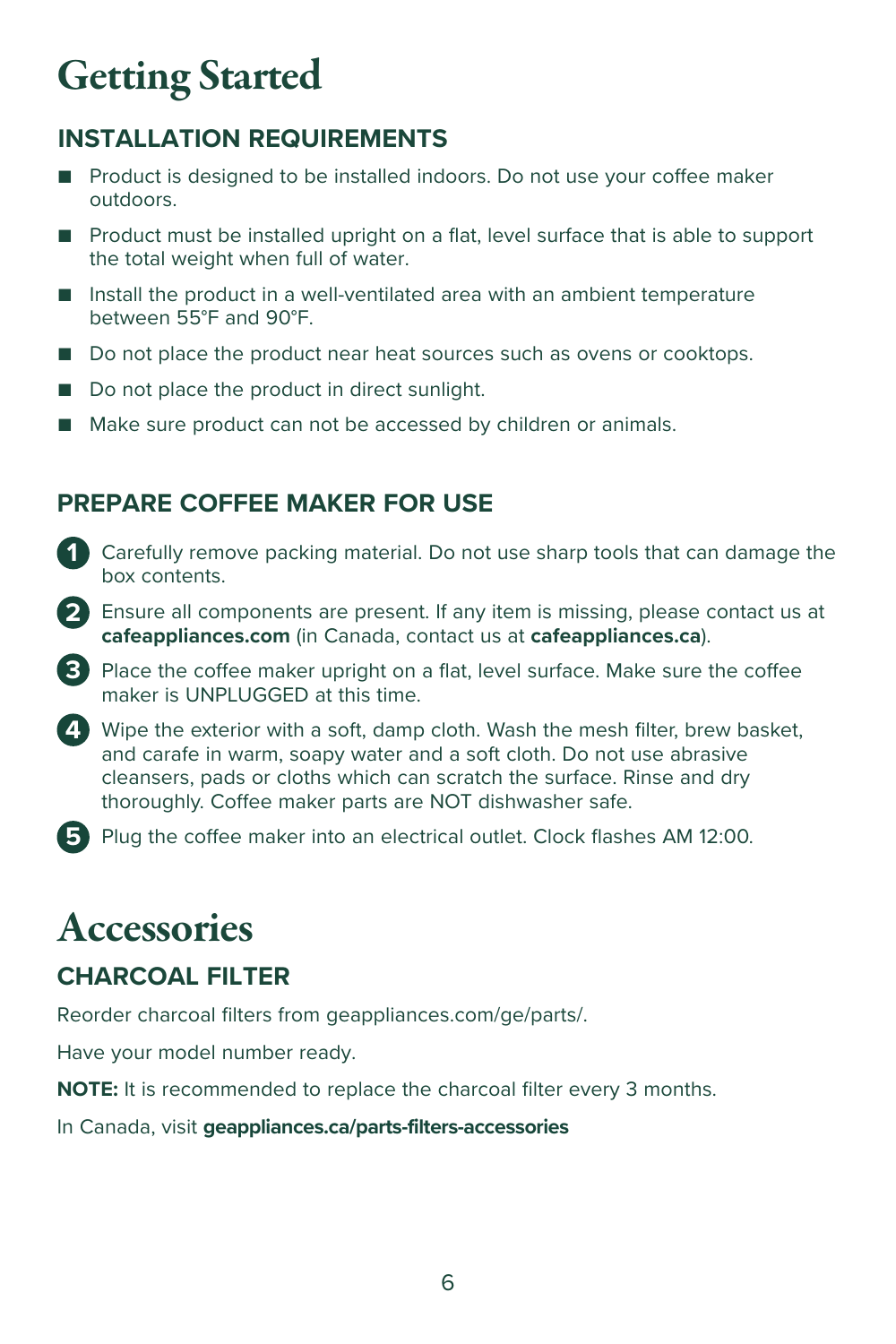## **SetUp**

#### **CLOCK**

- Push the **Temperature** button and hold for 3 seconds. Clock illuminates on the display and the white dot on the Temperature button will illuminate.
- To set AM/PM: Rotate the **Brew/ Select** knob and push to select.

To set Hour: Rotate the **Brew/Select** knob and push to select.

To set Minutes: Rotate the **Brew/Select** knob and push to select.

After you confirm to quit, the outer ring will illuminate. The ring will not illuminate to confirm each selection.

**NOTE:** Push and hold the **Brew/Select** knob for 3 seconds at any time to exit the sub-menu and revert to the previous settings.

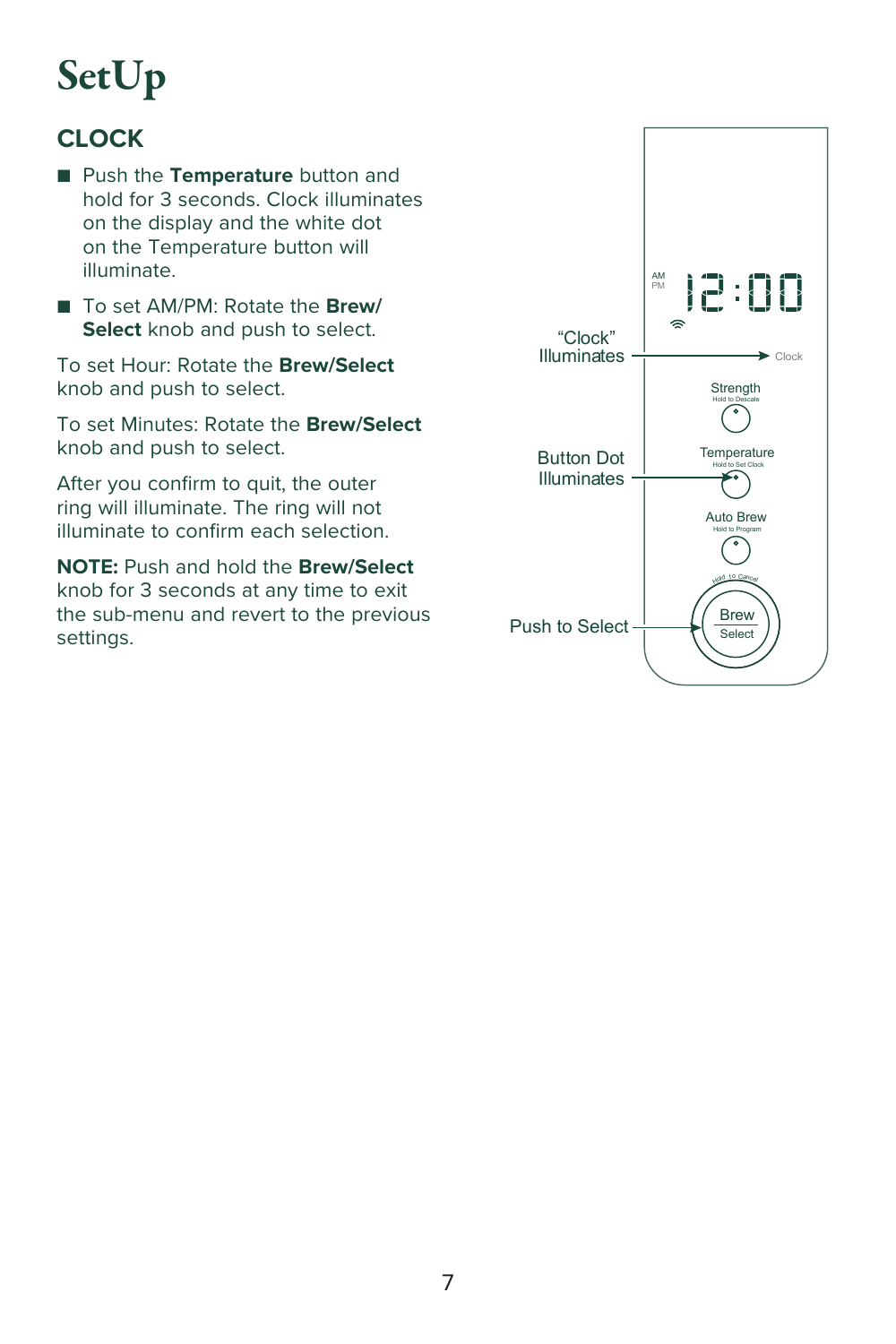## SetUp

#### **STRENGTH**

■ Push the **Strength** button. The strength options and Strength button illuminate. The Strength options are **Gold**, **Light**, **Medium**, and **Bold**.

**GOLD:** Brewing to the optimum strength using set parameters. This selection will brew coffee to the highest quality. Cups available are 1 - 10. The temperature selection is not changeable in **GOLD**. If at high elevation, over 5000 feet, do not use this selection.

 For a more personal experience or at high elevation (over 5000 feet) utilize the Light, Medium, or Bold strength. The cup selection is from 1 to 10 by whole cup increments. The temperature selection is between 185 to 205°F. Recommendation is from 195-205° for best flavor extraction.

**LIGHT:** Brewing to the lighter strength is for those who prefer a little lower extraction of flavor.

**MEDIUM:** Brew to the optimum strength with the option to brew different cup sizes and to brew at different temperatures.

**BOLD:** Bold is for those who prefer a little higher extraction of flavor.

■ Rotate the **Brew/Select** knob to select the strength and push to select or push the **Strength** button to confirm your selection. The outer ring of the **Brew/Select** knob will illuminate to confirm selection when pushed.

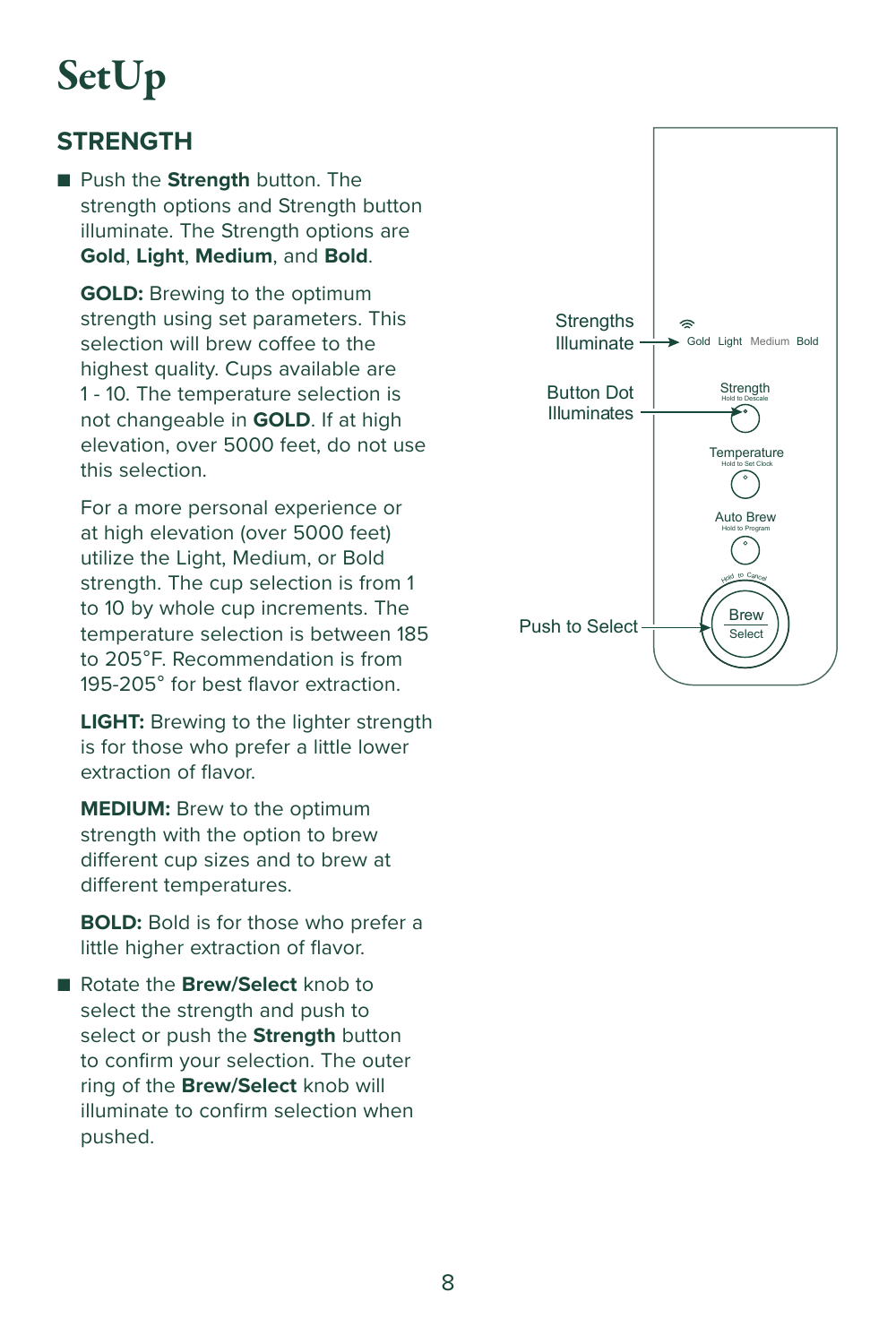## SetUp

#### **TEMPERATURE**

This coffee maker is regulated for temperatures between 185 and 205° F. It is recommended to brew between 195 to 205° F for best flavor extraction. For altitudes over 5000 feet, use 185° F to prevent water from boiling.

**NOTE:** Temperature can not be changed if Gold Setting is selected.

- Push the **Strength** button to make sure the strength is **NOT** Gold.
- Push the **Temperature** button. The Temperature button illuminates and the display shows 200.
- Rotate the **Brew/Select** knob to select the temperature and push to select or push the **Temperature** button to confirm your selection. The outer ring of the **Brew/Select** knob will illuminate to confirm selection when pushed.
- To switch from Fahrenheit to Celsius. press and hold the **Strength** and **Temperature** buttons simultaneously for 3 seconds.

### **CAUTION High Altitude:** For

use in high altitudes, adjust temperature down to 185° F so water will not boil.

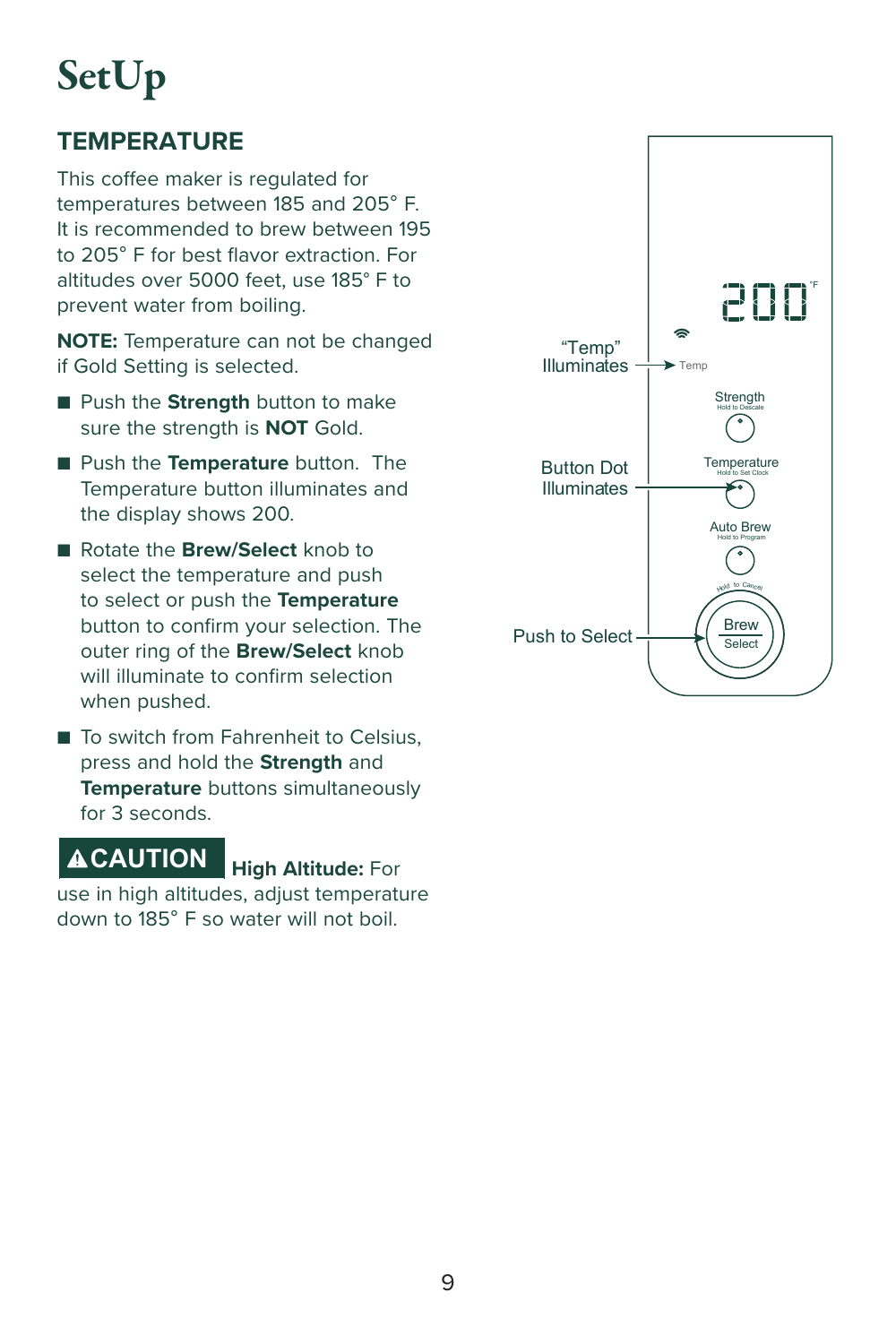## Brewing

- Ensure the brew basket insert and drip stop lever in the bottom of the insert are clean and that the brew basket insert is in the brew basket.
- Use either the mesh basket filter (included) or a No. 4 paper filter (not included) and place into the brew basket insert.
- Ensure the carafe (included) is clean, empty, and the lid is locked. Make sure the carafe is in place before brewing. This coffee maker will **NOT** brew without the carafe in place. The top of the carafe **MUST** be engaged with the drip stop lever on the bottom of the brew basket. If not, the water won't flow into the carafe and the basket may overflow during the brewing cycle. If the carafe is not in place when the brewing cycle is selected, the display will show "Err" and the coffee maker will chime.
- **Water:** This coffee maker is designed to use only the amount of water for the number of cups selected to be brewed. Fill the water reservoir with fresh, clean, and odorless (free of chlorine and sulfur) water up to the MAX level indicator. **DO NOT** overfill the water reservoir. Water should have some minerals for best flavor. Reverse Osmosis (RO) systems or distilled water does not have minerals and is not recommended for coffee brewing.

 If there is no water in the reservoir at the start of brewing, an error message (**Add H2O**) will show on the display telling you to add water and a chime will sound. Push the knob to confirm that you are adding water. Once the water is added, push the knob again to continue brewing. **DO NOT** add water during brewing unless the error message is displayed.

- **Coffee:** The type of coffee and freshness is a large factor in the flavor, taste and aroma of brewed coffee. The grind size of the coffee is for brewing using the drip method.
- Use the scoop (included) to measure the correct amount of coffee for the number of cups you are brewing. The measuring scoop is designed for one level scoop of coffee per 4.5 oz serving of coffee being brewed (4.5 oz of water per serving is the common measurement for a regular cup of coffee).

Place the coffee into the filter in the brew basket.

#### **TO BREW:**

■ After setup of strength and temperature, push the **Brew/Select** knob. The number of cups will illuminate on the display along with the last strength that was chosen. Rotate the **Brew/Select** knob to choose the number of cups of coffee you want to brew. Push the **Brew/Select** knob to confirm. Brewing will start.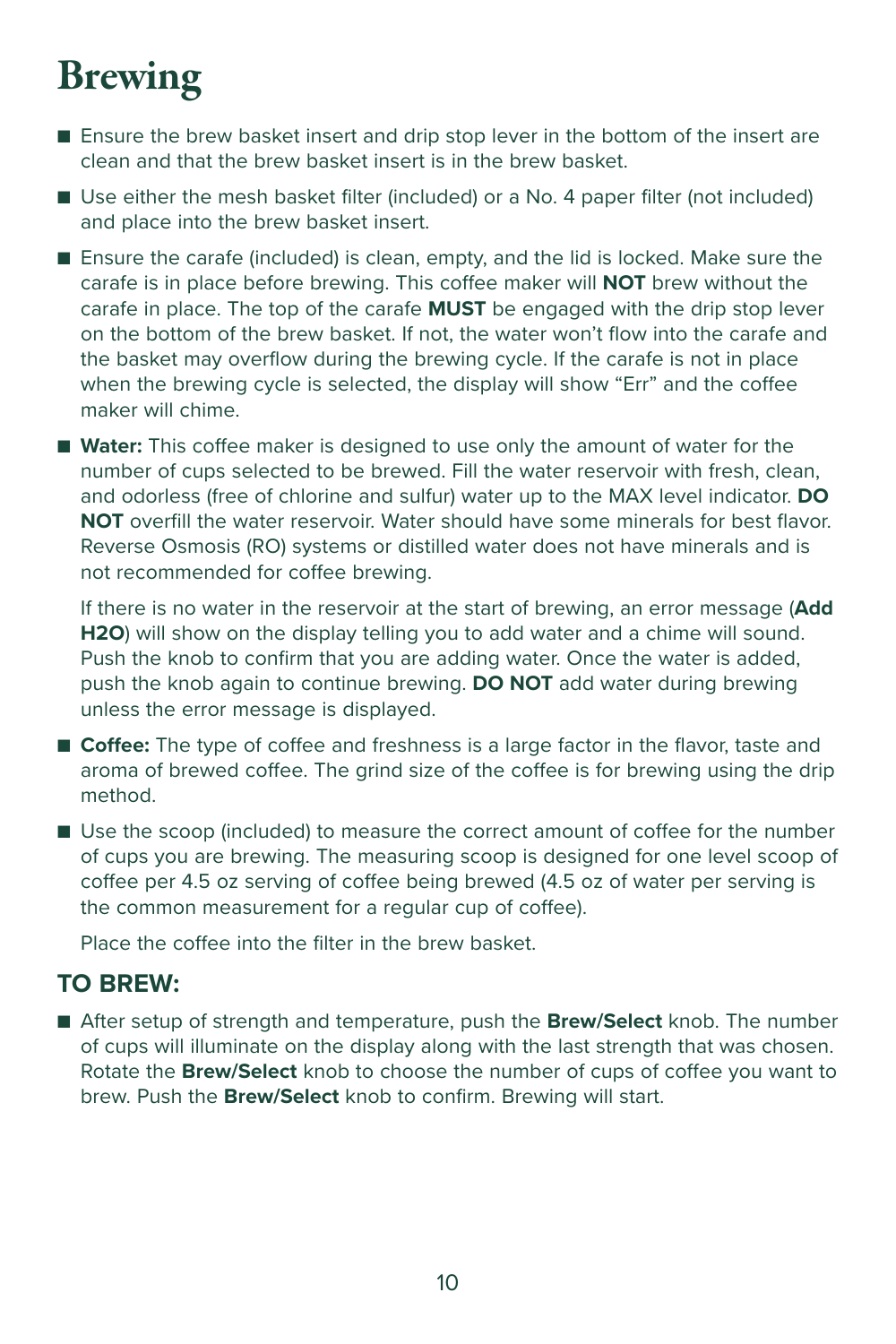## Brewing

#### **AUTO BREW:**

Auto Brew will let you start brewing automatically at a preset time.

■ Push the **Auto Brew** button for 3 seconds to program. Rotate **Brew/ Select** knob to select AM/PM and push to confirm. Then push the **Auto Brew** button to reconfirm AM/ PM. Set the hour and minutes in the same manner pressing **Auto Brew** after each. Next, set the number of cups by turning the **Brew/Select**  knob and push to confirm. Set the strength and temperature in the same manner. Once all of the selections have been made, the Brew/Select knob illuminates. Push **Auto Brew** to confirm your choices. **Auto On** will illuminate to indicate that **Auto Brew** is active.

**NOTE:** If Gold strength is selected, you will not be able to select a temperature. The Gold setting is a pre-set program that includes a select temperature. Do not use for high elevations (over 5000 feet).

#### **FOR GLASS CARAFE MODELS ONLY (C7CDABS2RS3 / C7CDABS3RD3 / C7CDABS4RW3)**

The warming plate will stay on for 2 hours after the brew cycle ends.

**"Hot"** will illuminate on the screen to indicate that the warming plate is still hot.

**AWARNING** DO NOT touch warming plate or glass carafe during brew cycle or up to 2 hours after. This can cause serious injury or burns.

To turn off the warming plate before the 2 hours is up, press and hold the **Brew/Select** button for 3 seconds.

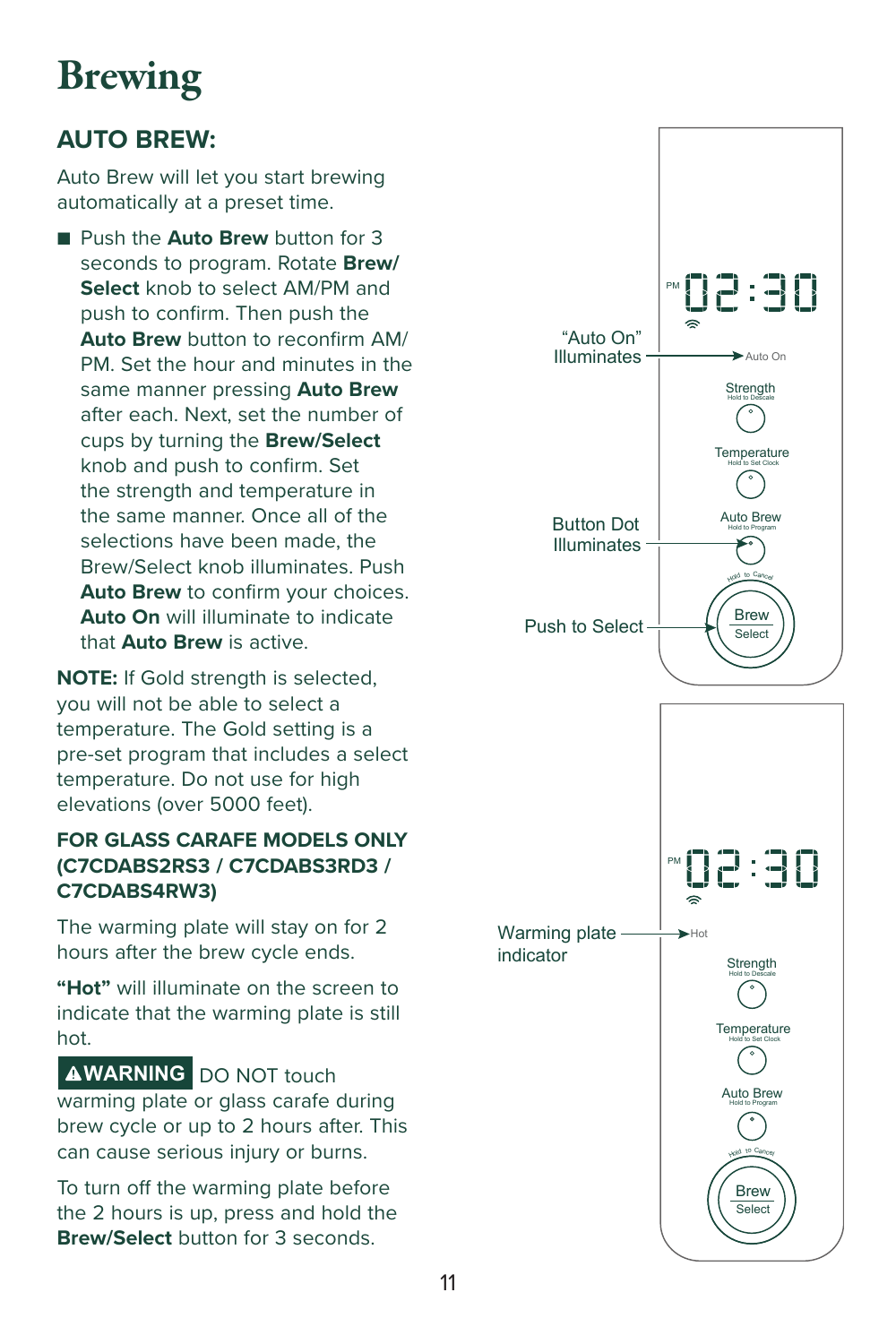## WiFi Setup

#### **PAIRING**

To put your device into Pairing Mode, press and hold the **Auto Brew** and **Temperature** buttons at the same time for 3 seconds. You should see the WiFi symbol illuminate under the Time Display. Now your device is ready for Pairing. **Follow the instructions given in the app.** 

**NOTE: When asked for GE Appliances module password, It is located on the label on the back of your coffee maker.**

Connected Appliance Information Contains FCCID: ZKJ-WCATA006 Network: GE\_MODULE\_0614 Contains IC: 10229A-WCATA006 Password: XXXXXXXX MAC ID: D828C94F0614 PT. NO. 245D2228G001

#### **WIFI CONNECT**

Your coffee maker is **Caf**é **WiFi Connect Enabled.** A WiFi communication card is built into the product allowing it to communicate with your Smart Phone for remote monitoring, control, and notifications. Please visit **cafeappliances.com/connect**  to learn more about connected appliance features, and to learn what connected appliance App's will work with your Smart Phone.

**WiFi Connectivity:** For assistance with the appliance or the network connectivity, please visit **cafeappliances.com/connect.**

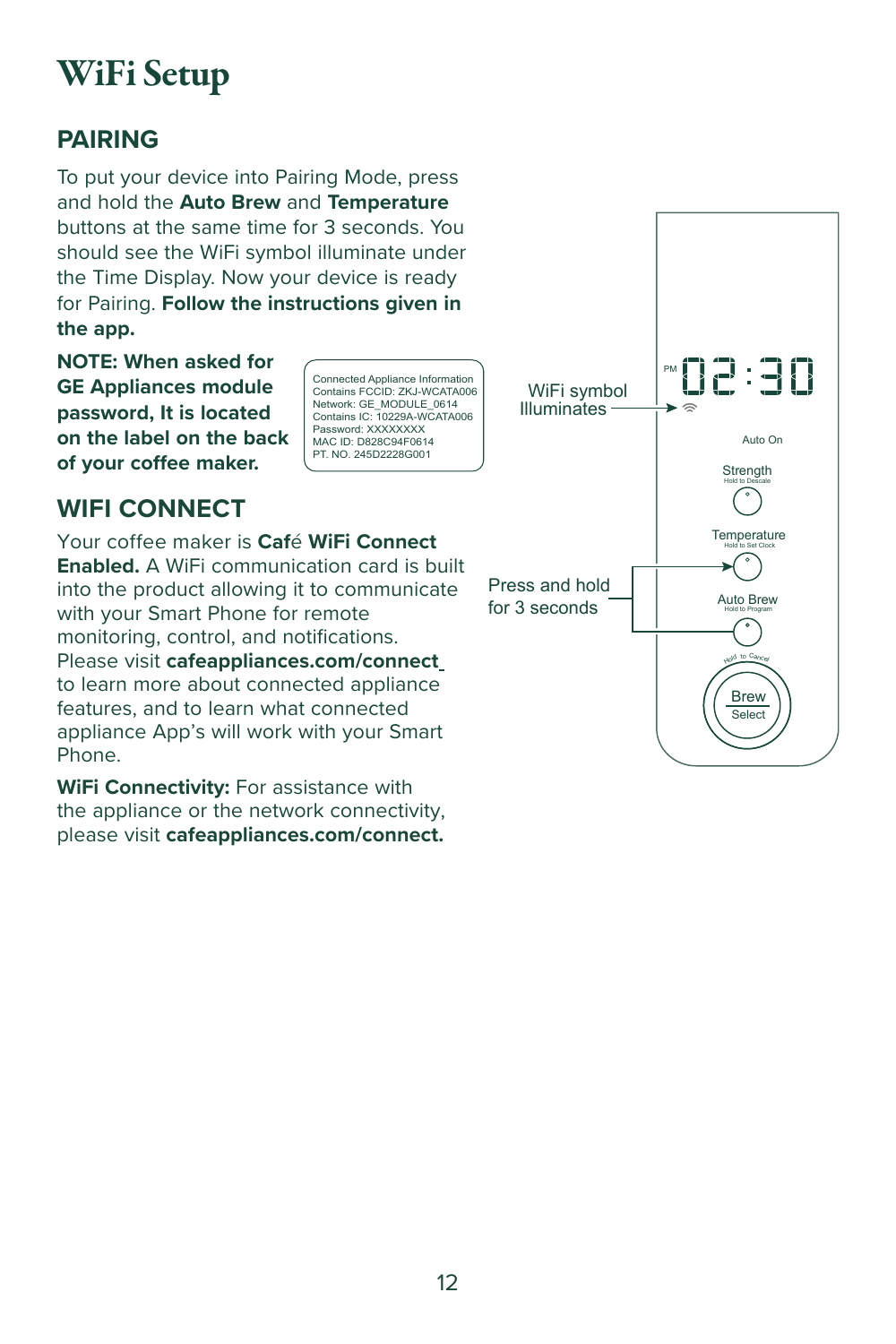## Regulatory Information

#### **FCC/IC COMPLIANCE STATEMENT:**

This device complies with Part 15 of the FCC Rules. Operation is subject to the following two conditions:

- 1. This device may not cause harmful interference, and
- 2. This device must accept any interference received, including interference that may cause undesired operation.

Any changes or modifications not expressly approved by the party responsible for compliance could void the user's authority to operate the equipment.

**NOTE:** This equipment has been tested and found to comply with the limits for a Class B digital device, pursuant to Part 15 of the FCC Rules. These limits are designed to provide reasonable protection against harmful interference in a residential installation. This equipment generates uses and can radiate radio frequency energy and, if not installed and used in accordance with the instructions, may cause harmful interference to radio communications. However, there is no guarantee that interference will not occur in a particular installation. If this equipment does cause harmful interference to radio or television reception, which can be determined by turning the equipment off and on, the user is encouraged to try to correct the interference by one or more of the following measures:

- Reorient or relocate the receiving antenna.
- Increase the separation between the equipment and receiver.
- Connect the equipment into an outlet on a circuit different from that to which the receiver is connected.
- Consult the dealer or an experienced radio/television technician for help.

This device complies with Industry Canada licence-exempt RSS standard(s).

Operation is subject to the following two conditions: (1) This device may not cause interference, and (2) This device must accept any interference, including interference that may cause undesired operation of the device.

**Labeling:** Changes or modifications to this unit not expressly approved by the manufacturer could void the user's authority to operate the equipment.

**ConnectPlus** module only (or similar communication module)

**RF Exposure** - This device is only authorized for use in a mobile application. At least 20 cm of separation distance between the ConnectPlus device and the user's body must be maintained at all times.

**FCC ID:** ZKJ-WCATA006

**IC ID:** 10229A-WCATA006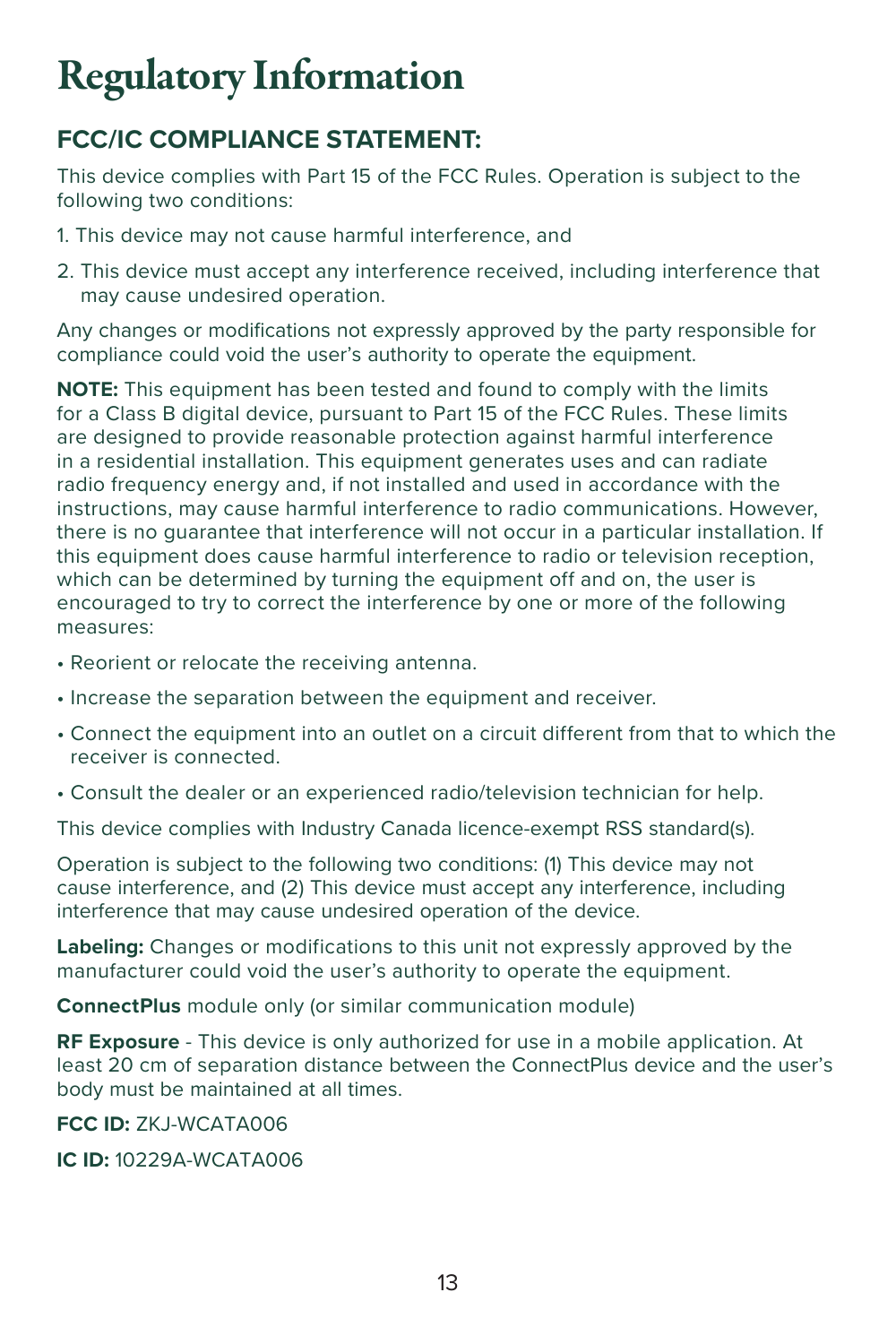## Care and Cleaning

**ACAUTION** Always unplug your coffee maker before cleaning.

#### **CLEANING THE OUTSIDE OF THE COFFEE MAKER**

Clean the outside of the coffee maker with a soft, damp cloth. Do not use paper towels or abrasive cloths and cleaners as they may scratch the finish.

#### **CLEANING THE BREW BASKET AND MESH BASKET FILTER**

Remove the mesh basket filter and brew basket. Discard any ground coffee. After each brew, rinse the mesh basket filter and brew basket under running water. For a deeper clean, wash in warm soapy water with a soft bristled brush. These parts are NOT dishwasher safe.

#### **CLEANING THE CARAFE**

After each use, empty the carafe. Rinse the carafe and lid under warm running water. Letting coffee stand overnight in the carafe can lead to staining. For a deeper clean, wash regularly in warm, soapy water and a soft bristled brush. Do not use abrasive cleaners as they may scratch the finish. Rinse and dry thoroughly. The carafe and lid are NOT dishwasher safe.

#### **DESCALING**

Hard water can cause mineral build-up on internal components. This can cause a change in taste of the coffee, brewing temperature and brewing flow. The coffee maker needs to be descaled regularly.

When Descale is flashing under the time display, it means that too much limescale has built up on the heater. Descale the coffee maker as soon as possible according to below instruction. The Descale indicator will go off following the first rinse after descaling.



To descale, use a mixture of half water/half vinegar. Fill the reservoir to the MAX indicator. Run the coffee maker through a brewing cycle using the 10 cup setting. Once the mixture is gone, run the 10 cup brew setting 3 times using clear water in the reservoir.

**NOTE:** When descaling, if carafe is removed, heater and pump is shut off and displays "Err" error code, after 2 minutes the screen will return to idle clock state. To fix error place the carafe back in place.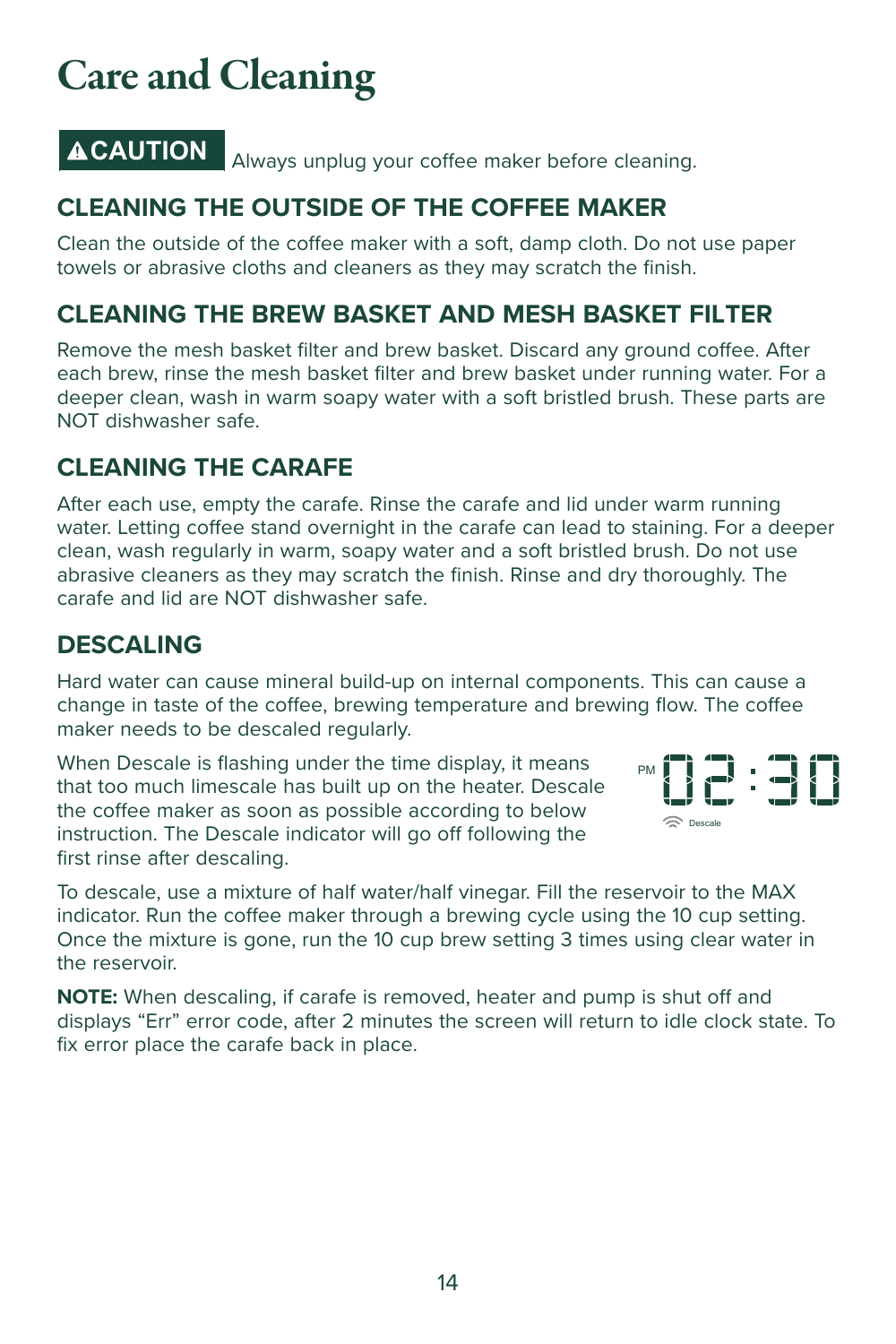## Care and Cleaning

**ACAUTION** Always unplug your coffee maker before cleaning.

#### **REMOVE THE FILTER**

To remove filter cage from the water reservoir, use a spoon to wedge under the side tab and lift up the cage. To replace, simply push into hole until the cage sets into place. It is recommended to change the filter at least every 3 months.

#### **SHOWERHEAD**

The showerhead can be removed by rotating and pulling it out. Make sure the Unlock icon is lined up with the arrow in order to remove. For a deeper clean, wash regularly in warm, soapy water and a soft bristled brush. Do not use abrasive cleaners as they may scratch the finish. Rinse and dry thoroughly.



## Troubleshooting Tips

| <b>Problem</b>                                                | <b>Solution</b>                                                                                                                                                                                                                       |
|---------------------------------------------------------------|---------------------------------------------------------------------------------------------------------------------------------------------------------------------------------------------------------------------------------------|
| An error message<br>shows up saying "add<br><b>H2O"</b>       | Press the brew button and "10 cups" will appear on the screen.<br>Use the dial to adjust the number of cups you desire and pour<br>that amount of water into the reservoir. Press the brew button<br>again to start the brew process. |
| <b>An Error message</b><br>shows up saying "Err"              | The carafe (coffee pot) is not placed correctly. Remove and<br>then place in the correct position. Error message will go way<br>once positioned correctly.                                                                            |
| <b>An Error message</b><br>shows up saying "Err1"             | Visit cafeappliances.com for additional assistance                                                                                                                                                                                    |
| <b>An Error message</b><br>shows up saying "Err2"             | Visit cafeappliances.com for additional assistance                                                                                                                                                                                    |
| <b>An Error message</b><br>shows up saying "Err3"             | Visit cafeappliances.com for additional assistance                                                                                                                                                                                    |
| <b>An Error message</b><br>shows up saying "Err4"             | Visit cafeappliances.com for additional assistance                                                                                                                                                                                    |
| <b>An Error message</b><br>shows up saying "Err7"             | Visit cafeappliances.com for additional assistance                                                                                                                                                                                    |
| No Error code, but<br>Carafe was removed<br>during brew cycle | Coffee flow will stop until carafe is replaced in the correct<br>position.                                                                                                                                                            |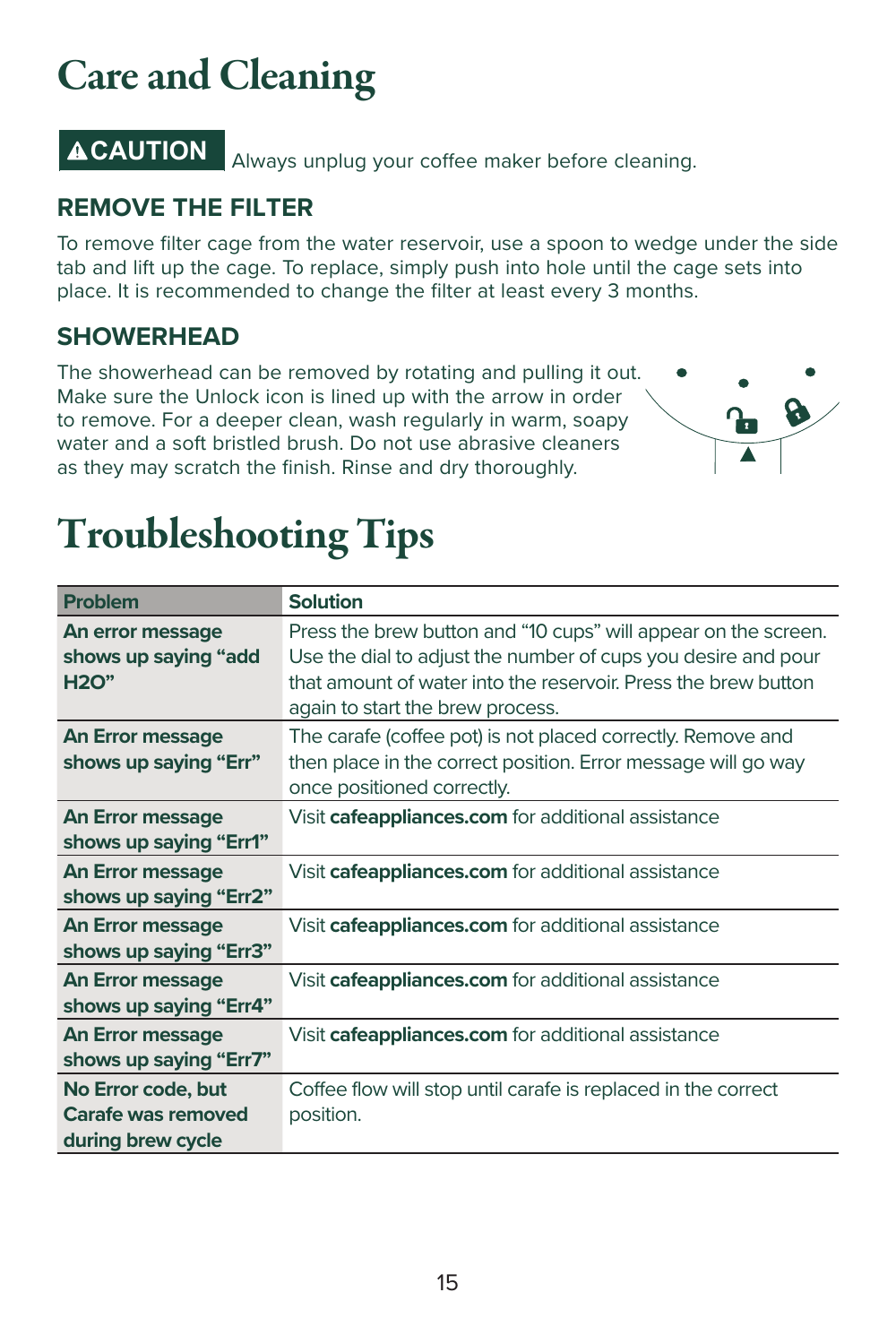## Limited Warranty

If your appliance fails to operate properly while in use under normal household conditions within the warranty period, visit **cafeappliances.com/support** for product care/maintenance self-help.

In Canada, visit **service.geappliances.ca/servicio/en\_CA/**.

To initiate a warranty claim, please visit c**afeappliances.com/support/returns/**, or call **1-800-430-1757**. Please have your model number and serial number available. Return and packing instruction information will be provided at that time.

#### In Canada, contact us at **cafeappliances.ca**

|                 | For the Period of: Café Appliances Covers                                  |
|-----------------|----------------------------------------------------------------------------|
| <b>One Year</b> | If the Coffee Maker fails due to a defect in materials or workmanship,     |
| From the date   | during the limited one-year warranty, GE Appliances will either replace or |
| of the original | refurbish your product with a new or remanufactured product, or refund     |
| purchase        | the purchase price of the product at GE Appliances sole discretion.        |

#### **What Café Appliances Will Not Cover:**

- Improper installation, delivery or maintenance.
- Failure of the product if it is abused misused, or used for other than the intended purpose or used commercially.
- Damage caused after delivery.
- Damage to the product caused by accident, fire, floods or acts of God.
- Incidental or consequential damage caused by possible defects with this appliance.
- Software bugs that can be corrected with an update via the Café App
- Labor and other charges to install and/or remove the product

#### **EXCLUSION OF IMPLIED WARRANTIES**

Your sole and exclusive remedies are product exchange or refund as provided in this Limited Warranty. Any implied warranties, including the implied warranties of merchantability or fitness for a particular purpose, are limited to one year or the shortest period allowed by law.

#### **For sale in the 50 United States, District of Columbia, and Canada only:**

This limited warranty is extended to the original purchaser for products purchased for home use within the USA. In Alaska and Hawaii, the limited warranty does not include the costs of shipping units. California residents may gave additional return options. Please ask call center for additional information.

Some states do not allow the exclusion or limitation of incidental or consequential damages. This warranty gives you specific legal rights, and you may also have other rights which vary from state to state. To know what your legal rights are, consult your local or state consumer affairs office or your state's Attorney General.

#### **Warrantor: GE Appliances,** a **Haier** company **Louisville, KY 40225**

**For Customers in Canada:** This limited warranty is extended to the original purchaser and any succeeding owner for products purchased in Canada for home use within Canada. In-home warrant service will be provided in areas where it is available and deemed reasonable by Mabe to provide. For extended warranty information, visit **geappliances.ca/ purchase-extended-warranty**

#### **Warrantor Canada: MC Commercial, Burlington, Ontario, L7R 5B6**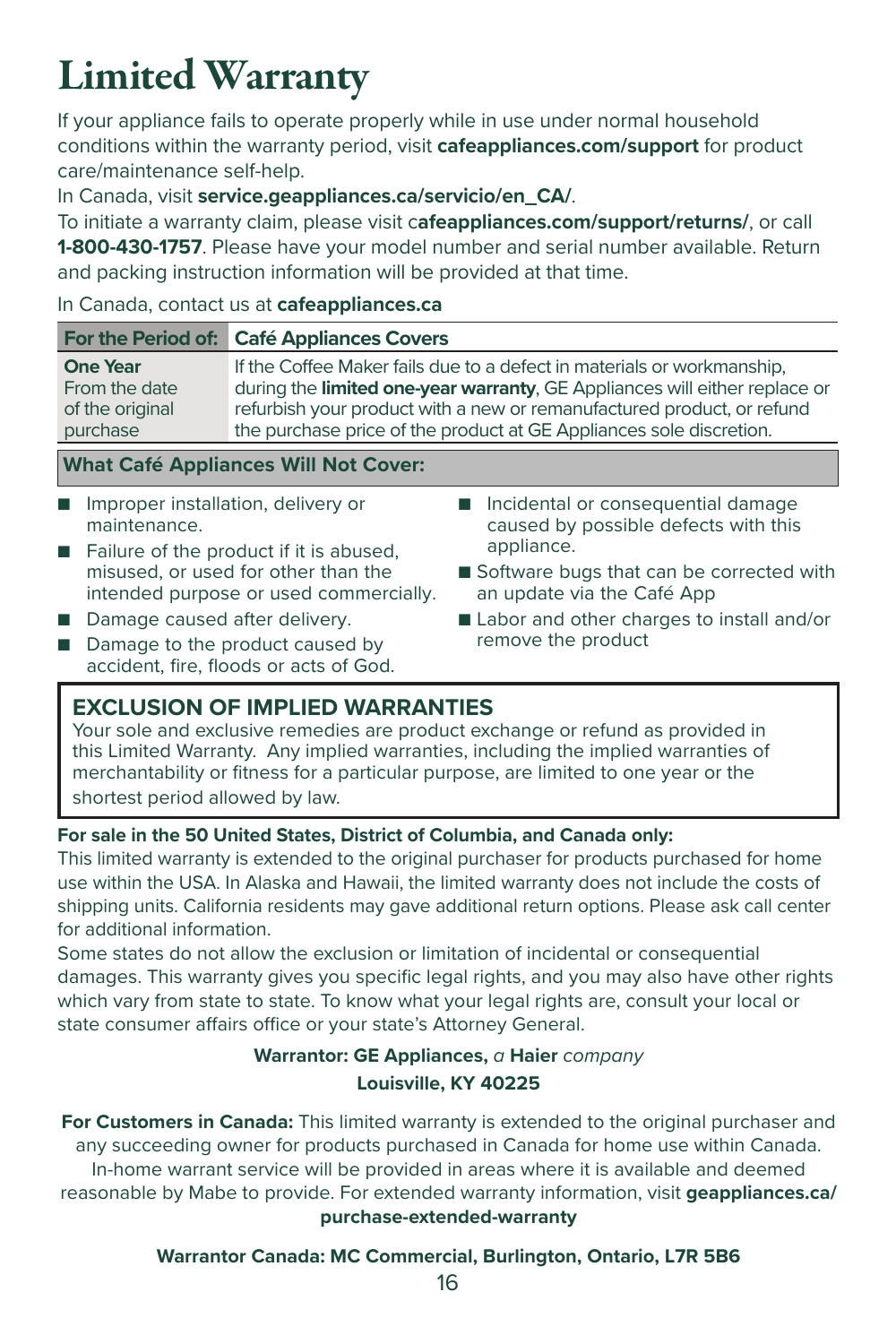## Consumer Support

#### **CAFÉ WEBSITE**

Have a question or need assistance with your appliance? Try the Café Appliances Website 24 hours a day, any day of the year! You can also shop for more great Café Appliances products and take advantage of all our on-line support services designed for your convenience. **cafeappliances.com**

In Canada: **cafeappliances.ca**

#### **REGISTER YOUR APPLIANCE**

Register your new appliance on-line at your convenience! Timely product registration will allow for enhanced communication and prompt service under the terms of your warranty, should the need arise. You may also mail in the pre-printed registration card included in the packing material. **cafeappliances.com/register**

**In Canada, service.geappliances.ca/servicio/en\_CA/**

#### **PARTS AND ACCESSORIES**

Individuals qualified to service their own appliances can have parts or accessories sent directly to their homes

(VISA, MasterCard and Discover cards are accepted). Order on-line today 24 hours every day.

**cafeappliances.com/parts**

**In Canada: geappliances.ca/parts-filters-accessories**

**Instructions contained in this manual cover procedures to be performed by any user. Other servicing generally should be referred to qualified service personnel. Caution must be exercised, since improper servicing may cause unsafe operation.**

#### **CONTACT US**

If you are not satisfied with the service you receive from Café Appliances, contact us on our Website with all the details including your phone number, or write to: General Manager,

General Manager, Customer Relations | GE Appliances, Appliance Park | Louisville, KY 40225 **cafeappliances.com/contact**

In Canada: **Director, Consumer Relations, Mabe Canada Inc. | Suite 310, 1 Factory Lane | Moncton, N.B. E1C 9M3**

**cafeappliances.ca/support/contact-us**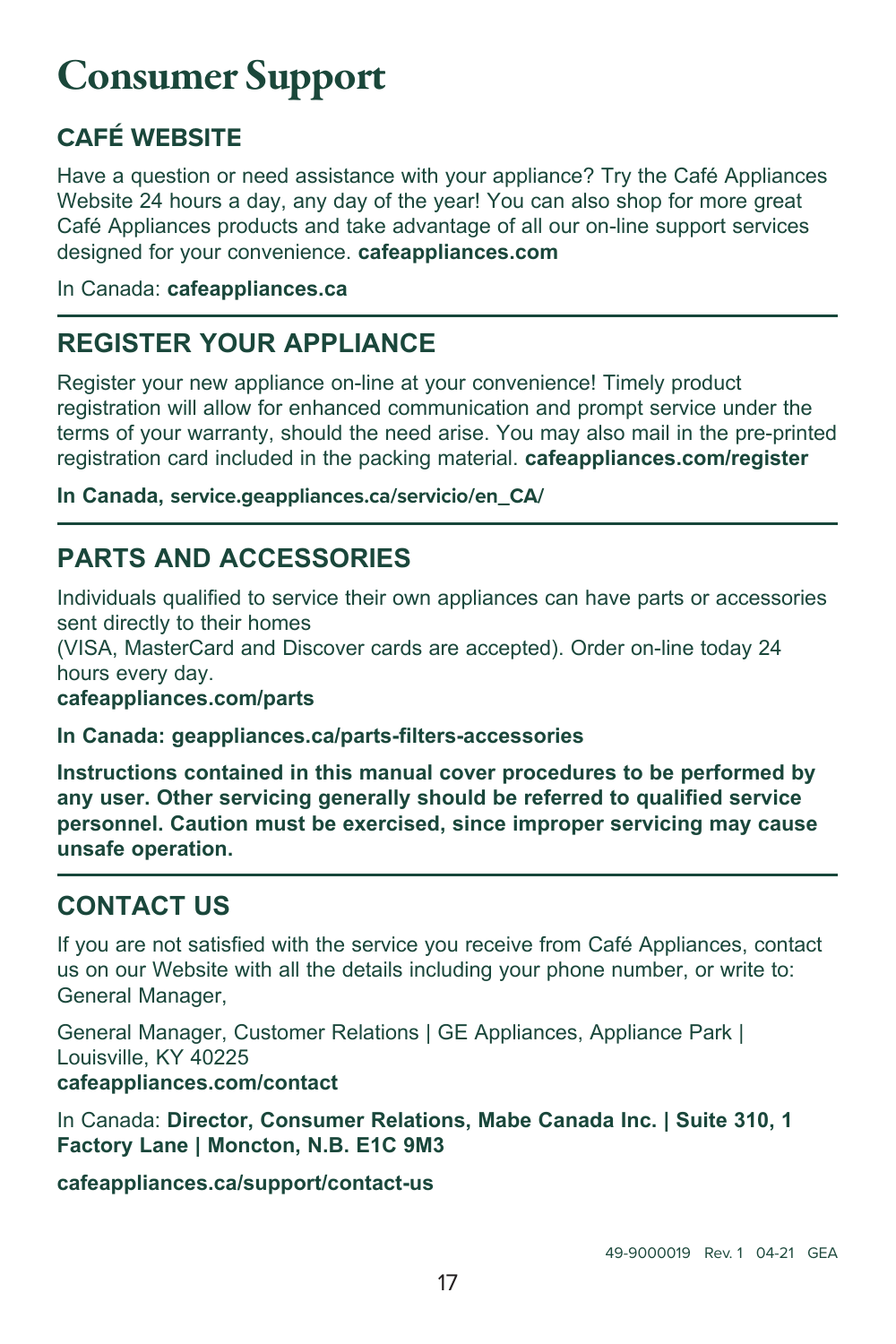# CAFÉ

#### DISTINCT BY DESIGN™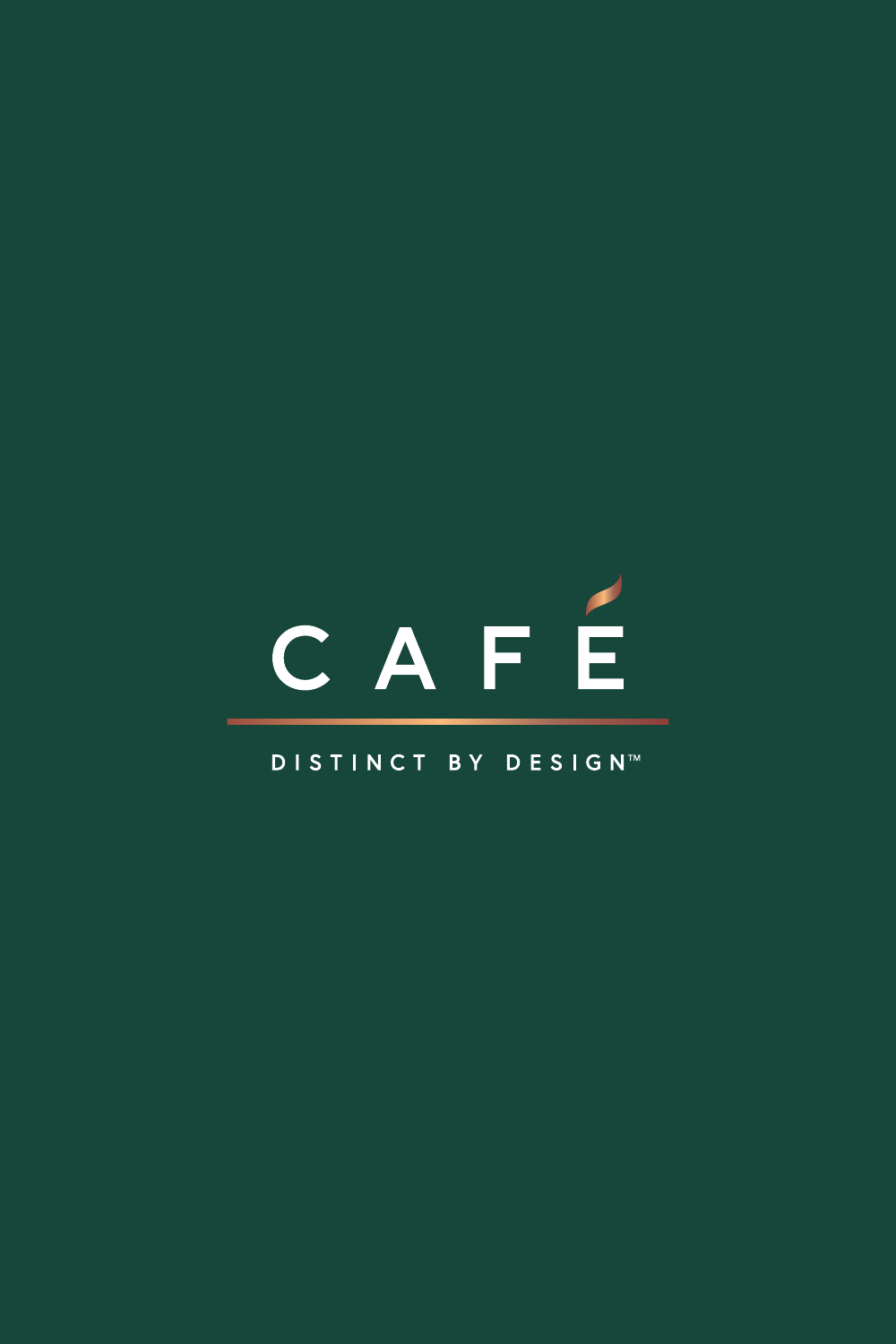# CAFE

#### DISTINCT BY DESIGN™

**Il est temps que les électroménagers se dotent d'une personnalité. La vôtre.** 





**Café filtre MANUEL D'UTILISATION FRANÇAIS**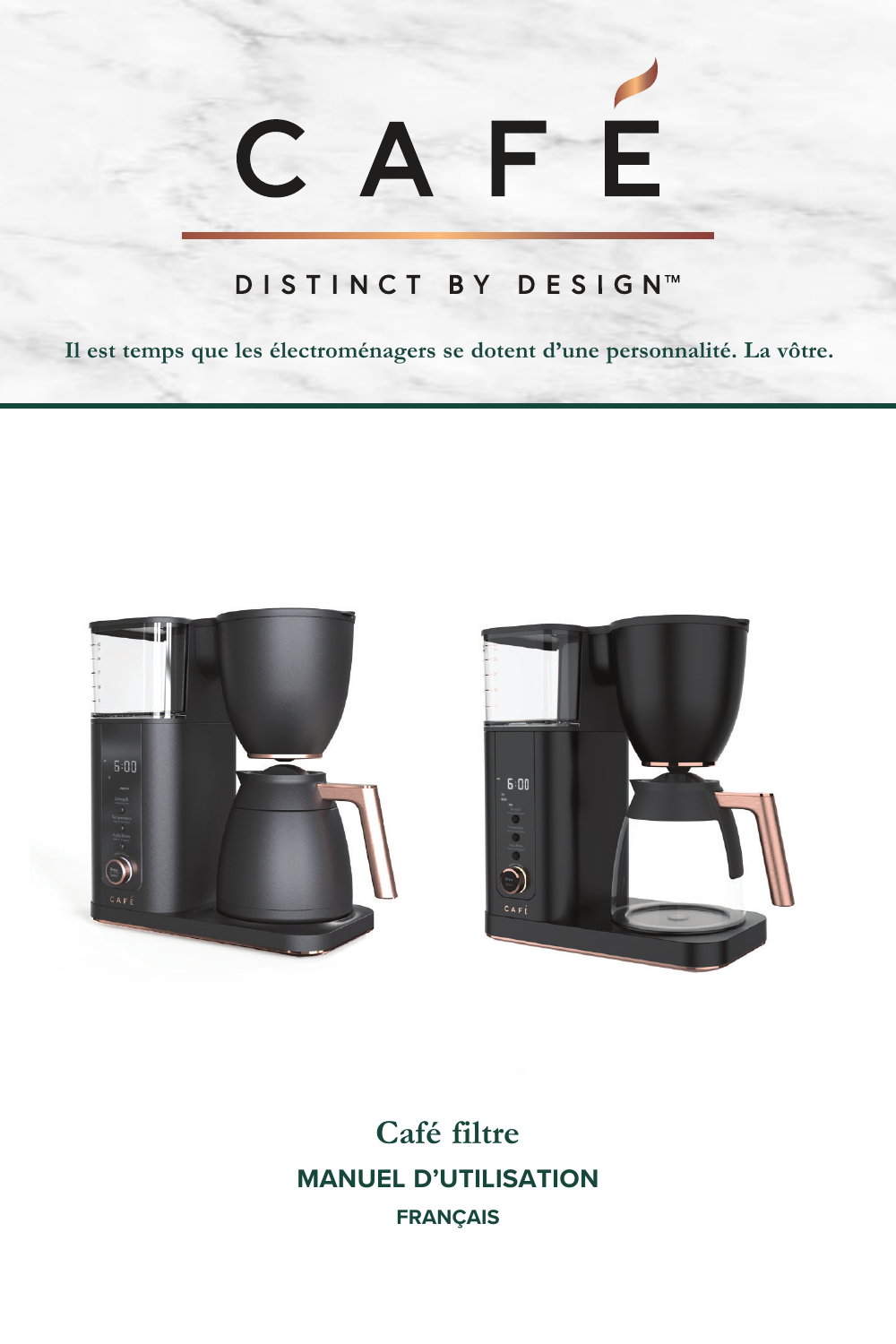#### NOUS VOUS REMERCIONS D'ACCUEILLIR CAFE CHEZ VOUS

Que vous ayez grandi avec Cafe ou qu'il s'agisse de votre première acquisition, nous sommes heureux de vous accueillir dans notre famille.

Nous sommes fiers du savoir-faire, de l'innovation et de l'esthétique qui composent chaque appareil Cafe, et nous pensons que vous le serez aussi. Dans cette optique, nous vous rappelons que l'enregistrement de votre électroménager vous assure la communication de renseignements importants sur le produit et la garantie lorsque vous en avez besoin.



DISTINCT BY DESIGN™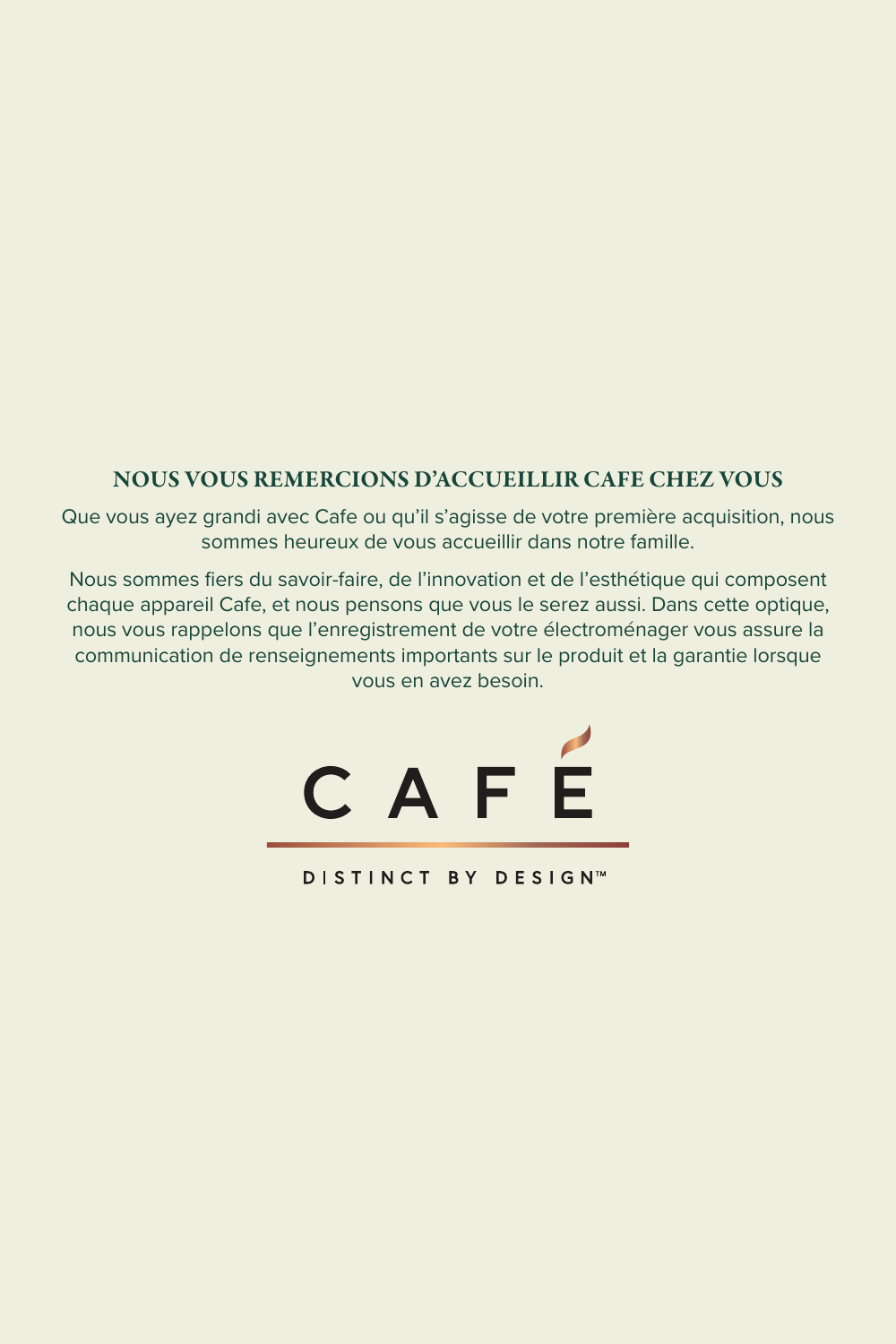## Table des matières

| Modèles : C7CDAASXXXXX, C7CDABSXXXXX |  |
|--------------------------------------|--|
|                                      |  |
|                                      |  |
|                                      |  |
|                                      |  |
|                                      |  |
|                                      |  |
|                                      |  |
|                                      |  |
|                                      |  |
|                                      |  |
|                                      |  |
|                                      |  |
|                                      |  |
|                                      |  |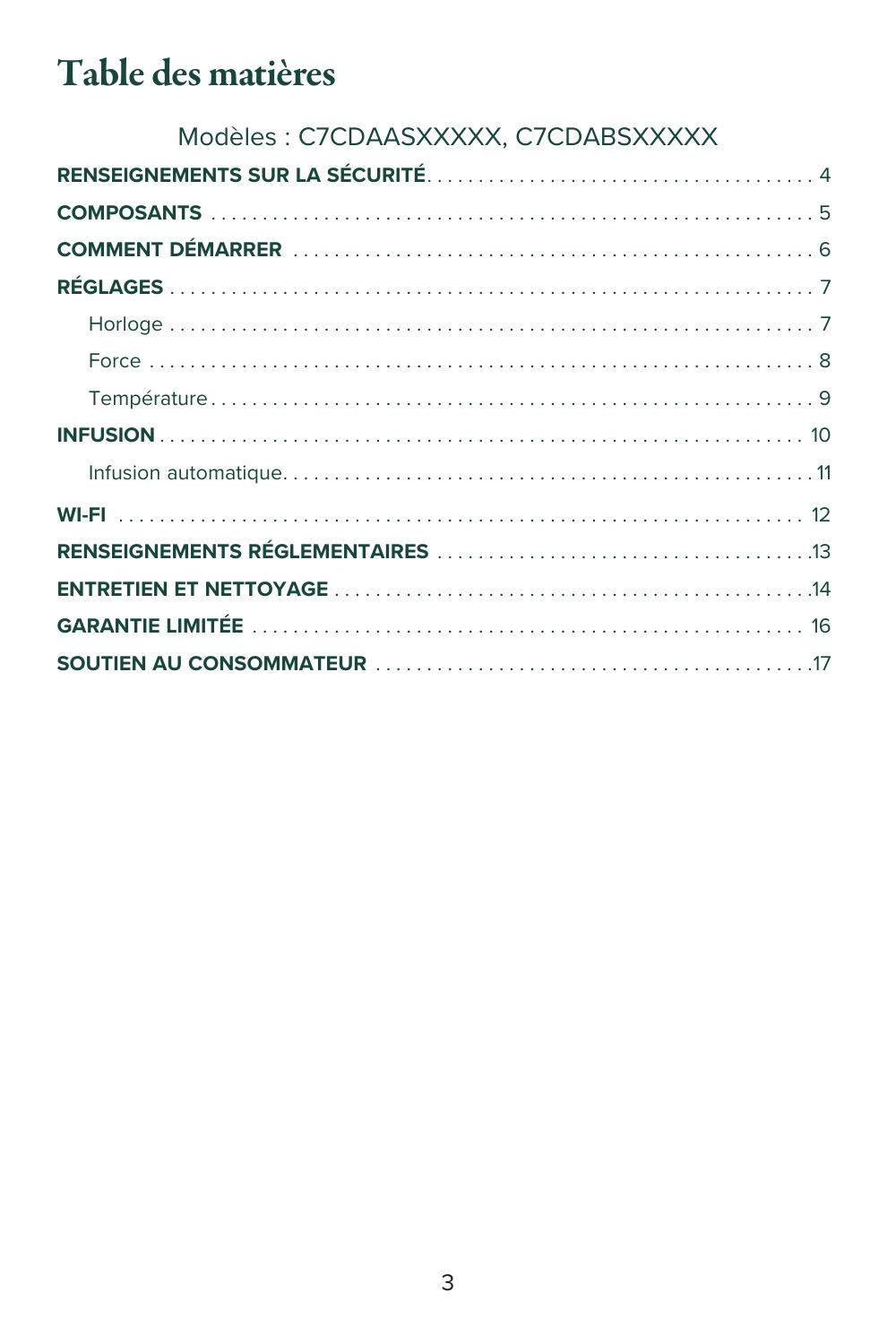#### CONSIGNES DE SÉCURITÉ IMPORTANTES LISEZ TOUTES LES INSTRUCTIONS AVANT D'UTILISER L'APPAREIL

**AVERTISSEMENT** Afin de réduire le risque d'incendie, d'explosion, de décharge électrique ou de blessure lorsque vous utilisez votre cafetière, veuillez observer les consignes de sécurité élémentaires suivantes.

- **LISEZ TOUTES LES INSTRUCTIONS AVANT L'UTILISATION**
- Utilisez uniquement une alimentation électrique standard de 120 V, 60 Hz, correctement mise à la terre conformément au code national de l'électricité et aux codes et règlements locaux en vigueur.
- Ne pas toucher les surfaces chaudes. Utilisez les poignées et les boutons.
- Afin de vous protéger contre les décharges électriques, n'immergez pas le cordon, la fiche ni la base dans l'eau ou d'autres liquides.
- Ce produit est destiné à un usage domestique seulement. Ne l'utilisez pas à l'extérieur.
- Afin de prévenir le risque de brûlure, assurez-vous que la carafe est propre et vide avec couvercle fermé avant l'infusion.
- Ne laissez pas le cordon toucher des surfaces chaudes ni pendre par-dessus le bord d'une table ou d'un comptoir.
- Il y a risque d'échaudure si le couvercle est retiré pendant le cycle d'infusion.
- Les petits électroménagers ne doivent pas être utilisés par ou près des enfants.
- Afin de réduire le risque d'incendie ou de décharge électrique, ne tentez pas de démonter, réparer, modifier ou remplacer une pièce quelconque de ce produit.
- Utilisez ce produit uniquement aux fins auxquelles il est destiné telles que décrites dans ce manuel d'utilisation.
- L'utilisation d'accessoires non recommandés par le fabricant peut occasionner des blessures.
- N'obstruez pas les orifices de ventilation dans les enceintes ou la structure d'encastrement de l'appareil.
- Ne placez pas l'appareil sur ou près d'un four chaud ni d'un brûleur électrique ou à gaz chauds.
- Pour débrancher, assurez-vous que l'infusion est terminée, puis retirez la fiche de la prise murale.
- Cet appareil est doté d'une fiche polarisée (une lame plus large que l'autre). Afin de réduire les risques d'électrocution, la fiche est conçue pour s'introduire dans la prise polarisée dans un sens seulement. Placez la fiche dans l'autre sens si elle refuse de s'introduire à fond dans la prise. S'il vous est toujours impossible d'insérer la fiche, contactez un électricien qualifié. Ne tentez pas de modifier la fiche de quelque façon que ce soit.
- N'utilisez pas un cordon de rallonge.
- Débranchez-le de la prise lorsque vous ne l'utilisez pas et avant de le nettoyer. Laisser refroidir avant de mettre ou de retirer des pièces et avant de nettoyer l'appareil.
- N'utilisez aucun appareil avec un cordon endommagé, si l'appareil fonctionne mal ou a été endommagé de quelque manière que ce soit, renvoyez les appareils au centre de service autorisé le plus proche pour examen, réparation ou réglage.

#### **Appareils avec contenants en verre**

- Le récipient est conçu pour être utilisé avec cet appareil. Il ne doit jamais être utilisé sur un dessus de cuisinière. (Sauf si des instructions spécifiques d'utilisation sur un dessus de cuisinière sont fournies et incluent les précautions à observer.)
- Ne posez pas un récipient chaud sur une surface humide ou froide.
- N'utilisez pas un contenant fissuré ou un contenant dont la poignée est lâche ou affaiblie.
- Ne nettoyez pas le contenant avec des nettoyants, des tampons en laine d'acier ou tout autre matériau abrasif.

## READ AND SAVE THESE INSTRUCTIONS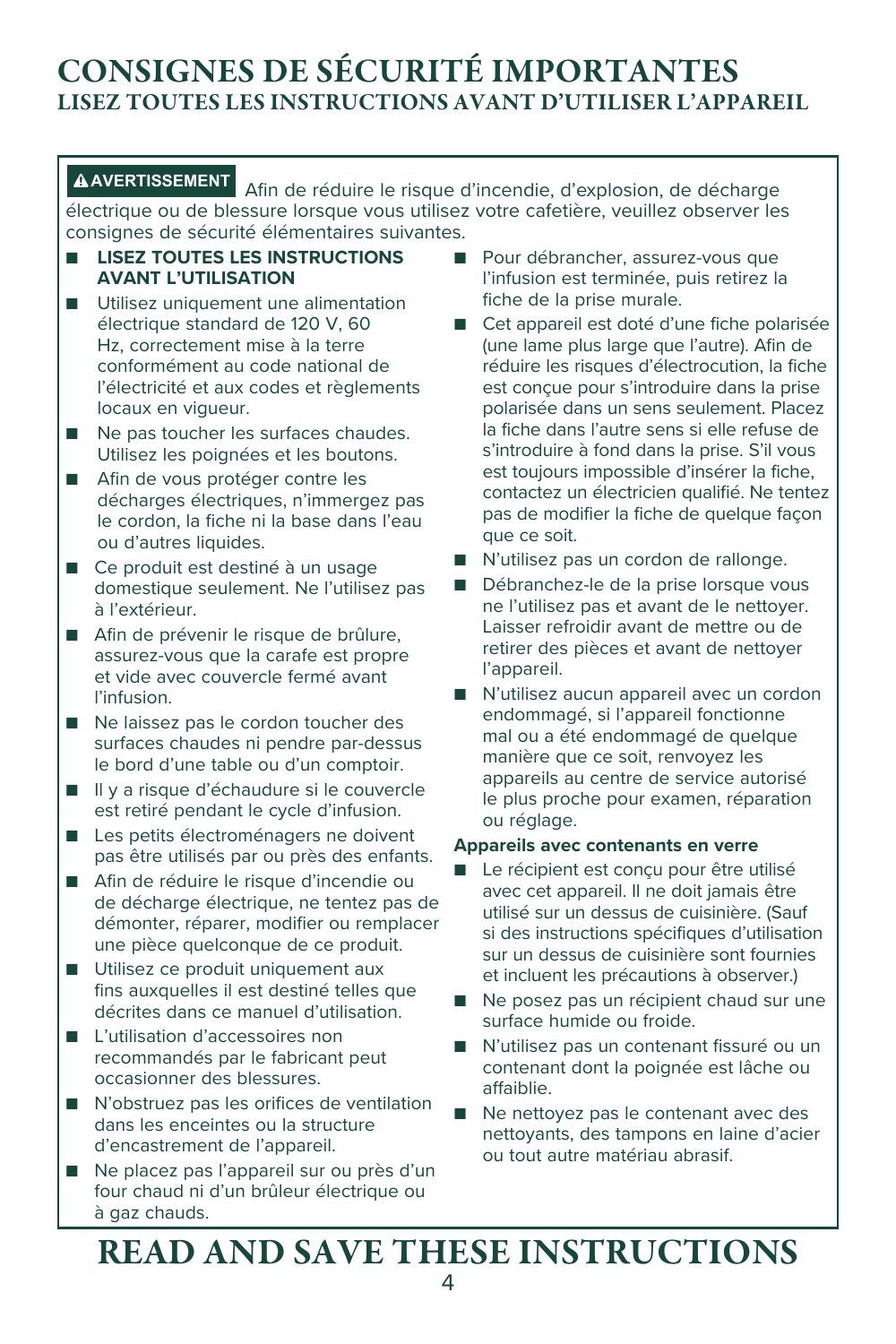## **Composants**



- **A** Couvercle du réservoir
- **B** Réservoir d'eau
- **C** Bouton de force du café
- **D** Bouton de température
- **E** Bouton d'infusion automatique
- **F** Cadran Infusion/Annulation/ Sélection
- **G** Filtre en maille
- **H** Panier d'infusion amovible
- **I** Coupe-gouttes
- **J** Douchette
- **K** Verseuse isotherme/verre
- **L** Dosette
- **M** Filtre à charbon
- **N** Plaque chauffante (modèles avec verseuse en verre seulement)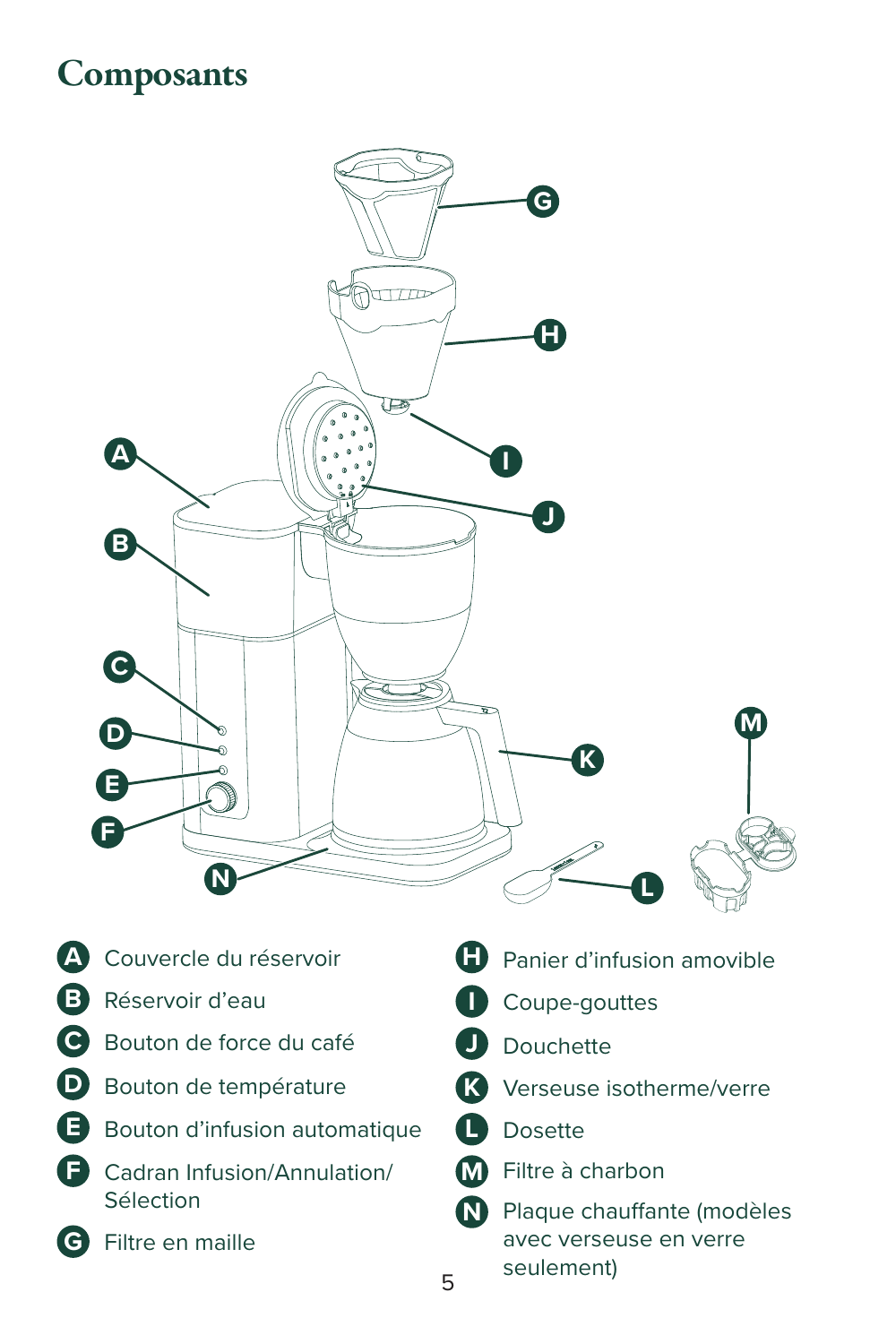## Comment démarrer

#### **EXIGENCES D'INSTALLATION**

- Le produit est conçu pour être installé à l'intérieur. N'utilisez pas la cafetière à l'extérieur.
- Le produit doit être installé verticalement sur une surface plane et de niveau qui soit capable de supporter le poids total de l'appareil rempli d'eau.
- Installez le produit dans un endroit bien ventilé avec une température ambiante entre 55 °F et 90 °F (13 °C et 32 °C).
- Ne placez pas le produit près de sources de chaleur telles que fours ou tables de cuisson.
- Ne placez pas le produit à un endroit exposé aux rayons directs du soleil.
- Assurez-vous de ne pas rendre l'appareil accessible aux enfants et aux animaux.

#### **PRÉPARATION DE LA CAFETIÈRE**

- **1** Retirez le matériel d'emballage avec soin. N'utilisez pas d'outils coupants qui peuvent endommager le contenu de la boîte.
- **2** Assurez-vous de la présence de tous les composants. Si un article est absent, veuillez nous contacter sur **cafeappliances.com** (au Canada sur **cafeappliances.ca)**.
- **3** Placez la cafetière en position droite sur surface plane et de niveau. Assurezvous que la cafetière N'EST PAS branchée pour l'instant.
- **4** Essuyez l'extérieur avec un linge doux et humide. Lavez le filtre en maille, le panier d'infusion et la carafe à l'aide d'un linge doux imbibé d'eau tiède savonneuse. N'utilisez pas de nettoyants, tampons ni linges abrasifs qui peuvent rayer la surface. Rincez et séchez à fond. Les pièces de la cafetière ne vont PAS au lave-vaisselle.
- **5** Branchez la cafetière dans une prise électrique. L'horloge fera clignoter AM 12:00.

## **Accessoires**

#### **FILTRE AU CHARBON**

Commander à nouveau les filtres à charbon de **geappliances.com/ge/parts/.** 

Ayez votre numéro de modèle à portée de main.

**REMARQUE:** il est recommandé de remplacer le filtre à charbon tous les 3 mois.

Au Canada, **geappliances.ca/parts-filters-accessories**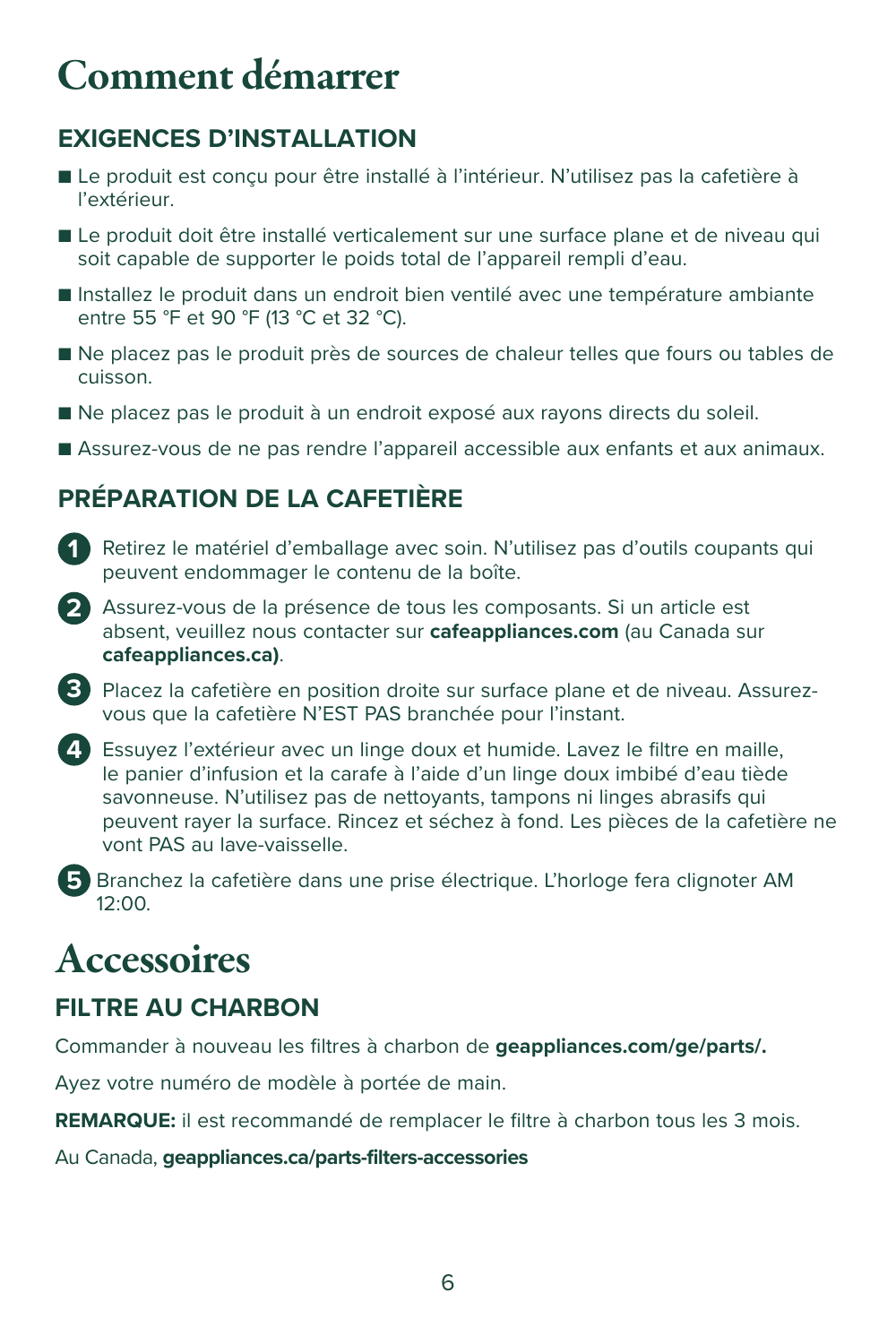## Réglages

#### **Horloge**

- Maintenez une pression sur le bouton **Temperature** (température) durant 3 secondes. L'horloge s'illumine sur l'écran et le voyant blanc s'allume sur le bouton de température.
- Pour régler AM/PM (avant- ou après-midi) : Tournez le cadran **Brew/ Select** (infusion/sélection) et poussez pour sélectionner.

Pour régler l'heure (Hour) : Tournez le cadran d'infusion/sélection (**Brew/ Select**) et poussez pour sélectionner.

Pour réglez les minutes : Tournez le cadran d'infusion/sélection (**Brew/ Select**) et poussez pour sélectionner.

Après votre confirmation de quitter les réglages, l'anneau extérieur va s'allumer. L'anneau ne s'allume pas pour confirmer chaque sélection.

**REMARQUE :** Maintenez une pression sur le cadran **Brew/Select** durant 3 secondes à n'importe quel moment pour quitter le sous-menu et retourner aux réglages précédents.

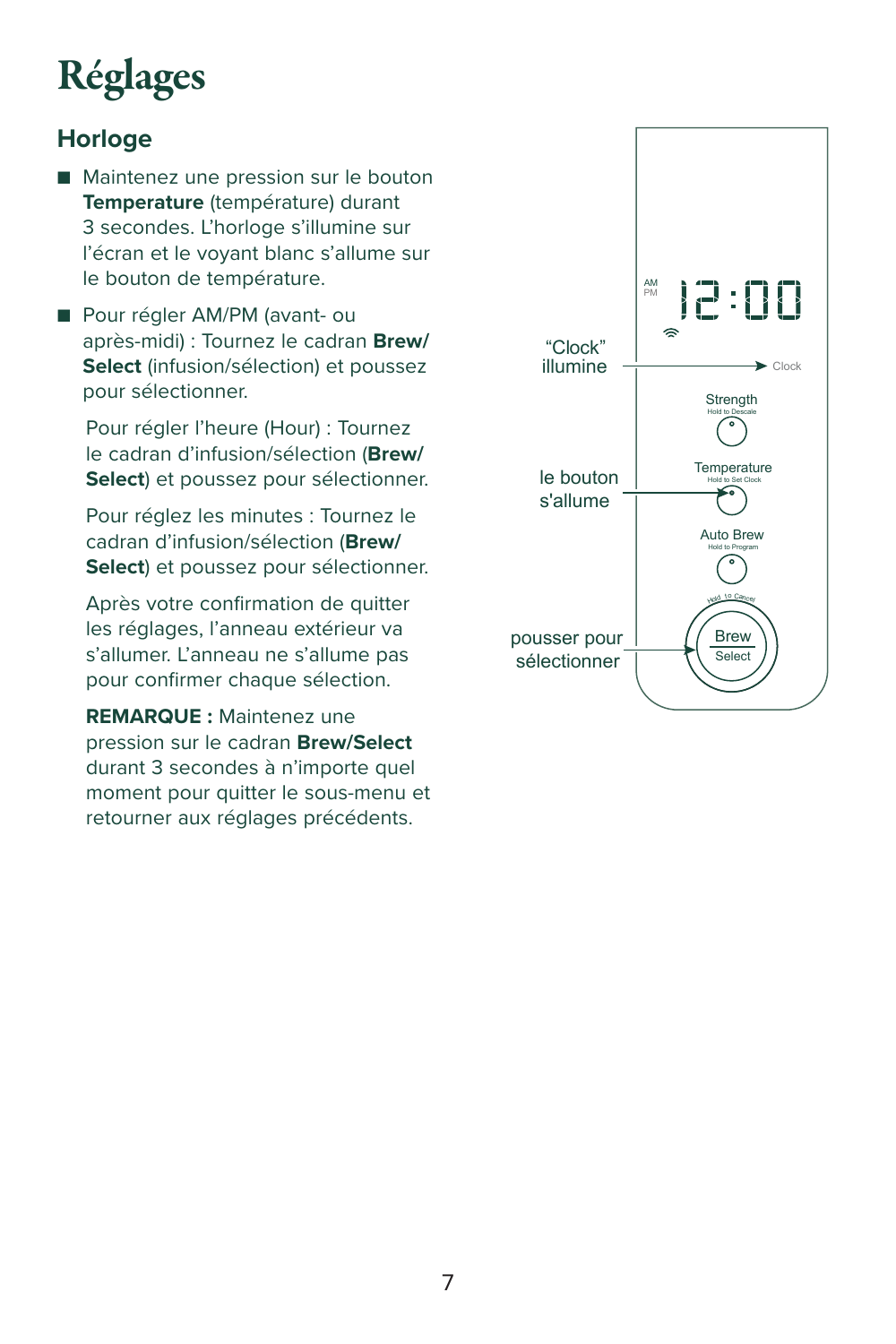## Réglages

#### **FORCE DU CAFÉ**

■ Poussez le bouton **Strength** (force du café). Le bouton et les options de force du café vont s'illuminer. Les options de force du café sont **Gold** (doré), **Light** (léger), **Medium** (moyen) et **Bold** (corsé).

**GOLD** (doré) : Infusion à la force optimale à l'aide de valeurs préréglées. Cette sélection infusera un café de la plus haute qualité. Le nombre de tasses va de 1 à 10. Il est impossible de modifier la sélection de température avec **GOLD**. Si vous résidez à haute élévation (plus de 5000 pieds/1524 mètres), n'utilisez pas cette sélection.

 Pour une expérience plus personnelle ou à haute élévation, utilisez les forces de café Light, Medium ou Bold. La sélection jusqu'à 10 du nombre de tasses procède par unités de 1 tasse. La sélection de température va de 185 à 205 °F (85 à 96 °C). Nous recommandons une plage de 195 à 205° pour une meilleure extraction de la saveur.

**LIGHT** (Léger) L'infusion à une force plus légère convient à ceux qui préfèrent une extraction un plus faible de la saveur.

**MEDIUM** (moyen) : Infusez à la force optimale avec l'option d'infuser diverses quantités de tasses à diverses températures.

**BOLD** (corsé) : L'infusion à cette force convient à ceux qui préfèrent une extraction un plus élevée de la saveur.

■ Tournez le cadran **Brew/Select** pour sélectionner la force et poussez pour sélectionner, ou poussez le bouton **Strength** pour confirmer votre sélection. L'anneau extérieur du cadran **Brew/ Select** va s'illuminer pour confirmer la sélection après la poussée.

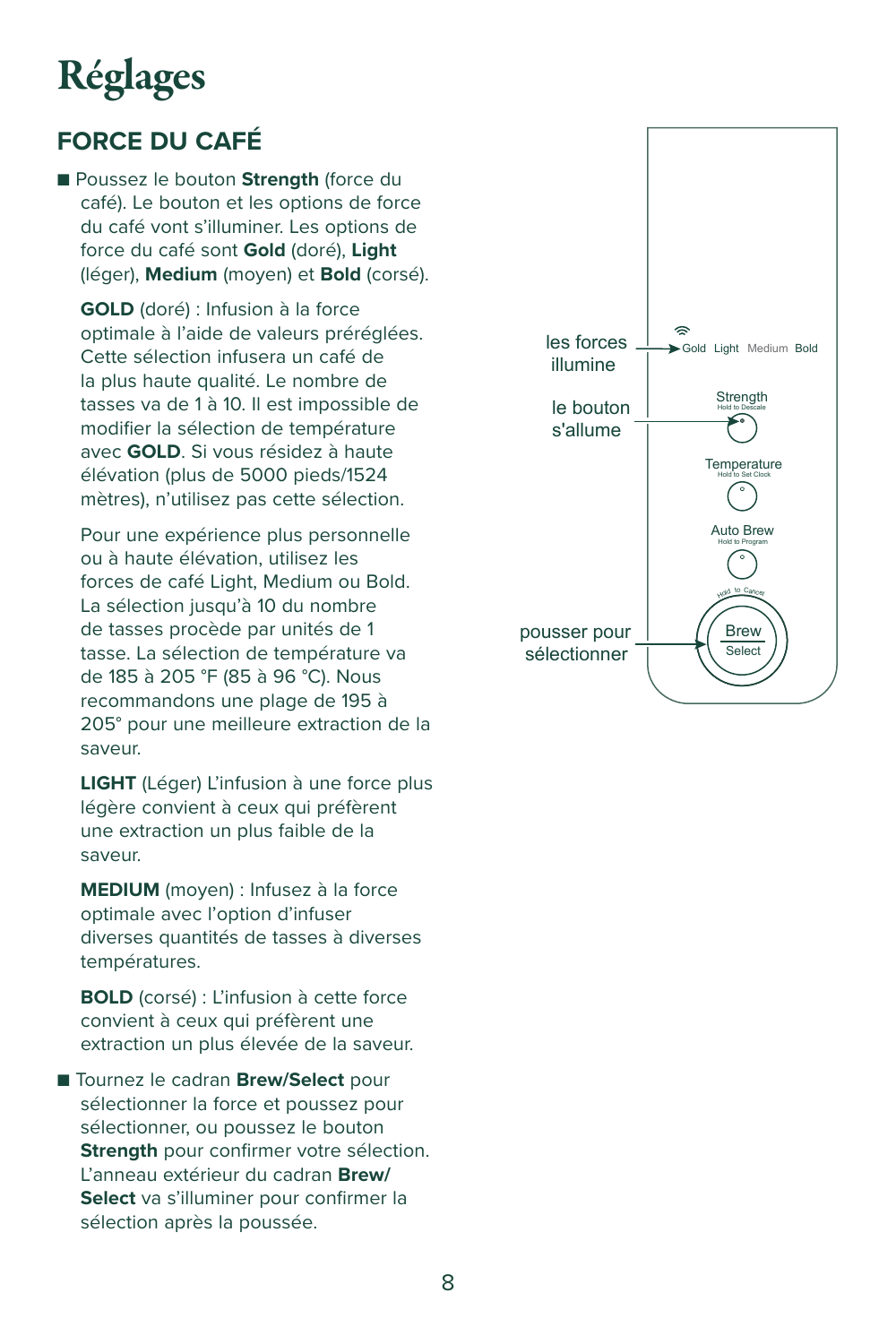## Réglages

### **TEMPÉRATURE**

Cette cafetière est conçue pour des températures entre 185 et 205 °F (85 à 96 °C). Nous recommandons d'infuser entre 195 et 205 °F pour une meilleure extraction de saveur. À des altitudes supérieures à 5000 pieds (1524 mètres), réglez à 185 °F (85 °C) afin de prévenir l'ébullition de l'eau.

**REMARQUE :** Il est impossible de modifier la température si Gold (doré) est sélectionné.

- Poussez sur le bouton d'intensité (**Strength)** pour vous assurez que l'intensité n'est PAS réglée sur « Gold » (doré).
- Poussez le bouton **Temperature**. Le bouton **Temperature** s'illumine et l'écran affiche 200.
- Tournez le cadran **Brew/Select** pour sélectionner la température et poussez pour sélectionner, ou poussez le bouton **Temperature** pour confirmer votre sélection. L'anneau extérieur du cadran **Brew/Select** va s'illuminer pour confirmer la sélection après la poussée.
- Pour basculer de Fahrenheit à Celsius, maintenez une pression sur les boutons **Strength** et **Temperature** simultanément durant 3 secondes.

#### **ATTENTION** Haute altitude : Pour

une utilisation à haute altitude, baissez la température à 185 °F (85 °C) afin que l'eau n'entre pas en ébullition.

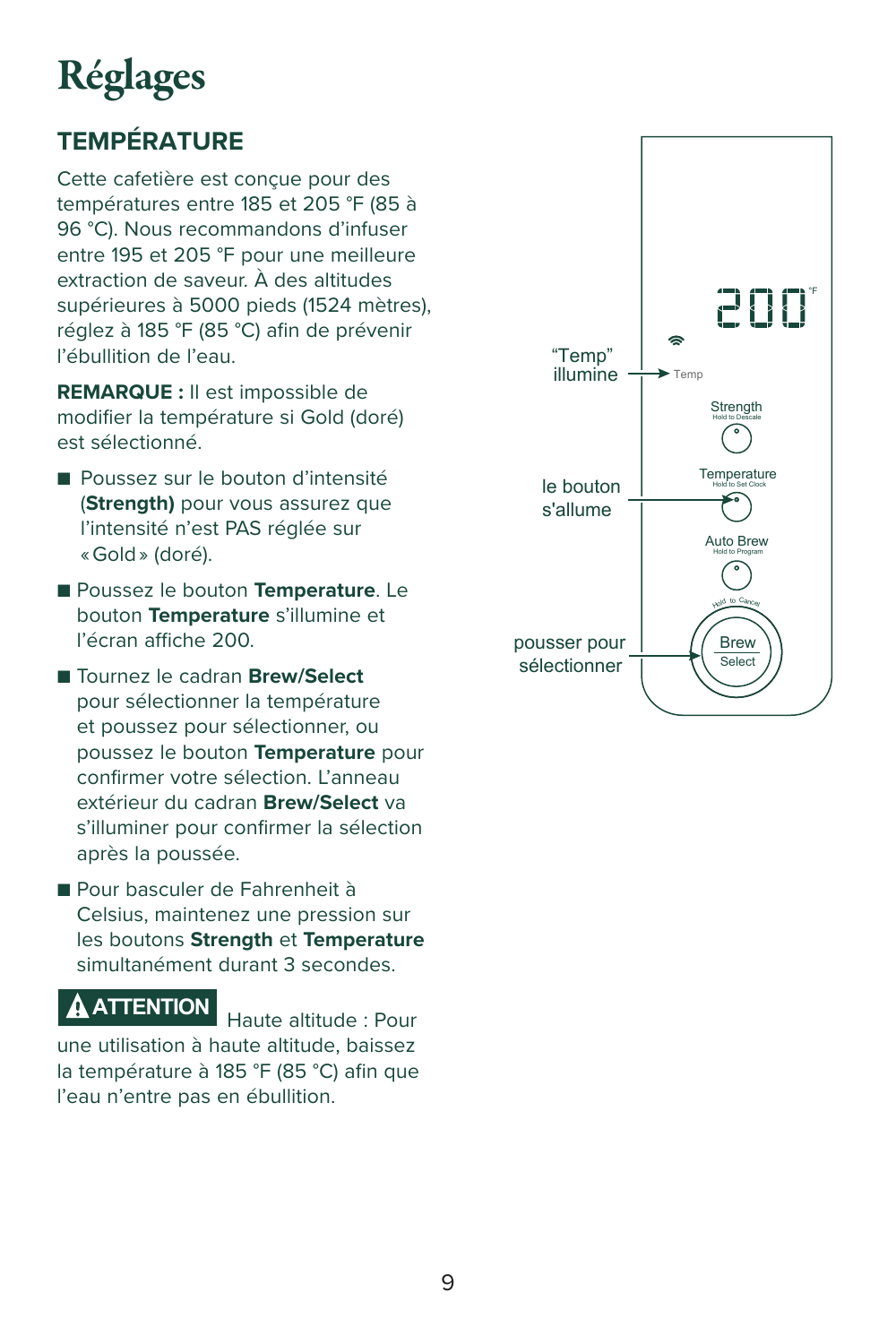## Infusion

- Assurez-vous que le panier d'infusion et le coupe-gouttes sont propres et que le panier d'infusion se trouve dans le compartiment d'infusion.
- Utilisez soit le filtre en maille (inclus) ou un filtre papier no 4 (non inclus) et placez le filtre dans le panier d'infusion.
- Assurez-vous que la carafe (incluse) est propre et vide et que le couvercle est verrouillé. Assurez-vous que la carafe est bien en place avant l'infusion. Cette cafetière n'infusera PAS sans la carafe en place. Le haut de la carafe DOIT être inséré avec le coupe-gouttes sur le bas du compartiment d'infusion. Sinon l'eau ne s'écoulera pas dans la carafe et le panier peut déborder pendant le cycle d'infusion. Si la carafe n'est pas en place lorsque le cycle d'infusion est sélectionné, l'écran affichera « Err » et la cafetière va carillonner.
- Eau : Cette cafetière est concue pour utiliser seulement la quantité d'eau qui correspond au nombre de tasses sélectionnées pour l'infusion. Remplissez le réservoir avec de l'eau fraîche, propre et inodore (exempte de chlore et de soufre) jusqu'à l'indicateur de niveau MAX. Ne remplissez PAS le réservoir d'eau au-delà de la limite MAX. L'eau doit contenir des minéraux pour procurer une meilleure saveur. Les systèmes d'osmose inverse ou d'eau distillée ne contiennent pas de minéraux et ne sont pas recommandés pour l'infusion du café.
- Pendant l'infusion, si la quantité d'eau est insuffisante pour le nombre de tasses à infuser, un message d'erreur (Add H2O [ajouter de l'eau]) s'affichera sur l'écran vous indiquant d'ajouter de l'eau tout en émettant un carillon. Poussez le cadran pour confirmer que vous ajoutez de l'eau. Une fois l'eau ajoutée, poussez le cadre à nouveau pour continuer l'infusion. N'ajoutez PAS d'eau pendant l'infusion sauf si le message d'erreur est affiché.
- Café : Le type de café et sa fraîcheur sont des facteurs importants pour la saveur et l'arôme du café infusé. La mouture de café appropriée est celle qui convient au café filtre.
- Utilisez la dosette (incluse) pour mesurer la quantité exacte de café qui correspond au nombre de tasses que vous infusez. La dosette est conçue pour mesurer une dose rase de café par tasse de 4,5 oz (133 ml) de café infusé (4,5 oz est la quantité conventionnelle d'une tasse de café régulière).

Placez le café dans le filtre dans le panier d'infusion.

#### **POUR INFUSER** :

■ Après le réglage de la force et de la température, poussez le cadran **Brew/Select**. Le nombre de tasses va s'illuminer sur l'écran avec la dernière force de café choisie. Tournez le cadran **Brew/Select** pour choisir le nombre de tasses que vous souhaitez infuser. Poussez le cadran **Brew/Select** pour confirmer. L'infusion va démarrer.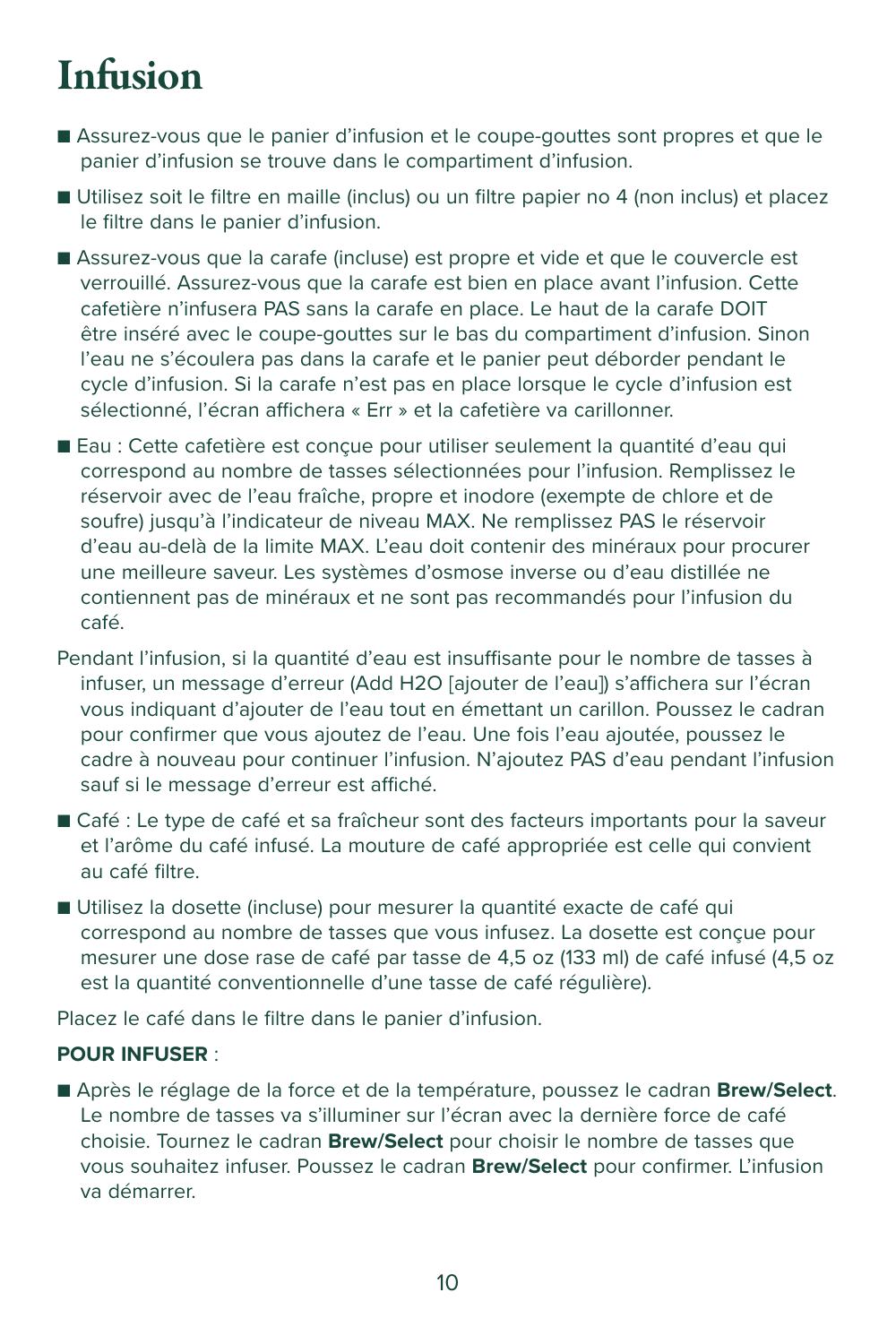## Infusion

#### **INFUSION AUTOMATIQUE:**

 L'infusion automatique vous permet de démarrer l'infusion automatiquement à un moment programmé.

■ Poussez le bouton Auto Brew (infusion automatique) durant 3 secondes pour programmer. Tournez le cadran **Brew/ Select** pour sélectionner AM/PM et poussez pour confirmer. Puis poussez le bouton Auto Brew pour reconfirmer AM/ PM. Réglez l'heure et les minutes de la même manière en pressant Auto Brew après chaque réglage. Réglez ensuite le nombre de tasses en tournant le cadran **Brew/Select** et poussez pour confirmer. Réglez la force et la température de la même manière. Le cadran **Brew/Select** va s'illuminer une fois toutes les sélections effectuées. Poussez Auto Brew pour confirmer vos choix. Auto On va s'illuminer pour indiquer que Auto Brew est actif.

**REMARQUE:** Si la force Gold (doré) est choisie, vous ne pourrez pas sélectionner une température. Le réglage Gold est un programme prédéfini dont la température est déjà réglée. Ne l'utilisez pas pour les hautes élévations (plus de 5000 pieds/1524 mètres).

#### **POUR LES MODÈLES AVEC VERSEUSE EN VERRE SEULEMENT (C7CDABS2RS3/ C7CDABS3RD3/C7CDABS4RW3)**

La plaque chauffante restera en marche pendant 2 heures après la fin du cycle d'infusion.

Le mot **« Hot »** (chaud) s'allumera sur l'afficheur pour indiquer que la plaque chauffante est encore chaude.

#### **AVERTISSEMENT** NE touchez PAS à

la plaque chauffante ou à la verseuse en verre pendant le cycle d'infusion ou jusqu'à 2 heures après. Ceci pourrait causer des blessures graves ou des brûlures.

Pour éteindre la plaque chauffante avant la fin du cycle de 2 heures, appuyez et maintenez le bouton **Brew/Select** enfoncé pendant 3 secondes.

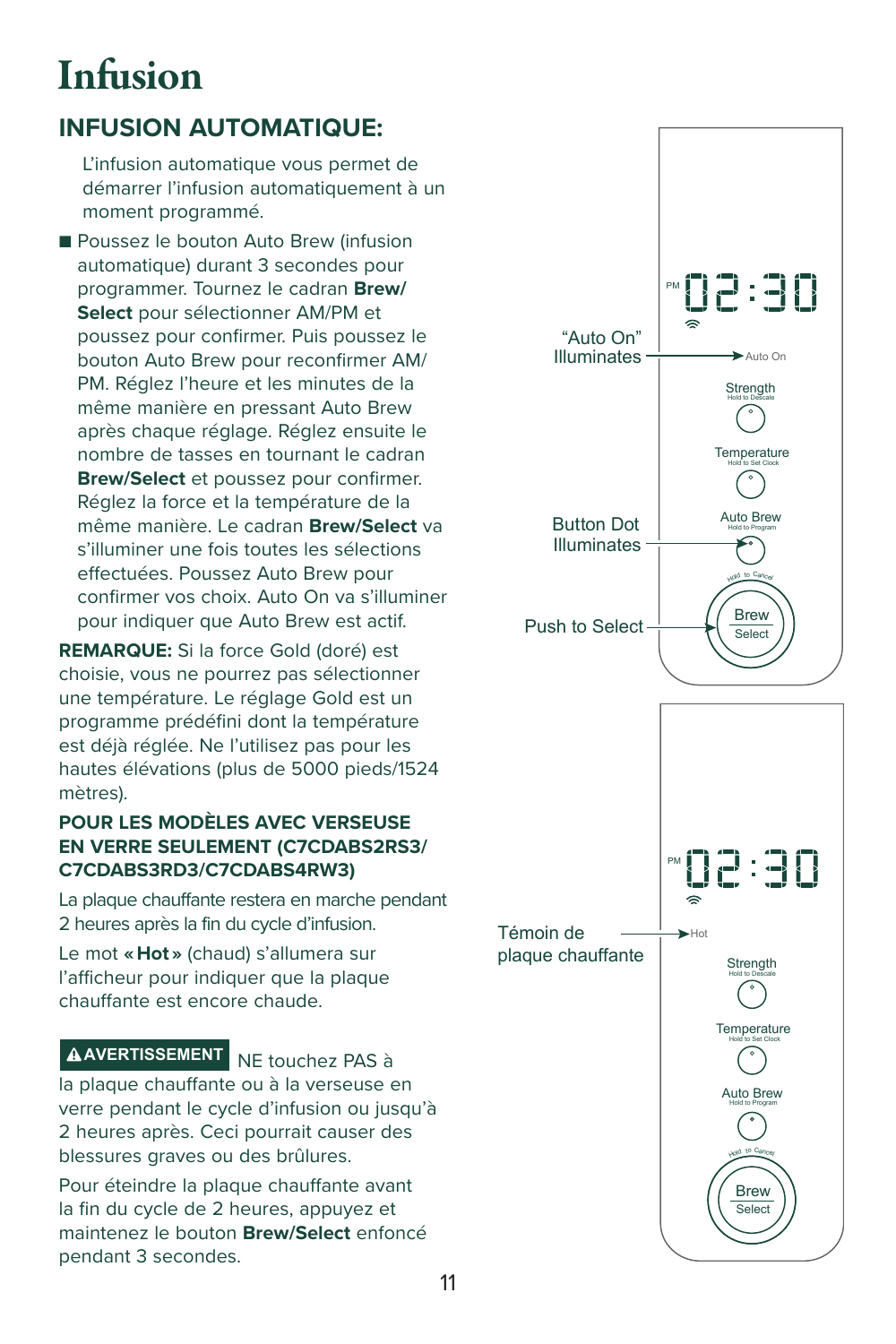## Configuration du Wi-Fi **JUMELAGE**

#### **Suivez les instructions fournies par l'application Smart HQ pour en savoir plus.**

Pour mettre votre appareil en mode de jumelage, appuyez simultanément sur les boutons d'infusion automatique (**Auto Brew**) et de température (**Temperature**) pendant 3 secondes. Vous devriez voir symbole Wi-Fi s'illuminer sous l'affichage de l'heure. Votre appareil est maintenant prêt à être jumelé.

**REMARQUE : Lorsqu'un mot de passe du module GE Appliances est demandé, ce dernier est situé sur l'étiquette derrière votre cafetière.**

#### **WI-FI ACTIF**

Connected Appliance Information Contains FCCID: ZKJ-WCATA006 Network: GE\_MODULE\_0614 Contains IC: 10229A-WCATA006 Password: XXXXXXXX MAC ID: D828C94F0614 PT. NO. 245D2228G001

Votre cafetière est prête pour Café Wi-Fi Connect. Votre produit comporte une carte de communication Wi-Fi lui permettant de communiquer avec votre téléphone intelligent afin de pouvoir la surveiller, la contrôler et recevoir des notifications à distance. Veuillez visiter le site **cafeapplicances.com/connect** pour en savoir plus au sujet des caractéristiques connectées de votre appareil et pour connaître le fonctionnement de l'application avec votre téléphone intelligent.

Connectivité Wi-Fi : Pour obtenir de l'aide pour votre appareil ou la connectivité de réseau, veuillez visiter le site **cafeappliances.com/ connect.**

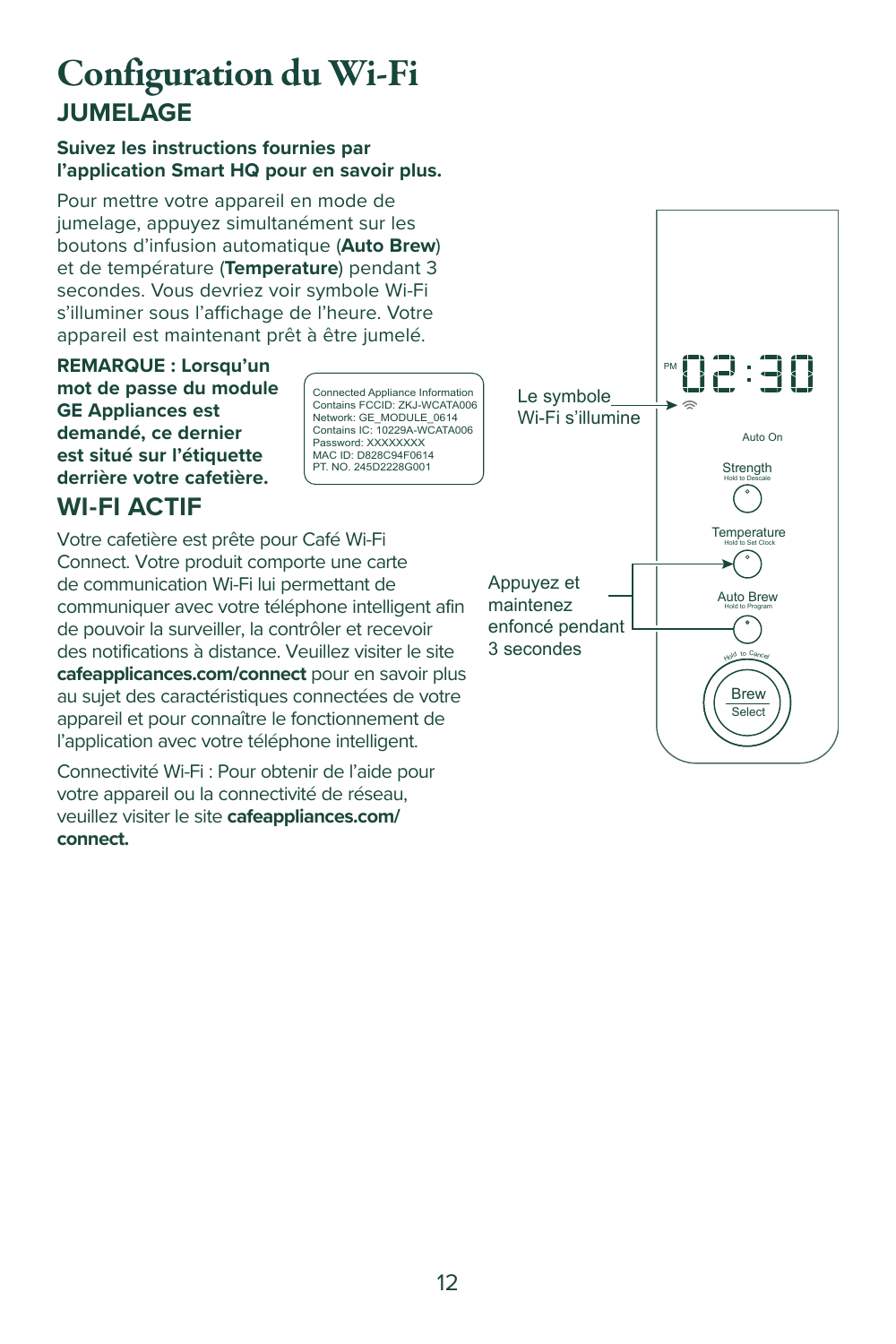## Renseignements réglementaires

#### **DÉCLARATION DE CONFORMITÉ DE LA FCC/IC :**

Cet appareil est conforme aux prescriptions de la partie 15 des règles de la FCC. Le fonctionnement de cet équipement est assujetti aux deux conditions suivantes :

- 1. Cet appareil ne doit pas causer de brouillage préjudiciable, et
- 2. Cet appareil doit accepter tout brouillage qu'il reçoit, y compris celui pouvant entraîner un fonctionnement indésirable.

Cet équipement a été testé et déclaré conforme aux limites imposées pour un appareil numérique de Classe B, conformément à la partie 15 de la réglementation FCC. Ces limites sont conçues pour assurer une protection raisonnable contre le brouillage nuisible dans une installation résidentielle. Cet équipement génère, utilise et émet des fréquences radio qui, en cas d'une installation erronée ou d'une utilisation non-conforme aux instructions de ce manuel d'utilisation peuvent causer un brouillage nuisible aux communications radio. Il n'y a cependant aucune garantie qu'un brouillage nuisible ne se produira pas dans une installation donnée. Si cet équipement cause un brouillage nuisible sur votre poste radio ou de télévision, ce que vous pouvez déterminer en éteignant et en rallumant votre équipement, il est conseillé à l'utilisateur d'essayer de pallier ce brouillage nuisible en prenant l'une ou l'autre des mesures suivantes :

- Réorienter ou repositionner l'antenne de réception.
- Augmenter la distance entre l'équipement et le récepteur.
- Brancher l'équipement dans une prise d'un circuit qui diffère de celui auquel le récepteur est branché.
- Consulter le revendeur ou un technicien en radio-télévision expérimenté pour obtenir de l'aide.

Le présent appareil est conforme aux CNR d'Industrie Canada applicables aux appareils radio exempts de licence. L'exploitation est autorisée aux deux conditions suivantes:

(1) l'appareil ne doit pas produire de brouillage, et

(2) l'utilisateur de l'appareil doit accepter tout brouillage radioélectrique subi, même si le

brouillage est susceptible d'en compromettre le fonctionnement.

**Étiquetage:** Les modifications non explicitement approuvées par le fabricant peuvent annuler le droit de l'utilisateur de se servir de cet équipement.

**FCC ID:** ZKJ-WCATA006

**IC ID:** 10229A-WCATA006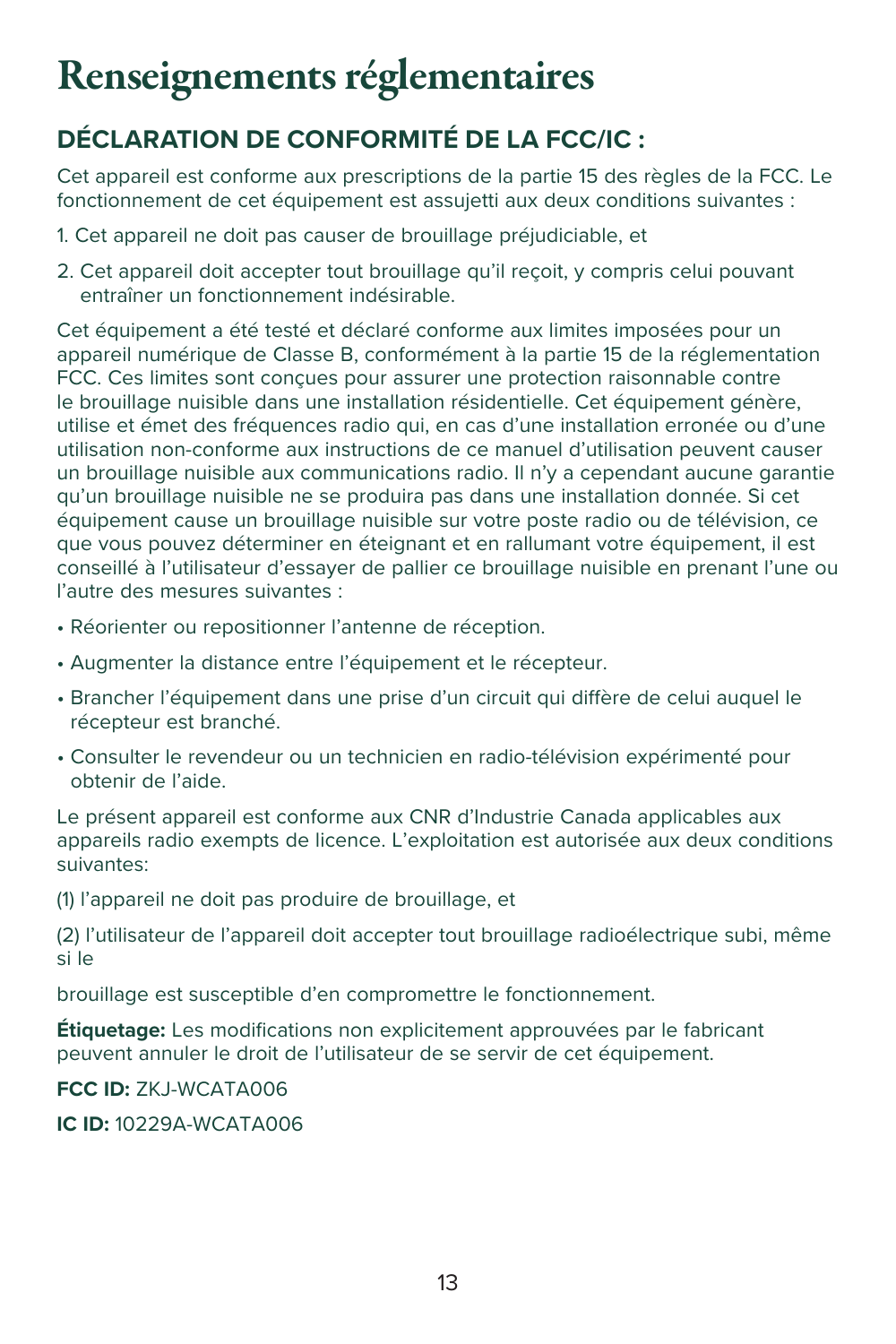## Entretien et nettoyage

#### **PRECAUCIÓN** Débranchez toujours votre cafetière avant de la nettoyer.

#### **NETTOYAGE DE L'EXTÉRIEUR DE LA CAFETIÈRE**

Nettoyez l'extérieur de la cafetière à l'aide d'un linge doux humide. N'utilisez pas de serviettes de papier ou de linges ou nettoyants abrasifs car ils peuvent rayer le fini.

#### **NETTOYAGE DU PANIER D'INFUSION ET DU FILTRE EN MAILLE**

Retirez le filtre en maille et le panier d'infusion Jetez tout café moulu. Après chaque infusion, rincez le panier en maille et le panier d'infusion sous l'eau courante. Pour un nettoyage en profondeur, lavez à l'aide d'une brosse et une solution d'eau savonneuse. Ces pièces ne vont PAS au lave-vaisselle.

#### **NETTOYAGE DE LA CARAFE**

Après chaque utilisation, videz la carafe. Rincez la carafe et le couvercle sous l'eau courant tiède. Laisser du café toute la nuit dans la carafe risque de la tacher. Pour un nettoyage en profondeur, lavez-la régulièrement à l'aide d'une brosse et une solution d'eau savonneuse tiède. N'utilisez pas de nettoyants abrasifs car ils peuvent rayer le fini. Rincez et séchez à fond. La carafe et le couvercle ne vont PAS au lave-vaisselle.

#### **DÉTARTRAGE**

L'eau dure peut causer une accumulation minérale sur les composants internes. Cela peut causer une modification du goût du café et de la température et de l'égouttement d'infusion. La cafetière doit être détartrée régulièrement.

Lorsque Descale (détartrage) clignote en dessous de l'affichage de l'heure, cela signifie que trop de tartre s'est accumulé sur l'élément chauffant. Détartrez la cafetière dès que possible en suivant les instructions ci-dessous. L'indicateur Descale s'éteindra suite au premier rinçage après le détartrage.



Pour détartrer, utilisez un mélange moitié eau moitié vinaigre. Remplissez le réservoir jusqu'à la l'indicateur MAX. Démarrez la cafetière dans un cycle d'infusion avec un réglage de 10 tasses. Une fois le mélange passé, exécutez le cycle à 10 tasses 3 fois en utilisant de l'eau claire dans le réservoir.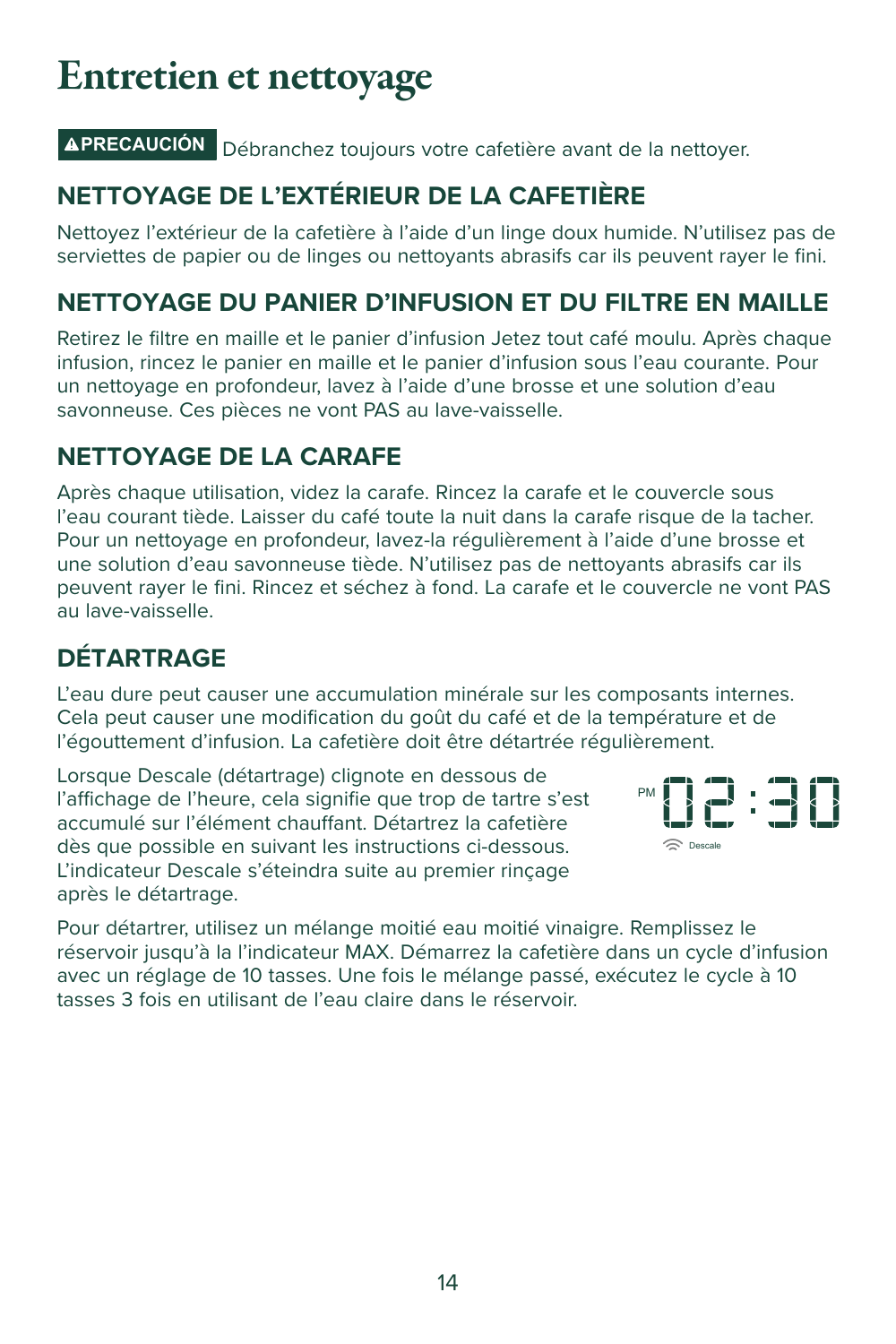## Entretien et nettoyage

#### **RETRAIT DU FILTRE**

Pour retirer la cage du filtre du réservoir d'eau, utilisez une cuillère à insérer sous la languette latérale et soulever la cage. Pour replacer, poussez simplement la cage dans l'ouverture jusqu'à ce qu'elle se dépose en place. Nous recommandons de changer le filtre au moins tous les 3 mois.

#### **DOUCHETTE**

On peut retirer la douchette en la tournant puis la tirant. Assurez-vous que l'icône de déverrouillage est alignée sur la flèche pour la retirer. Pour un nettoyage en profondeur, lavez-la régulièrement à l'aide d'une brosse et une solution d'eau savonneuse tiède. N'utilisez pas de nettoyants abrasifs car ils peuvent rayer le fini. Rincez et séchez à fond.



## Dépannage et conseils

| <b>Problème</b>                                                                                                  | <b>Solution</b>                                                                                                                                                                                                                                                                                            |
|------------------------------------------------------------------------------------------------------------------|------------------------------------------------------------------------------------------------------------------------------------------------------------------------------------------------------------------------------------------------------------------------------------------------------------|
| Un message indiquant<br>"add H2O" (ajoutez de<br>l'eau) s'affiche.                                               | Appuyez sur le bouton Brew (infusion) et les mots "10 cups"<br>(10 tasses) apparaîtront à l'écran. Utilisez le cadran pour<br>sélectionner le nombre de tasses désirées et versez cette<br>quantité d'eau dans le réservoir. Appuyez à nouveau sur le<br>bouton Brew (infusion) pour commencer l'infusion. |
| Un message indiquant<br>"Err" s'affiche.                                                                         | La verseuse est mal positionnée. Retirez-la et réinstallez-la<br>correctement. Le message d'erreur disparaîtra dès que la<br>verseuse sera correctement installée.                                                                                                                                         |
| Un message indiquant<br>"Err1" d'affiche.                                                                        | Visitez le site www.cafeappliances.com pour obtenir de l'aide.                                                                                                                                                                                                                                             |
| Un message indiguant<br>"Err2" s'affiche.                                                                        | Visitez le site www.cafeappliances.com pour obtenir de l'aide.                                                                                                                                                                                                                                             |
| Un message indiquant<br>"Err3" s'affiche.                                                                        | Visitez le site www.cafeappliances.com pour obtenir de l'aide.                                                                                                                                                                                                                                             |
| Un message indiguant<br>"Err4" s'affiche.                                                                        | Visitez le site www.cafeappliances.com pour obtenir de l'aide.                                                                                                                                                                                                                                             |
| Un message indiguant<br>"Err7" s'affiche.                                                                        | Visitez le site www.cafeappliances.com pour obtenir de l'aide.                                                                                                                                                                                                                                             |
| Bien que la verseuse ait<br>été retirée pendant le<br>cycle d'infusion, aucun<br>code d'erreur n'est<br>affiché. | Le café ne coulera pas tant que la verseuse n'est pas remise<br>correctement en place.                                                                                                                                                                                                                     |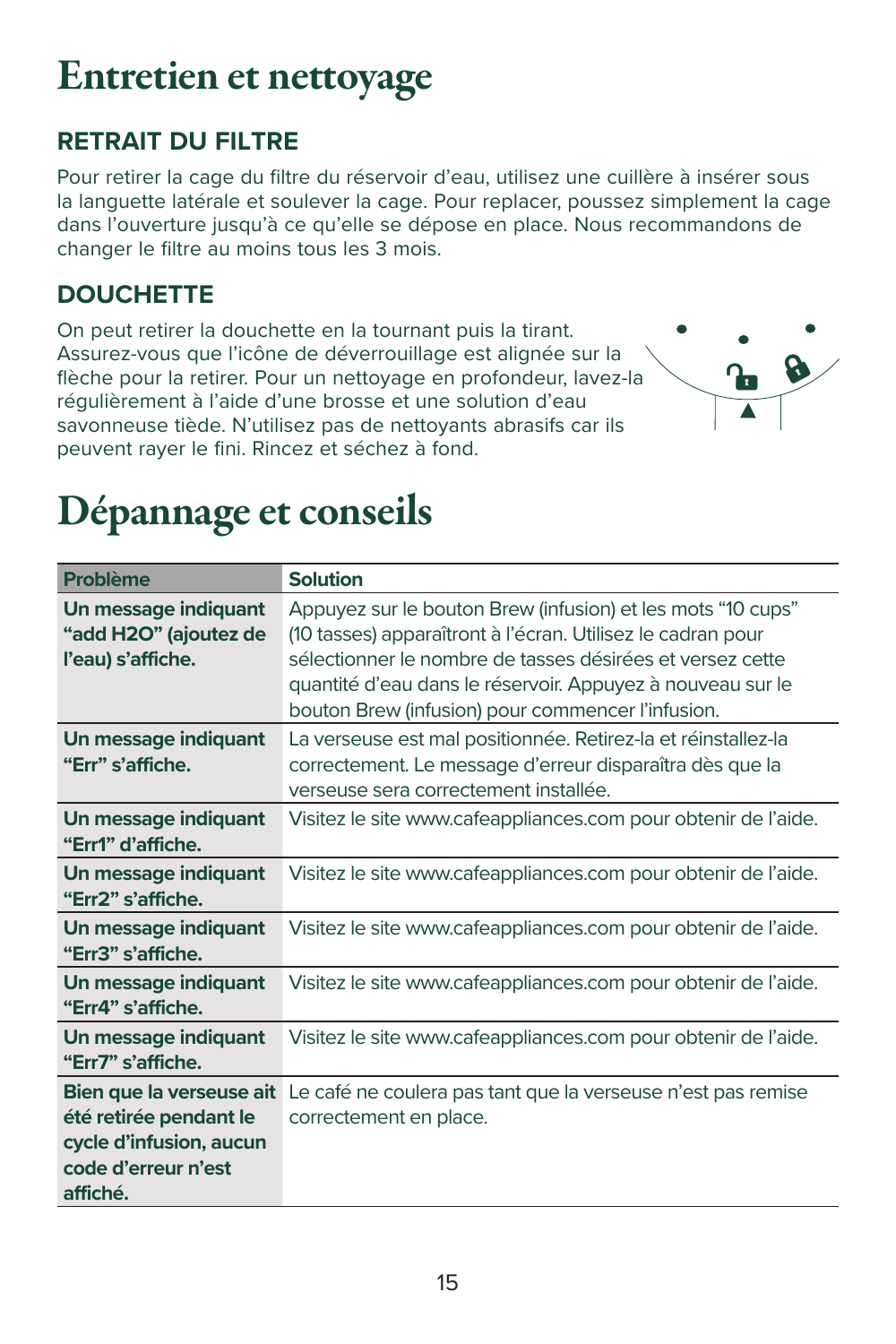## Garantie limitée

Si votre appareil ne fonctionne pas correctement pendant son utilisation dans des conditions domestiques normales pendant la période de garantie, visitez **cafeappliances.com/support** pour une assistance / entretien du produit.

#### Au Canada, visitez **service.geappliances.ca/servicio/fr\_CA/**.

Pour lancer une réclamation au titre de la garantie, veuillez visiter cafeappliances.com/support/ returns/ ou appeler le 1-800-430-1757. Veuillez avoir votre numéro de modèle et votre numéro de série à portée de main. Les informations relatives au retour et aux instructions d'emballage seront fournies à ce moment-là.

#### Au Canada, contactez-nous à **cafeappliances.ca**

| Durant la période de                                  | Café Appliances appliquera la garantie suivante                                                                                                                                                                                                                                                               |
|-------------------------------------------------------|---------------------------------------------------------------------------------------------------------------------------------------------------------------------------------------------------------------------------------------------------------------------------------------------------------------|
| Un $(1)$ an<br>À partir de la date<br>d'achat initial | Si la cafetière présente une défaillance en raison de vices de matière<br>ou de fabrication pendant la garantie limitée de un (1) an, GE Appliances<br>procédera, à sa seule discrétion, au remplacement de votre produit par un<br>neuf, à sa remise à neuf, ou encore au remboursement de son prix d'achat. |

#### **Ce que Café Appliances ne garantit pas :**

- Une installation, une livraison ou un entretien inadéquats.
- La défaillance du produit en raison d'un usage abusif, d'une mauvaise utilisation, ou s'il est utilisé à des fins commerciales ou autres que celles prévues.
- Les dommages survenus après la livraison.
- Tout dommage occasionné par un accident, un incendie, une inondation ou une autre catastrophe naturelle
- Les dommages accessoires ou indirects causés par d'éventuelles défectuosités de cet électroménager.
- Les boques logiciels qui ne peuvent pas être corrigés par une mise à jour de l'application Café.
- Les frais de main-d'œuvre ou les autres frais encourus pour l'installation et/ou le retrait du produit.

#### **EXCLUSION DES GARANTIES IMPLICITES**

Votre seul recours exclusif consiste en l'échange du produit ou son remboursement en vertu de cette garantie limitée. Toute garantie implicite, y compris les garanties implicites relatives à la qualité marchande ou à l'adéquation à un usage particulier, se limitera à une période de un an ou à la période la plus courte prescrite par la loi.

Pour la vente dans les 50 États et des États-Unis et le district de Columbia, et au Canada seulement : Cette garantie limitée est étendue à l'acheteur d'origine pour les produits achetés relativement à une utilisation domestique à l'intérieur des États-Unis. En Alaska et à Hawaii, la garantie limitée n'inclus pas les coûts relatifs à l'expédition des appareils. Les résidents de la Californie peuvent fournir des options de retour supplémentaires. Veuillez contacter le centre d'appels pour des renseignements supplémentaires.

Certains États ou provinces ne permettent pas l'exclusion ou la restriction des dommages accessoires ou indirects. Certains droits particuliers vous sont dévolus en vertu de la présente garantie et peuvent s'accompagner d'autres droits qui varient selon votre lieu de résidence. Pour connaître la nature exacte de vos droits, consultez l'organisme de protection du consommateur de votre région, ou encore le bureau du procureur général de l'État.

#### **Garantr: GE Appliances,** a **Haier** company **Louisville, KY 40225**

**Pour les clients au Canada:** Cette garantie limitée est étendue à l'acheteur original et à tout propriétaire suivant pour les produits achetés au Canada pour un usage domestique au Canada. Le service de mandat à domicile sera fourni dans les zones où il est disponible et jugé raisonnable par Mabe. Pour plus d'informations sur la garantie prolongée, visitez **geappliances. ca/purchase-extended-warranty**

#### **Garant Canada: MC Commercial, Burlington, Ontario, L7R 5B6**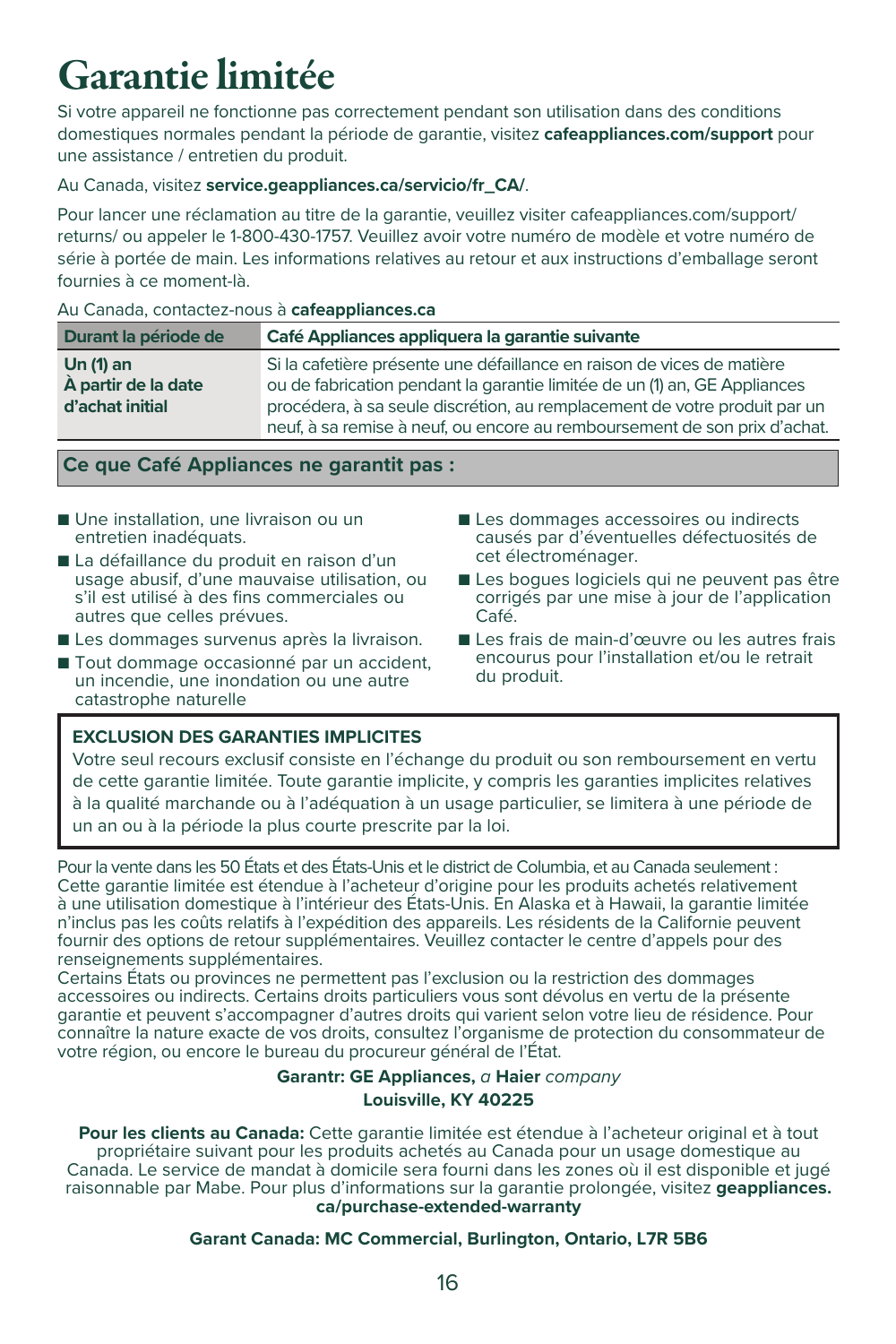## Assistance clientèle

#### **SITE WEB CAFÉ**

Vous avez une question ou avez besoin d'aide pour votre appareil électroménager? Visitez le site Web de Café Appliances 24 heures par jour, tous les jours de l'année! Vous pouvez aussi y trouver d'autres formidables produits Café Appliances et tirer avantage de tous nos services d'assistance en ligne. **cafeappliances.com**

#### In Canada: **cafeappliances.ca**

### **ENREGISTREZ VOTRE ÉLECTROMÉNAGER**

Enregistrez votre nouvel électroménager en ligne à votre convenance! L'enregistrement de votre produit dans les plus brefs délais permet une meilleure communication et un service rapide en vertu de votre garantie, le cas échéant. Vous pouvez également envoyer par courrier la carte d'enregistrement préimprimée qui se trouve dans l'emballage de votre appareil. **cafeappliances.com/ register**

#### **PIÈCES ET ACCESSOIRES**

Les personnes ayant les compétences requises pour réparer elles-mêmes leurs appareils peuvent recevoir directement à la maison des pièces ou des accessoires (les cartes VISA, MasterCard et Discover sont acceptées) Commandez en ligne 24 heures par jour en tout temps.

#### **cafeappliances.com/parts**

#### **Au Canada: geappliances.ca/parts-filters-accessories**

**Les instructions contenues dans le présent manuel comportent des procédures que tout utilisateur peut effectuer. Les autres types de réparation doivent généralement être confiés à un technicien qualifié. Usez de prudence : une réparation ou un entretien mal effectués peuvent rendre l'utilisation de l'appareil dangereuse.** 

#### **COMMUNIQUEZ AVEC NOUS**

Si vous n'êtes pas satisfait du service reçu de Café Appliances, contactez-nous sur notre site Web avec tous les détails, y compris votre numéro de téléphone, ou encore écrivez à : General Manager,

General Manager, Customer Relations | GE Appliances, Appliance Park | Louisville, KY 40225

#### **CafeAppliances.com/contact**

Au Canada: Directeur, Relations avec les consommateurs, Mabe Canada Inc. | Bureau 310, 1 allée Factory | Moncton, Nouveau-Brunswick E1C 9M3

#### **cafeappliances.ca/support/contact-us**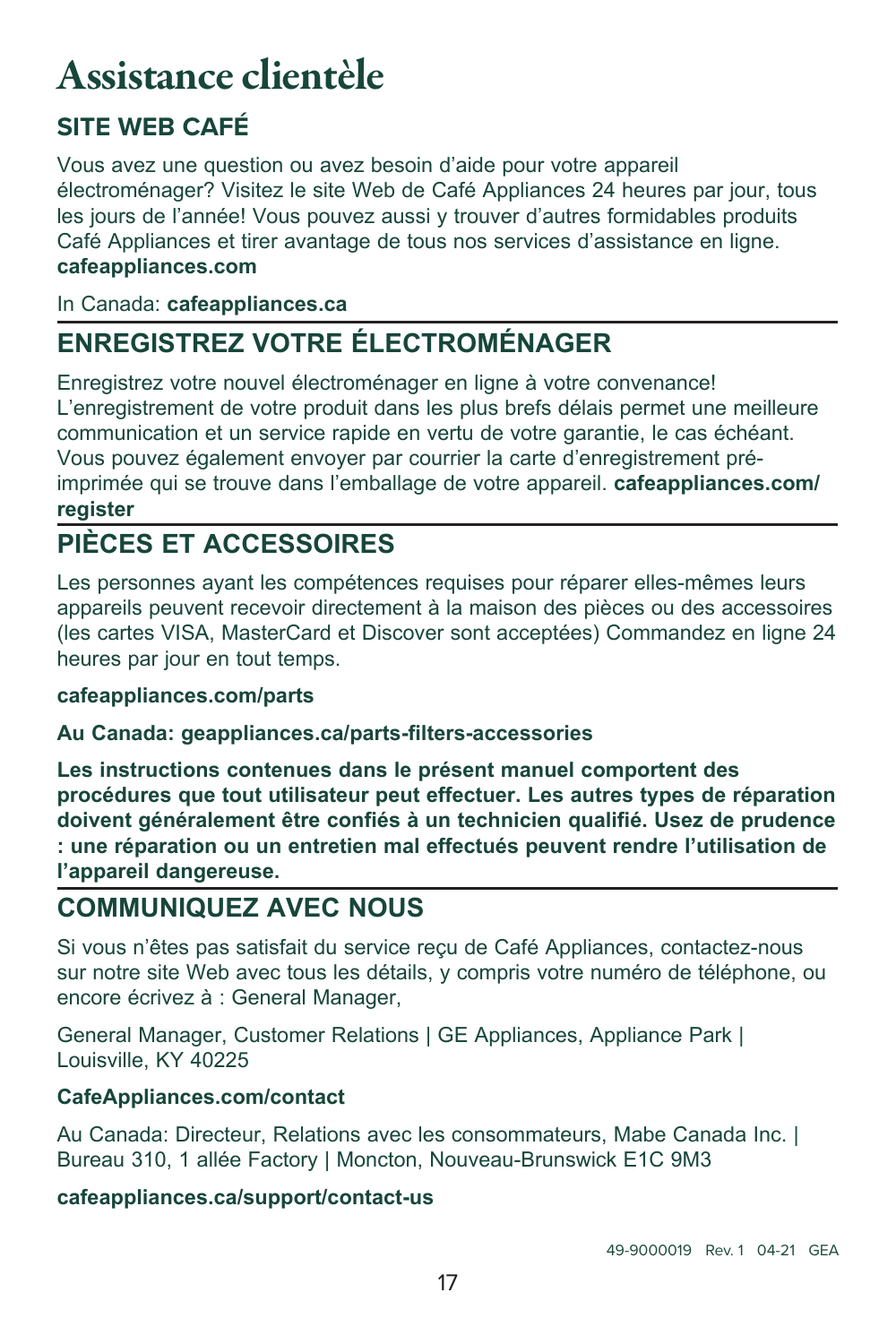# CAFÉ

#### DISTINCT BY DESIGN™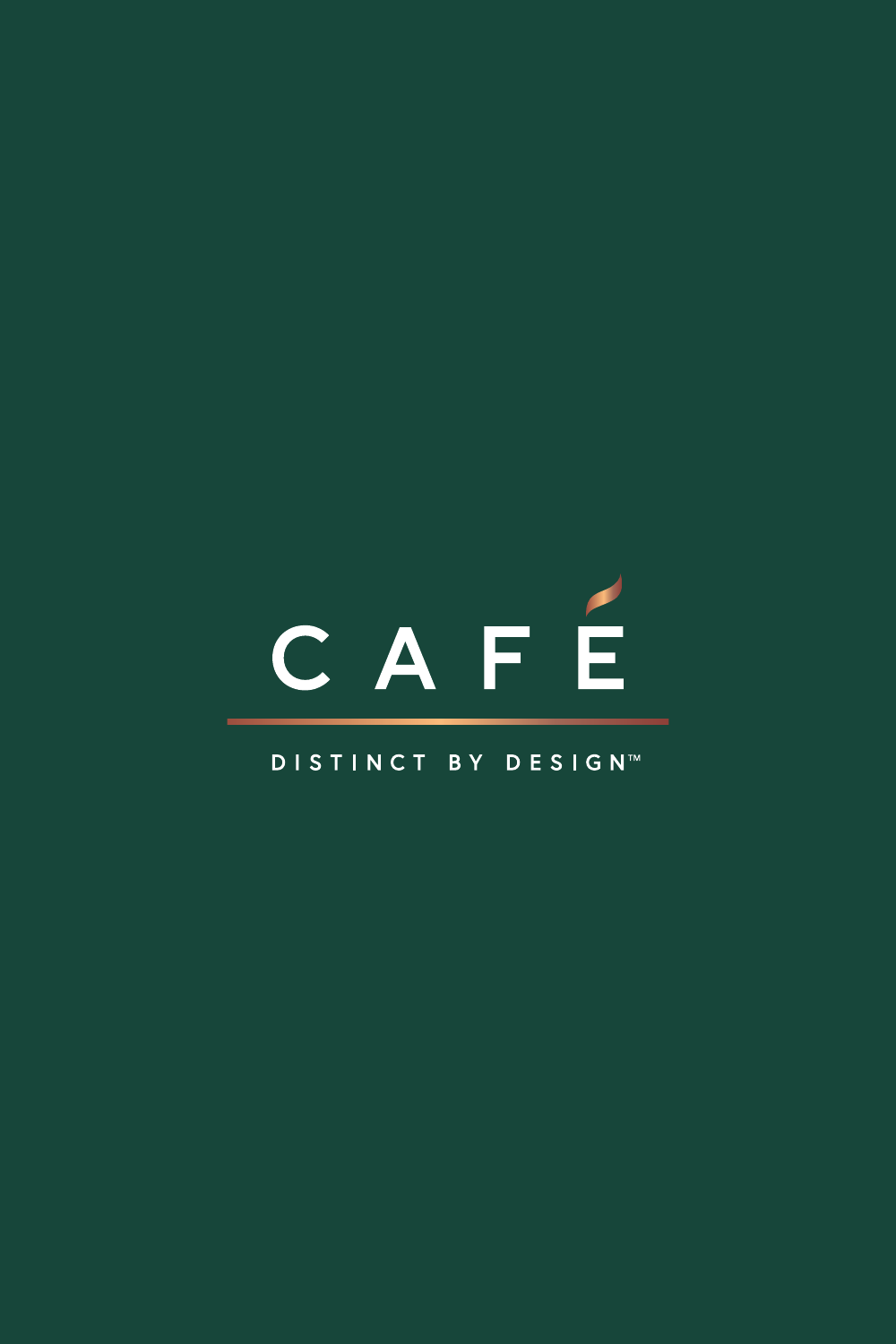# CAFE

#### DISTINCT BY DESIGN™

**Es hora de que los electrodomésticos tengan su personalidad. Atentamente.**





**Café Filtrado MANUAL DEL PROPIETARIO ESPAÑOL**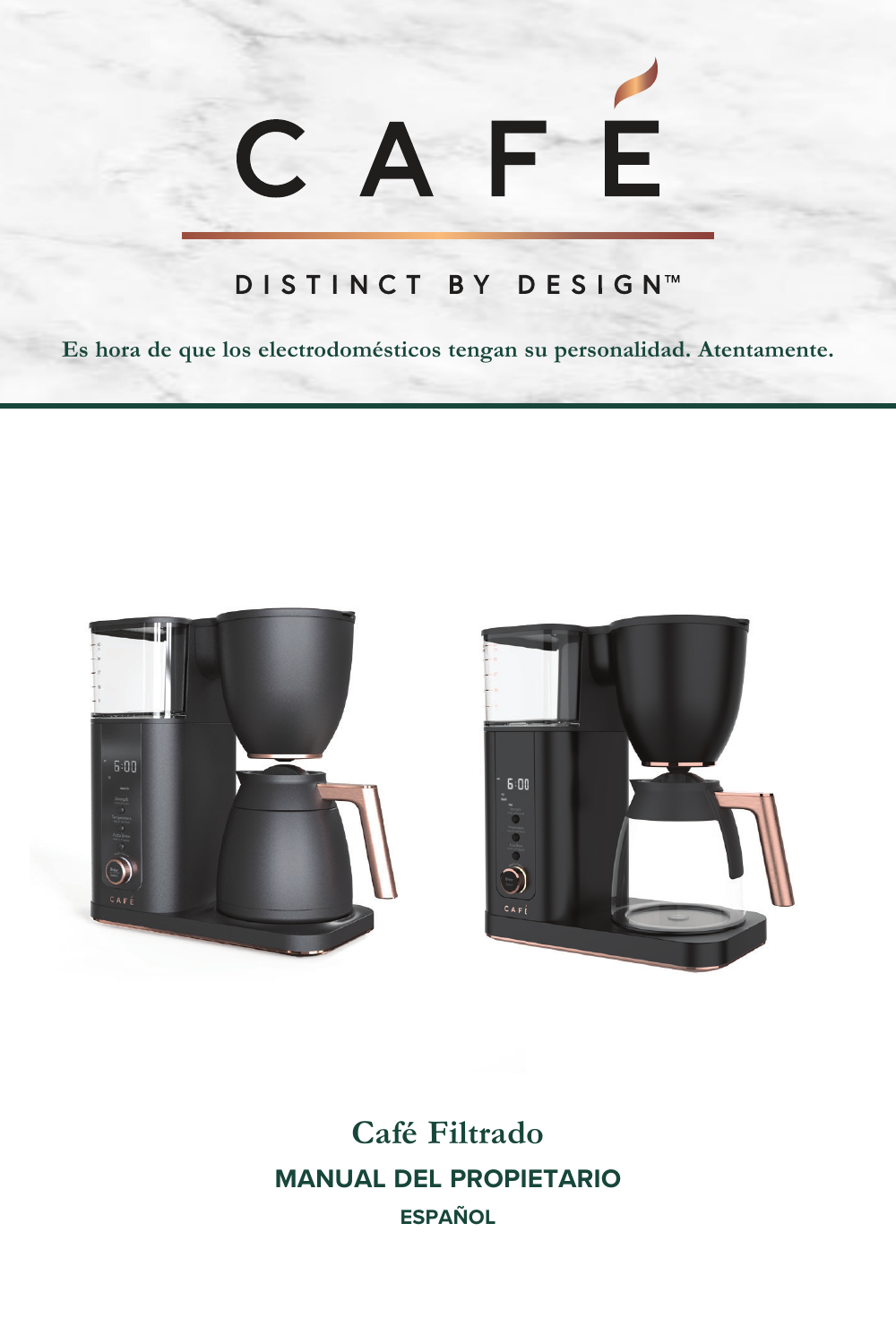#### GRACIAS POR HACER QUE CAFÉ SEA PARTE DE SU HOGAR.

Sentimos orgullo por el nivel de arte, innovación y diseño de cada uno de los electrodomésticos de Café, y creemos que usted también. Entre otras cosas, el registro de su electrodoméstico asegura que podamos entregarle información importante del producto y detalles de la garantía cuando los necesite.

Registre su electrodoméstico Café ahora a través de Internet. Sitios Web útiles están disponibles en la sección de Soporte para el Consumidor de este Manual del Propietario. También puede enviar una carta en la tarjeta de inscripción preimpresa que se incluye con el material embalado.



**DISTINCT BY DESIGN™**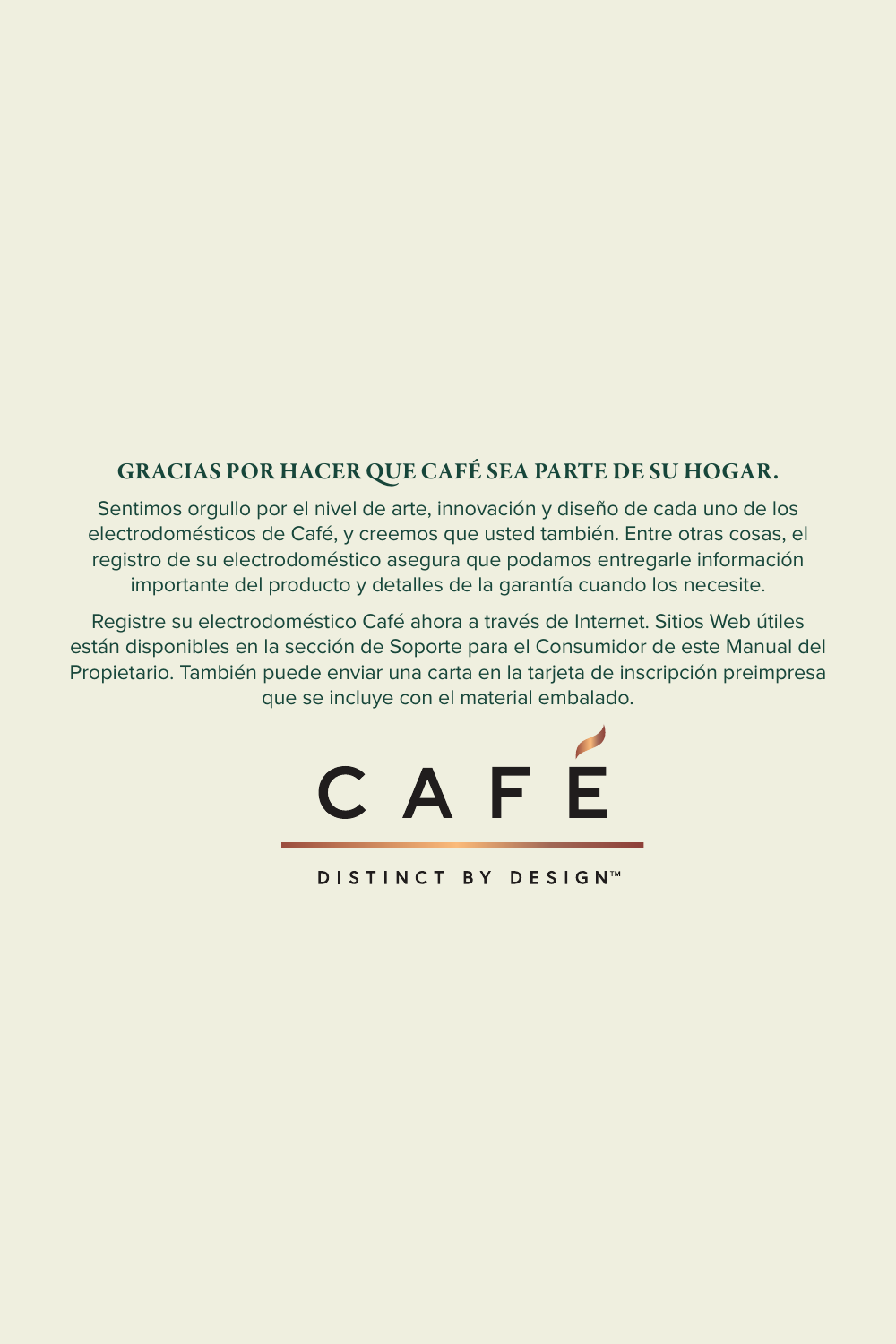## Índice

#### Modelo: C7CDAASXXXXX, C7CDABSXXXXX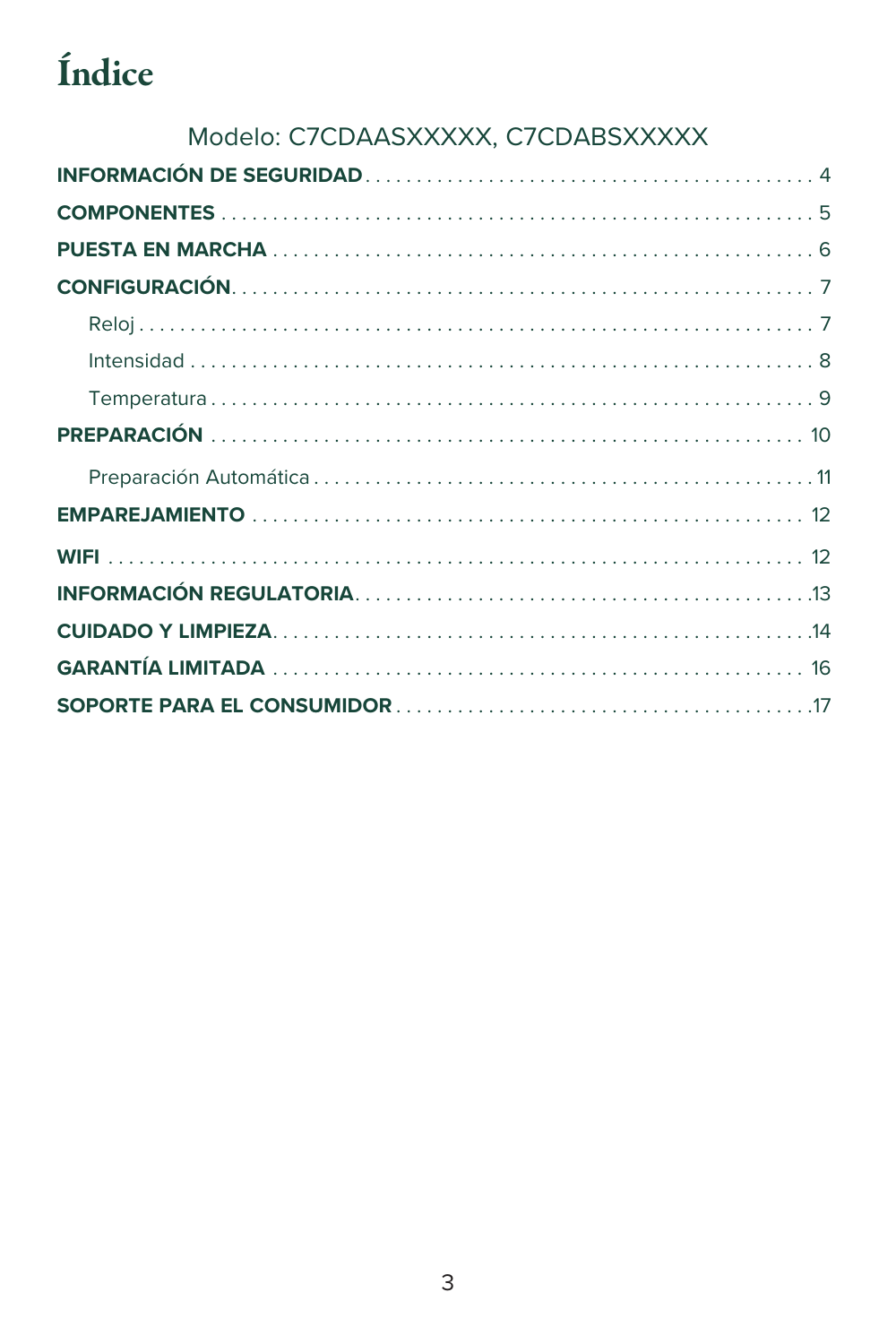## INFORMACIÓN IMPORTANTE DE SEGURIDAD LEA TODAS LAS INSTRUCCIONES ANTES DE USAR

**ADVERTENCIA** A fin de reducir el riesgo de incendio, explosión, descargas eléctricas o lesiones al usar su cafetera, siempre siga estas precauciones básicas de seguridad.

- LE**A TODAS LAS INSTRUCCIONES ANTES** Para su desconexión, asegúrese de que no **DEL USO**
- Use sólo un suministro eléctrico estándar de 120 V, 60 Hz, que se encuentre correctamente conectado a tierra de acuerdo con el Código Nacional de Electricidad y los códigos y ordenanzas locales.
- No toque superficies calientes. Use las manijas y perillas.
- Como protección contra descargas eléctricas, no coloque el cable, enchufe o unidad de la base en el agua u otros líquidos.
- Este producto es para uso hogareño únicamente. No lo use en áreas exteriores.
- A fin de evitar posibles riesgos de quemaduras, asegúrese de que la jarra se encuentre limpia, vacía y que la tapa esté bloqueada antes de la preparación.
- No permita que el cable de corriente cuelgue del extremo de la mesa o mesada, ni que toque una superficie caliente.
- Se podrán producir escaldaduras si se retira la tapa durante el ciclo de preparación.
- No se deberán usar electrodomésticos junto a ni cerca de niños.
- A fin de reducir el riesgo de incendio o descarga eléctrica, no intente desensamblar, reparar, modificar o reemplazar cualquier parte de su producto.
- Use este producto sólo para su propósito original, como se describe en este manual del propietario.
- El uso de cualquier accesorio no recomendado por el fabricante podrá producir lesiones.
- Mantenga las aberturas de ventilación, en el espacio de protección del electrodoméstico o en la estructura empotrada, libres de obstrucción.
- No lo cologue sobre ni cerca de un quemador a gas o eléctrico caliente, ni en un horno caliente.
- se esté preparando café, y luego retire el enchufe del tomacorriente.
- Este electrodoméstico cuenta con un enchufe polarizado (una clavija es más grande que la otra). A fin de reducir el riesgo de descargas eléctricas, este enchufe se puede insertar en un tomacorriente polarizado de una sola forma. Si el enchufe no entra totalmente en el tomacorriente, dé vuelta el mismo. Si aún no es posible insertarlo, comuníquese con un electricista calificado. No intente modificar el enchufe de ninguna manera.
- No use un prolongador.
- Desenchufe del tomacorriente cuando no esté en uso y antes de limpiar. Deje enfriar antes de poner o quitar piezas y antes de limpiar el aparato.
- No opere ningún electrodoméstico con un cable dañado; si el electrodoméstico no funciona correctamente o se ha dañado de alguna manera, devuelva los electrodomésticos al centro de servicio autorizado más cercano para que los examinen, reparen o ajusten.

#### **Electrodomésticos con Envases de Vidrio.**

- El recipiente está diseñado para usarse con este aparato. Nunca debe usarse sobre una estufa. (A menos que se proporcionen instrucciones específicas para su uso en la parte superior de una estufa e incluyan las precauciones que deben observarse).
- No coloque un recipiente caliente sobre una superficie fría o húmeda.
- No use un recipiente agrietado o un recipiente que tenga un asa floja o debilitada.
- No limpie el recipiente con limpiadores, estropajos de lana de acero u otro material abrasivo.

## LEA Y GUARDE ESTAS INSTRUCCIONES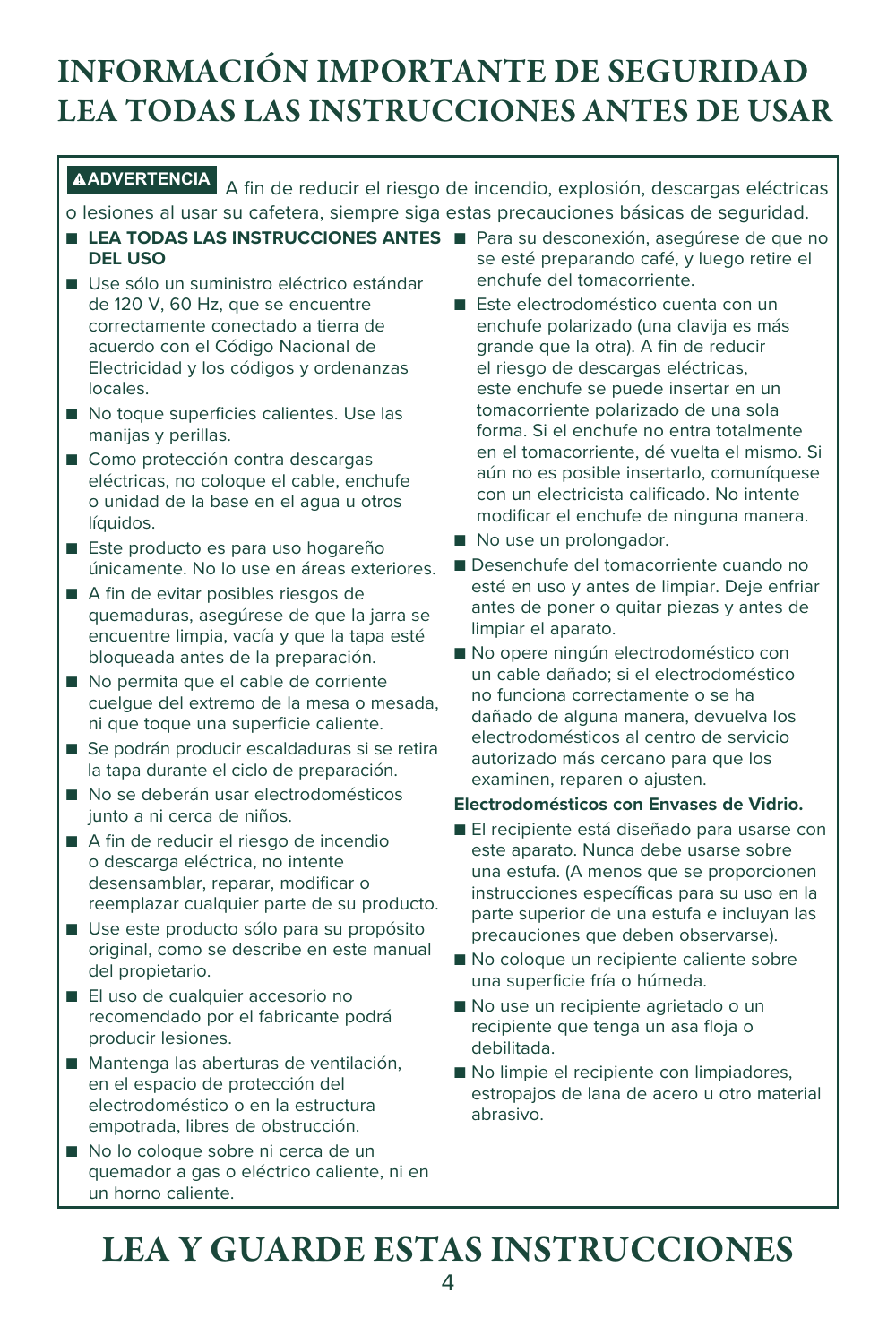## **Componentes**

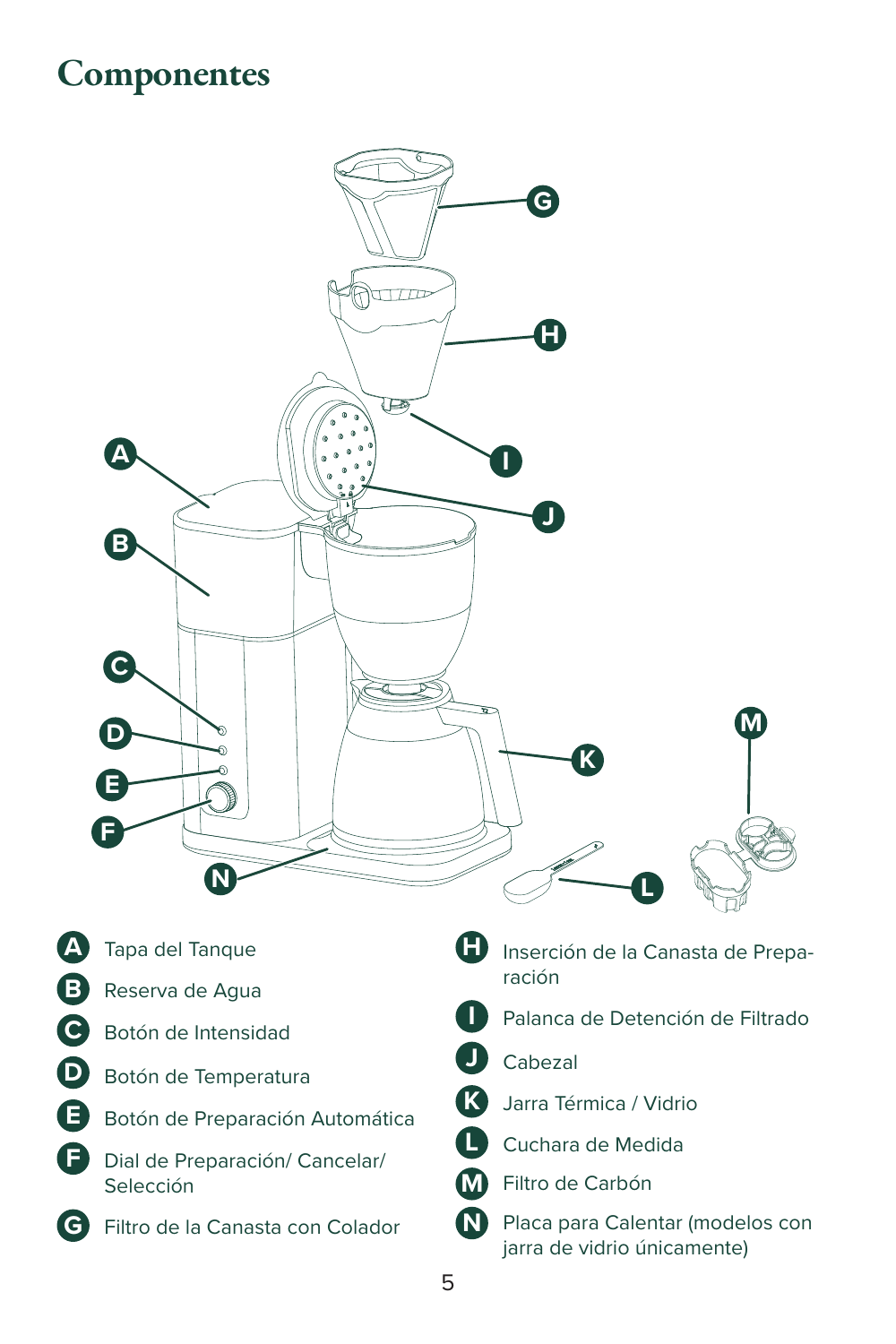## Puesta en Marcha

#### **REQUISITOS DE INSTALACIÓN**

- Este producto fue diseñado para su instalación en interior. No use la cafetera en áreas exteriores.
- Este producto deberá ser instalado de forma erguida sobre una superficie plana y nivelada, capaz de soportar el peso total cuando esté llena de agua.
- Instale el producto en un área bien ventilada con una temperatura ambiente de entre 55°F y 90°F.
- No coloque el producto cerca de fuentes de calor tales como hornos o superficies de cocción.
- No coloque el producto en contacto directo con la luz del sol.
- Asegúrese de que los niños y animales no tengan acceso al producto.

#### **PREPARE LA CAFETERA PARA SU USO**

- **1** Retire el material de embalaje con cuidado. No use herramientas puntiagudas que puedan dañar los contenidos de la caja.
- **2** Asegúrese de que todos los componentes estén presentes. En caso de faltar algún ítem, por favor comuníquese con nosotros a través de **cafeappliances. com** (en Canadá, comuníquese con nosotros a través de **cafeappliances.ca**).
- **3** Coloque la cafetera de forma erguida sobre una superficie plana y nivelada. Asegúrese de que la cafetera esté DESENCHUFADA en este momento.
- **4** Limpie la parte exterior con una tela suave y húmeda. Lave el filtro para colar, la canasta de preparación y la jarra con agua caliente y jabón y con una tela suave. No use limpiadores abrasivos, almohadillas o telas que puedan rayar la superficie. Enjuague y seque completamente. Las piezas de la cafetera NO son de uso seguro en el lavavajillas.
- **5** Enchufe la máquina de hielos en un tomacorriente eléctrico. En el reloj parpadea AM 12:00.

## **Accesorios**

#### **FILTRO DE CARBÓN**

Vuelva a ordenar filtros de carbón a través de geappliances.com/ge/parts/.

Tenga a mano su número de modelo.

**NOTA:** Se recomienda reemplazar el filtro de carbón cada 3 meses.

En Canadá, visite **geappliances.ca/parts-filters-accessories**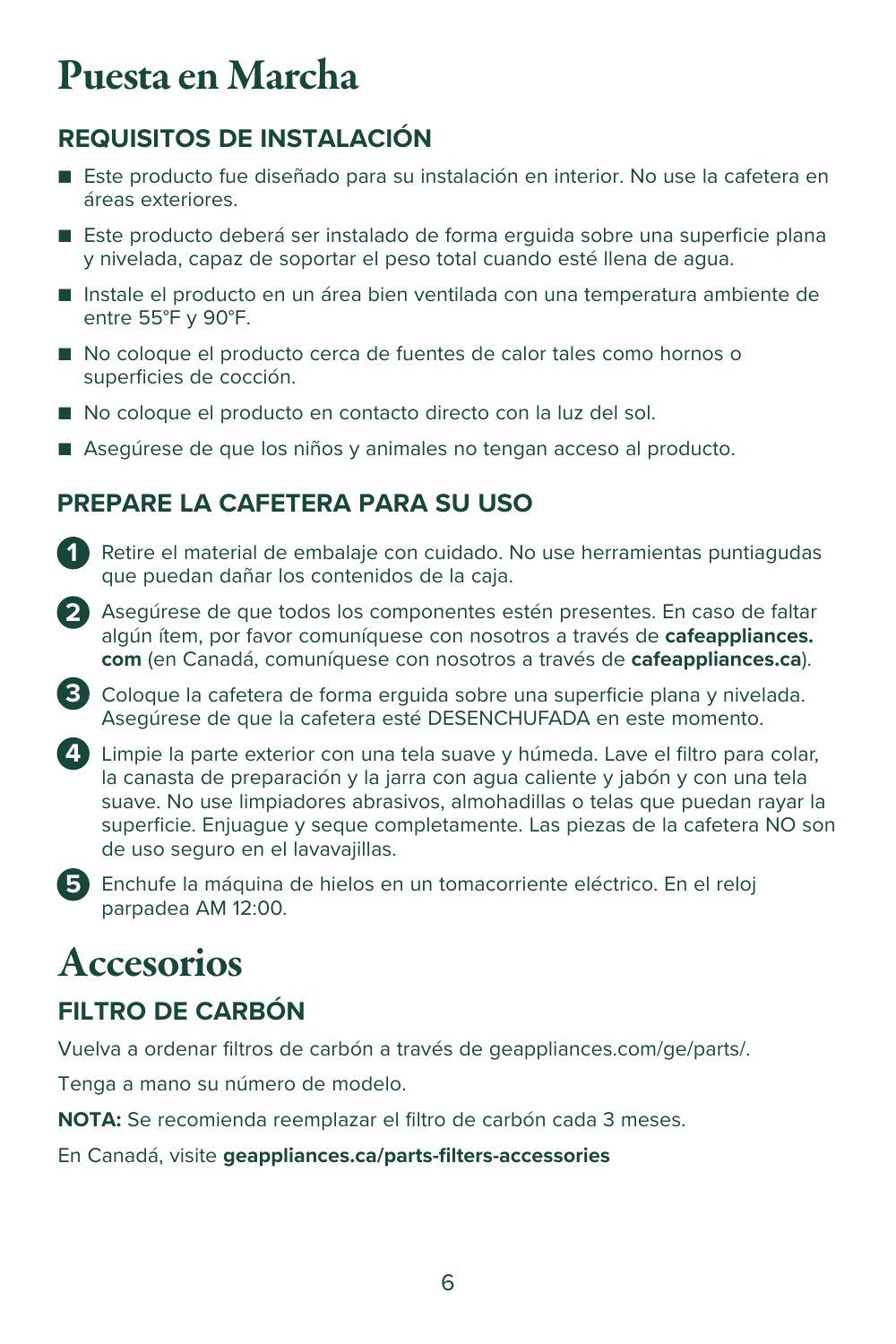## Configuración

#### **RELOJ**

- Mantenga presionado el botón **Temperature** (Temperatura) durante 3 segundos. Clock (Reloj) se ilumina sobre la pantalla y el punto blanco sobre el botón **Temperature** (Temperatura) se iluminará.
- Para configurar AM/PM: Gire la perilla **Brew/Select** (Preparación/ Selección) y presione la misma para realizar la selección.

Para configurar la Hora: Gire la perilla **Brew/Select** (Preparación/ Selección) y presione la misma para realizar la selección.

Para configurar los Minutos: Gire la perilla **Brew/Select** (Preparación/ Selección) y presione la misma para realizar la selección.

Una vez que confirme salir, el anillo exterior se iluminará. El anillo se iluminará para confirmar cada selección.

**NOTA:** Mantenga presionada la perilla **Brew/Select** (Preparación/ Selección) durante 3 segundos en cualquier momento para salir del submenú y volver a las configuraciones previas.

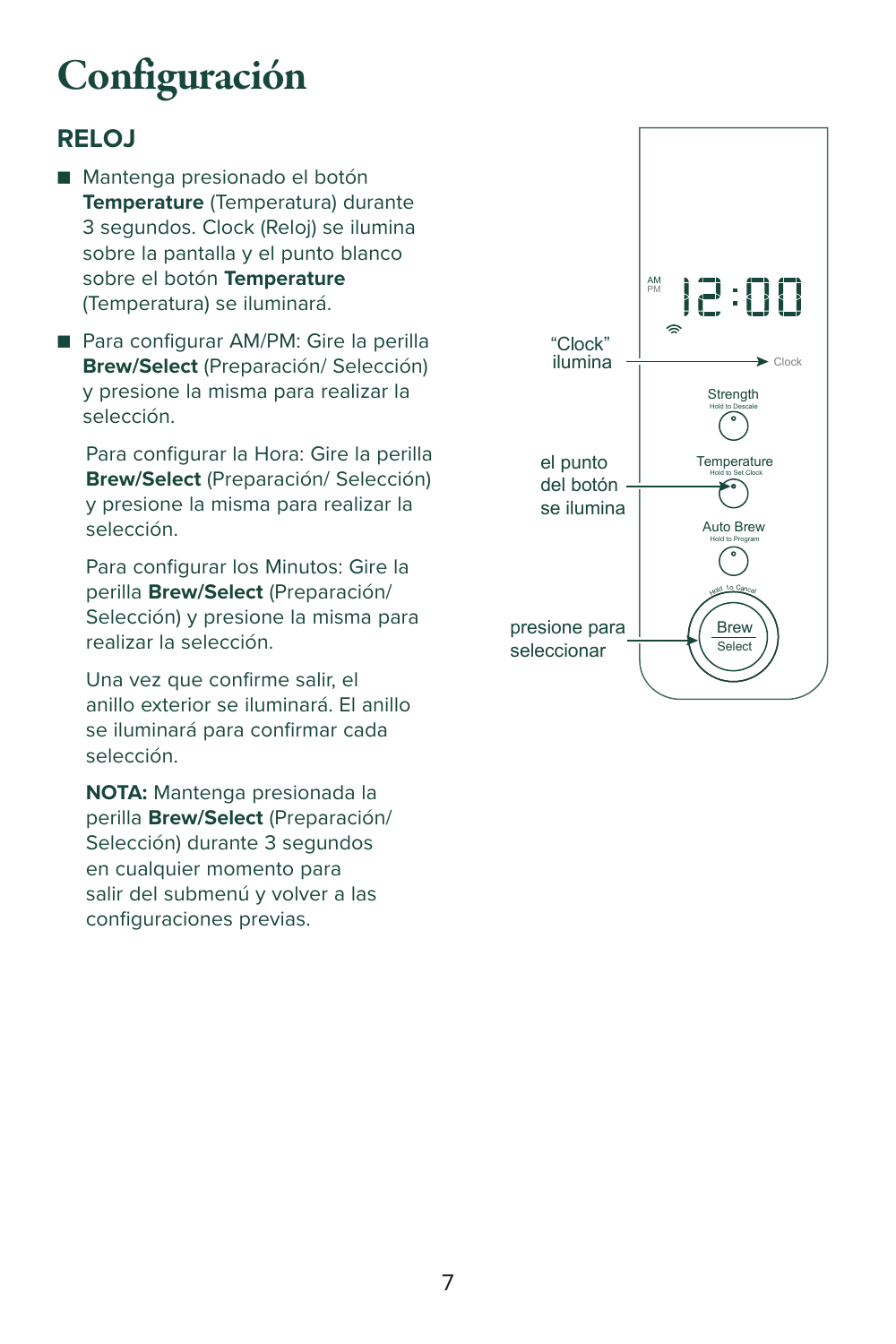## **Configuración**

#### **INTENSIDAD**

■ Presione el botón **Strength** (Intensidad). Las opciones de intensidad y el botón **Strength** (Intensidad) se iluminarán. Las opciones de Intensidad son Gold (Dorado), Light (Liviano); Medium (Medio) y Bold (Fuerte).

**GOLD** (Dorado): Preparación en la intensidad óptima usando los parámetros de configuración. Esta selección permitirá preparar café de la más alta calidad. Se dispone de 1 a 10 tazas. La selección de temperatura no se podrá modificar en GOLD (Dorado). En altas elevaciones, de más de 5000 pies, no use esta selección.

 Para acceder a una experiencia más personalizada o en una elevación alta (de más de 5000 pies), utilice las intensidades Light (Liviana), Medium (Media) o Bold (Fuerte). Se pueden seleccionar de 1 a 10 tazas por incrementos de tazas enteras. La selección de temperatura se encuentra entre 185 y 205°F. Lo recomendable es entre 195 y 205°F para poder extraer el mejor sabor.

**LIGHT** (Liviana): La preparación en la intensidad más liviana es para quienes prefieren una extracción de sabor un poco más baja.

**MEDIUM** (Media): Preparación en la intensidad óptima con la opción de preparar diferentes tazas de café y de realizar preparaciones en diferentes temperaturas.

**BOLD** (Fuerte): Esta opción es para quienes prefieren una extracción de sabor un poco más alta.

■ Gire la perilla **Brew/Select** (Preparación/ Selección) para seleccionar la intensidad y presione el botón **Strength** (Intensidad) para confirmar su selección. El anillo exterior de la perilla **Brew/ Select** (Preparación/ Selección) se iluminará para confirmar la selección cuando se presione.

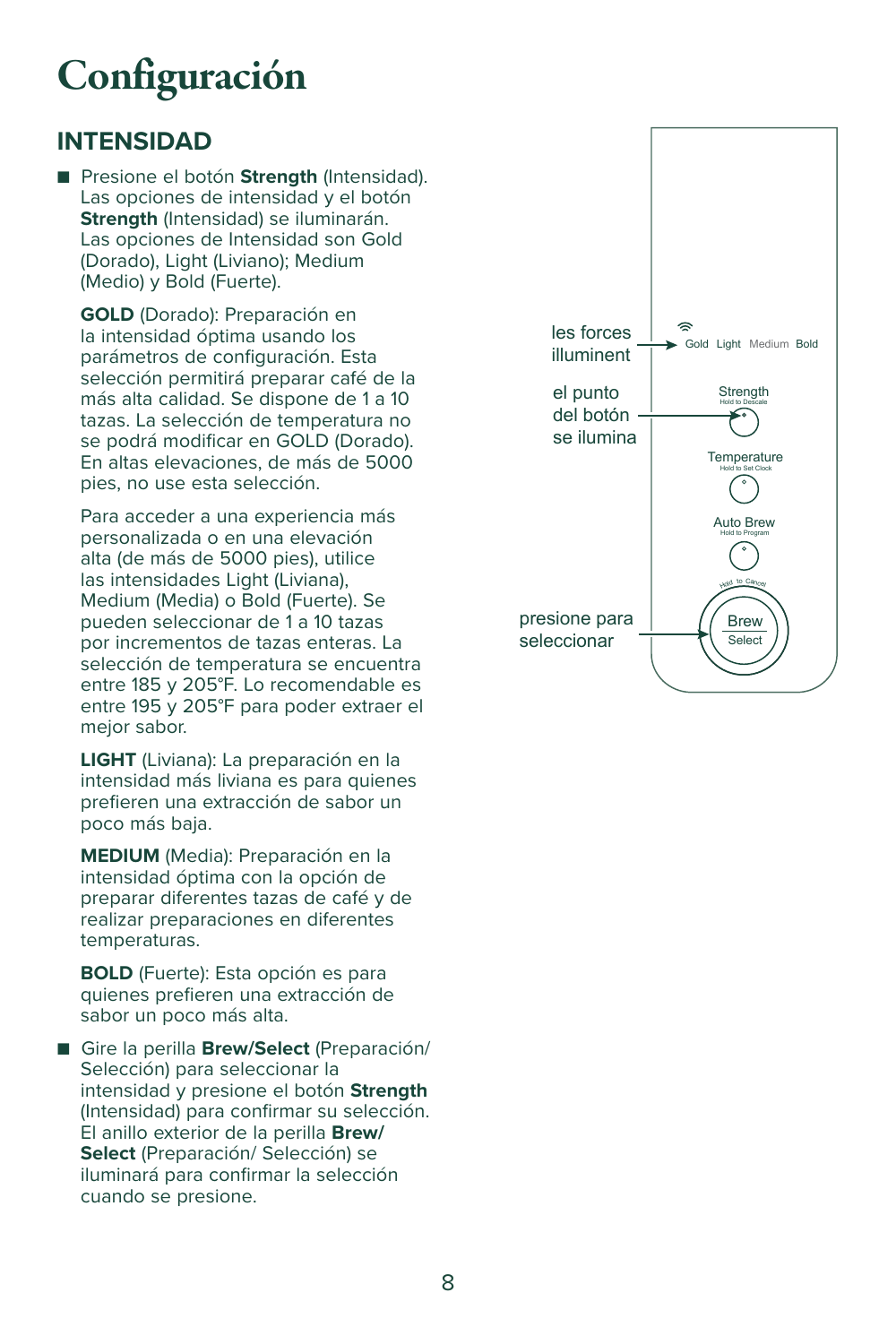## Configuración

#### **TEMPERATURA**

Esta cafetera está regulada para funcionar en temperaturas de entre 185 y 205° F. Se recomienda realizar la preparación entre 195 y 205° F para una mejor extracción de sabor. En altitudes superiores a 5000 pies, use 185° F para evitar el hervor del agua.

**NOTA:** La temperatura no se podrá modificar si se selecciona la configuración Gold (Dorada).

- Presione el botón **Strength** (Fortalecer) para asegurarse de que ésta función NO esté en Gold (Dorado).
- Presione el botón **Temperature** (Temperatura). El botón **Temperature** (Temperatura) se iluminará y la pantalla mostrará 200.
- Gire la perilla **Brew/Select** (Preparación/ Selección) para seleccionar la temperatura y presione el botón **Temperature** (Temperatura) para confirmar su selección. El anillo exterior de la perilla **Brew/Select** (Preparación/ Selección) se iluminará para confirmar la selección cuando se presione.
- Para pasar de Fahrenheit a Celsius, mantenga presionados los botones **Strength** (Intensidad) y **Temperature** (Temperatura) de forma simultánea durante 3 segundos.

#### **PRECAUCIÓN** Altitud Elevada:

Cuando se use en altitudes elevadas, ajuste la temperatura en 185° F de modo que el agua no hierva.

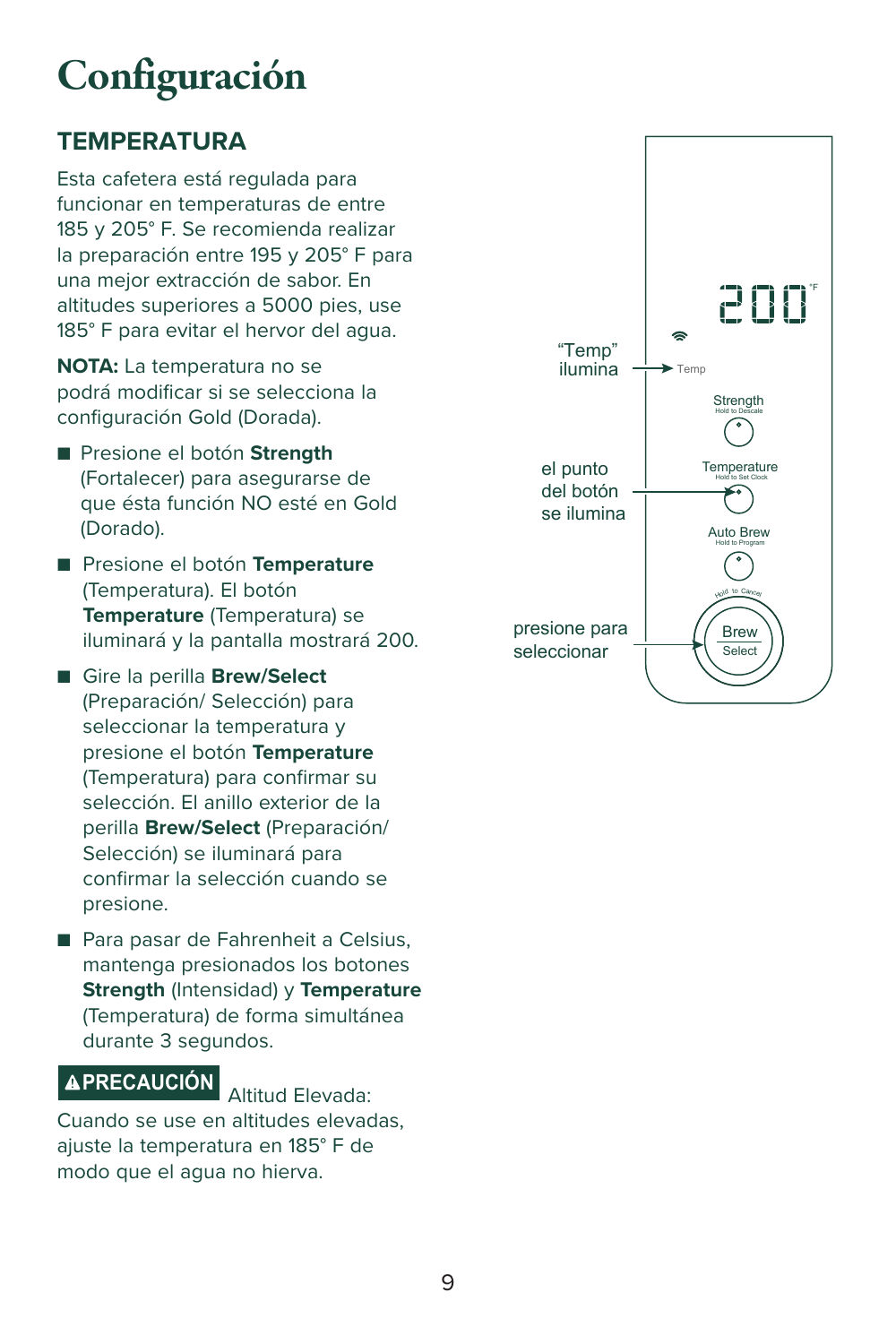## Preparación

- Asegúrese de que la inserción de la canasta de preparación y que la palanca de detención de filtrado de la parte inferior de la inserción estén limpias y que la inserción de la canasta de preparación se encuentre en la canasta de preparación.
- Use el filtro de la canasta con colador (incluido) o un filtro de papel nº 4 (no incluido) y coloque el mismo en la inserción de la canasta de preparación.
- Asegúrese de que la jarra (incluida) esté limpia, vacía y que la tapa esté bloqueada. Asegúrese de que la jarra esté en su posición antes de realizar la preparación. Esta cafetera NO funcionará si la jarra no está en su posición. La parte superior de la jarra DEBERÁ estar adherida a la palanca de detención de filtrado en la parte inferior de la canasta de preparación. De no ser así, el agua no circulará dentro de la jarra y la canasta se podrá desbordar durante el ciclo de preparación. Si la jarra no está en su posición cuando se seleccione el ciclo de preparación, la pantalla mostrará "Err" y la cafetera emitirá un sonido de repiqueteo.
- Agua: Esta cafetera fue diseñada para usar únicamente la cantidad de agua correspondiente al número de tazas a preparar. Llene la reserva de agua con agua fresca, limpia e inolora (libre de cloro y azufre) hasta el indicador de nivel MÁXIMO. NO sobrecargue la reserva de agua. El agua deberá poseer ciertos minerales para un mejor sabor. Los sistemas por Ósmosis Inversa (RO) o el agua destilada no poseen minerales y no se recomiendan para la preparación de café.
- Durante la preparación, si no se cuenta con suficiente agua en la reserva para el número de tazas que se prepararán, se mostrará un mensaje de error (Agregue H2O) en la pantalla, indicando que deberá agregar más agua y se escuchará un sonido de repiqueteo. Presione la perilla para confirmar que está agregando agua. Una vez agregada el agua, vuelva a presionar la perilla nuevamente para continuar realizando la preparación. NO agregue agua durante la preparación, a menos que se muestre el mensaje de error.
- Café: El tipo y frescura del café es un factor importante en el sabor, qusto y aroma del café preparado. El grado de molienda del café es el correspondiente para la preparación utilizando el método de filtrado.
- Use la cuchara (incluida) para medir la cantidad correcta de café para el número de tazas que preparará. La cuchara de medición fue diseñada para que el nivel de una cuchara de café corresponda a la preparación de una cantidad de 4.5 onzas de café a preparar (4.5 onzas de agua por preparación es la medida común para una taza regular de café).

Coloque el café en el filtro de la canasta de preparación.

#### **PARA REALIZAR LA PREPARACIÓN:**

■ Luego de la configuración de intensidad y temperatura, presione la perilla **Brew/Select** (Preparación/Selección). El número de tazas se iluminará en la pantalla junto con la última intensidad que se eligió. Gire la perilla **Brew/Select** (Preparación/ Selección) para elegir el número de tazas de café que desee preparar. Presione la perilla **Brew/Select** (Preparación/ Selección) para confirmar. La preparación se iniciará.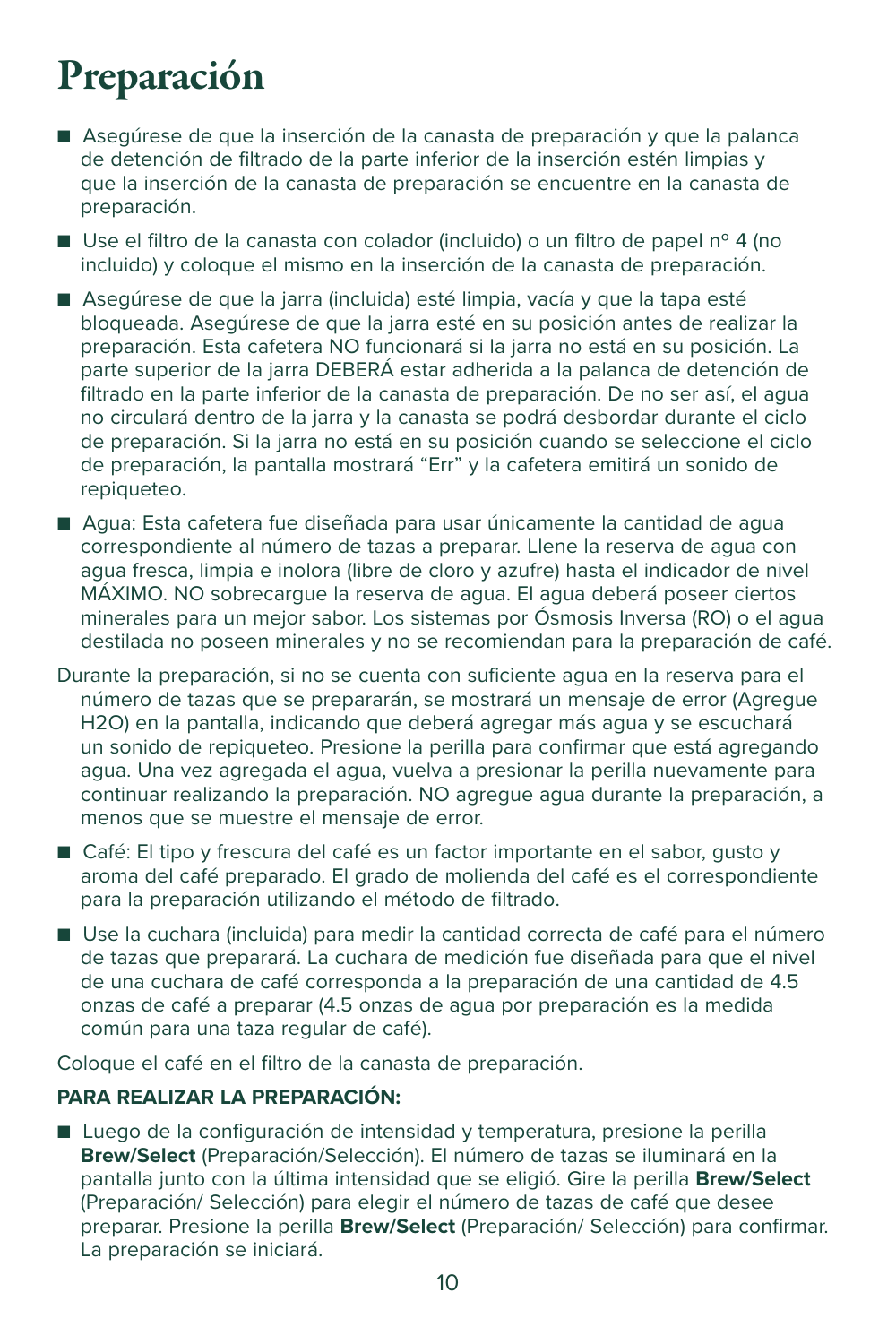## Preparación

#### **PREPARACIÓN AUTOMÁTICA:**

Auto Brew (Preparación Automática) le permitirá comenzar a realizar la preparación de forma automática en un tiempo preconfigurado.

■ Presione el botón Auto Brew (Preparación Automática) durante 3 segundos para realizar la programación. Gire la perilla **Brew/Select** (Preparación/ Selección) para seleccionar AM/ PM y presione para confirmar. Luego presione el botón Auto Brew (Preparación Automática) para volver a confirmar AM/PM. Configure la hora y minutos del mismo modo presionando Auto Brew (Preparación Automática) uno después del otro. Luego, configure el número de tazas girando la perilla **Brew/Select** (Preparación/ Selección) y presione para realizar la confirmación. Configure la intensidad y temperatura del mismo modo. Una vez que se hayan realizado todas las selecciones, la perilla **Brew/Select** (Preparación/ Selección) se iluminará. Presione Auto Brew (Preparación Automática) para confirmar sus elecciones. Auto On (Modo Automático Activado) se iluminará para indicar que Auto Brew (Preparación Automática) está activa.

**NOTA**: Si se selecciona la intensidad Gold (Dorada), no se podrá seleccionar una temperatura. La configuración Gold (Dorada) es un programa preconfigurado que incluye una temperatura seleccionada. No use esta opción en altitudes elevadas (más de 5000 pies).

#### **PARA MODELOS CON JARRA DE VIDRIO ÚNICAMENTE (C7CDABS2RS3 / C7CDABS3RD3 / C7CDABS4RW3)**

La placa para calentar permanecerá encendida durante 2 horas una vez finalizado el ciclo de preparación.

**"Hot"** (Caliente) se iluminará en la pantalla para indicar que la placa para calentar aún se encuentra caliente.

#### **AVERTISSEMENT** NO toque la placa para

calentar ni la jarra de vidrio durante el ciclo de preparación o hasta 2 horas después. Esto podrá ocasionar lesiones o quemaduras graves.

11 Para apagar la placa para calentar antes de alcanzar las dos horas, mantenga presionado el botón **Brew/Select** (Preparar/ Seleccionar) durante 3 segundos.

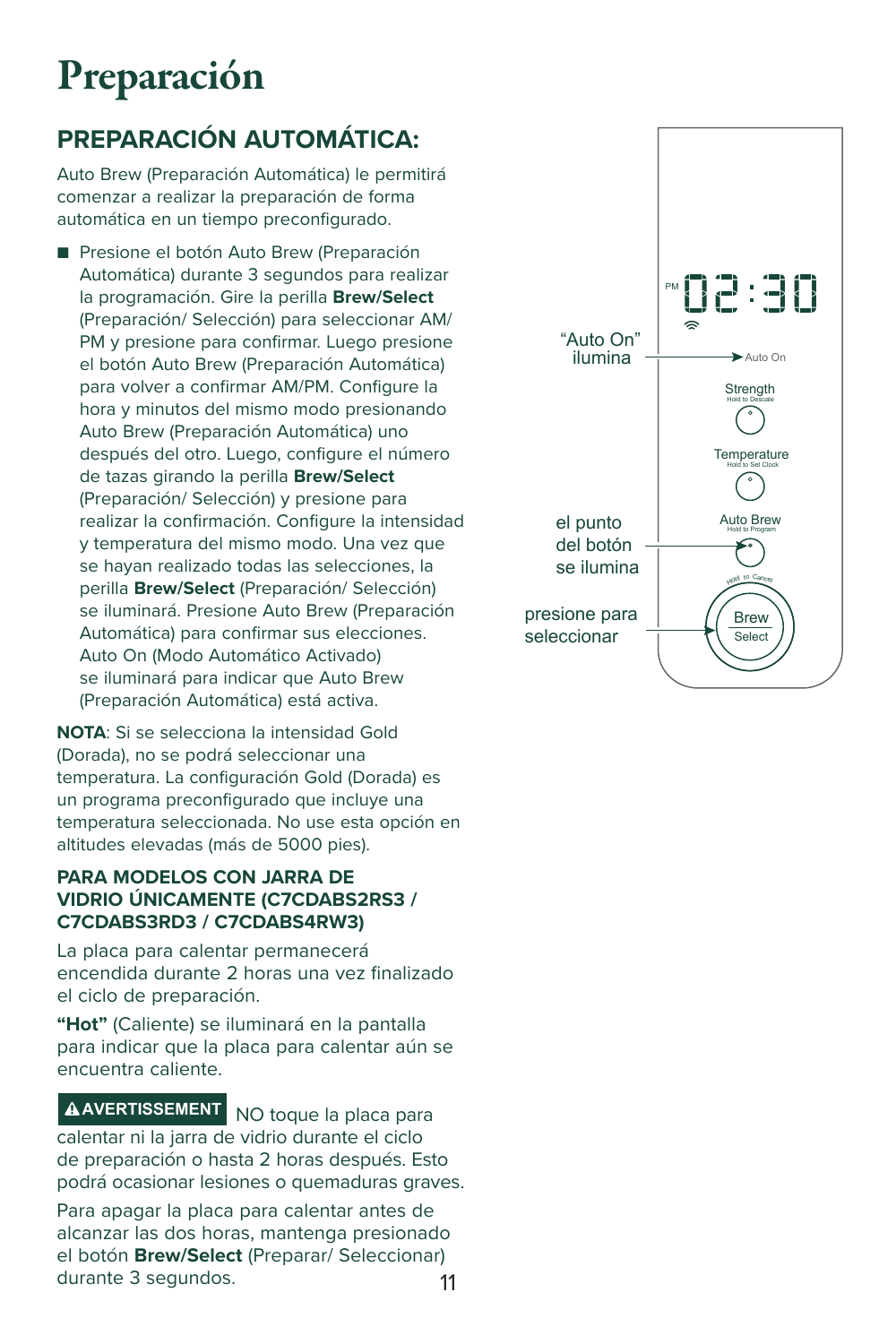## Configuración de WiFi

#### **EMPAREJAMIENTO**

Para programar su dispositivo en Pairing Mode (Modo de Emparejamiento), mantenga presionados los botones Auto Brew (Preparación Automática) y **Temperature** (Temperatura) al mismo tiempo durante 3 segundos. Se deberá visualizar el símbolo WiFi iluminado debajo de Time Display (Pantalla del Temporizador). Ahora su

dispositivo está listo para la función Paring (Emparejamiento). Siga las instrucciones que se dan en la aplicación.

Connected Appliance Information Contains FCCID: ZKJ-WCATA006 Network: GE\_MODULE\_0614 Contains IC: 10229A-WCATA006 Password: XXXXXXXX MAC ID: D828C94F0614 PT. NO. 245D2228G001

#### **NOTA: Cuando se**

**solicite la contraseña del módulo de GE Appliances, podrá acceder a la misma en la etiqueta ubicada en la parte trasera de su cafetera.** 

#### **CONFIGURACIÓN DE WIFI**

Su cafetera cuenta con Acceso a la función WiFi Connect (Conexión WiFi) de Café. El producto posee una tarjeta de comunicación WiFi incorporada, permitiendo que se comunique con su teléfono inteligente para el monitoreo, control y notificaciones de forma remota. Para conocer más sobre las funciones del electrodoméstico conectado, y para saber qué aplicaciones de electrodomésticos conectados funcionarán con su teléfono inteligente, por favor visite cafeappliances. com/connect.

**Conectividad WiFi: Para acceder a asistencia sobre el electrodoméstico o la conectividad de red, por favor visite cafeappliances.com/connect.** 

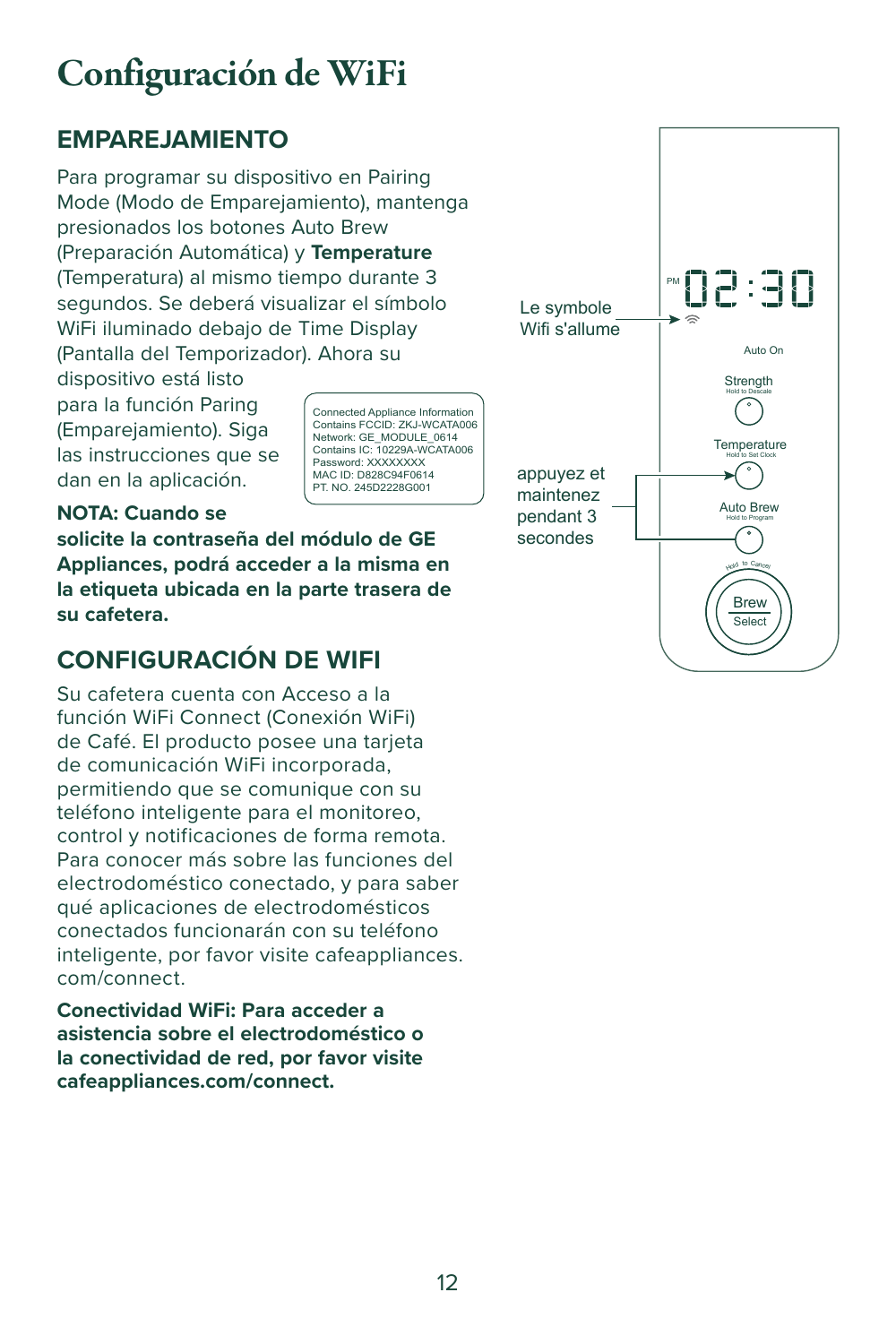## Información Regulatoria

#### **DECLARACIÓN DE CUMPLIMIENTO CON FCC/IC:**

Este dispositivo cumple con la Parte 15 de la Normativa de la FCC. Su funcionamiento está sujeto a las dos condiciones siguientes:

- 1. Este dispositivo no podrá causar interferencias perjudiciales.
- 2. Este dispositivo debe aceptar cualquier interferencia recibida, incluidas las interferencias que puedan provocar un funcionamiento no deseado.

Este equipo fue probado y cumple con los límites establecidos para un dispositivo digital de clase B, según la parte 15 de la Normativa de la FCC. Estos límites fueron diseñados para brindar una protección razonable contra interferencias nocivas en una instalación residencial. Este equipo genera, usa y puede emitir energía de radiofrecuencia y, si no se instala y utiliza de acuerdo con las instrucciones, puede ocasionar interferencias perjudiciales sobre las comunicaciones radiales. Sin embargo, no se garantiza que no se presenten interferencias en una instalación en particular. Si este equipo provoca interferencias perjudiciales para la recepción de radio o televisión, lo que puede comprobar encendiendo y apagando el equipo, se aconseja al usuario que intente corregir la interferencia a través de una o más de las siguientes medidas:

- Reoriente o reubique la antena receptora.
- Aumente la separación entre el equipo y el receptor.
- Conecte el equipo a un tomacorriente de un circuito diferente al tomacorriente al cual se encuentra conectado el receptor.
- Para solicitar ayuda, consulte al comerciante minorista o a un técnico experimentado de radio/ televisión.

Este dispositivo cumple con el estándar(es) RSS con exención de licencia de la Industria de Canadá.

Su funcionamiento está sujeto a las dos condiciones siguientes: (1) Este dispositivo no deberá causar interferencia, y (2) Este dispositivo deberá aceptar cualquier interferencia, incluyendo interferencias que puedan generar un funcionamiento no deseado del dispositivo.

**Etiqueta:** Las modificaciones sobre esta unidad no aprobadas expresamente por parte del fabricante podrían anular la autoridad del usuario para utilizar el equipo.

**Módulo ConnectPlus** únicamente (o módulo de comunicación similar)

**Exposición a RF –** Sólo se autoriza el uso de este dispositivo con una aplicación móvil. Se deberá mantener en todo momento una distancia de separación mínima de 20 cm. entre el dispositivo ConnectPlus y el cuerpo del usuario.

#### **FCC ID:** ZKJ-WCATA006

**IC ID:** 10229A-WCATA006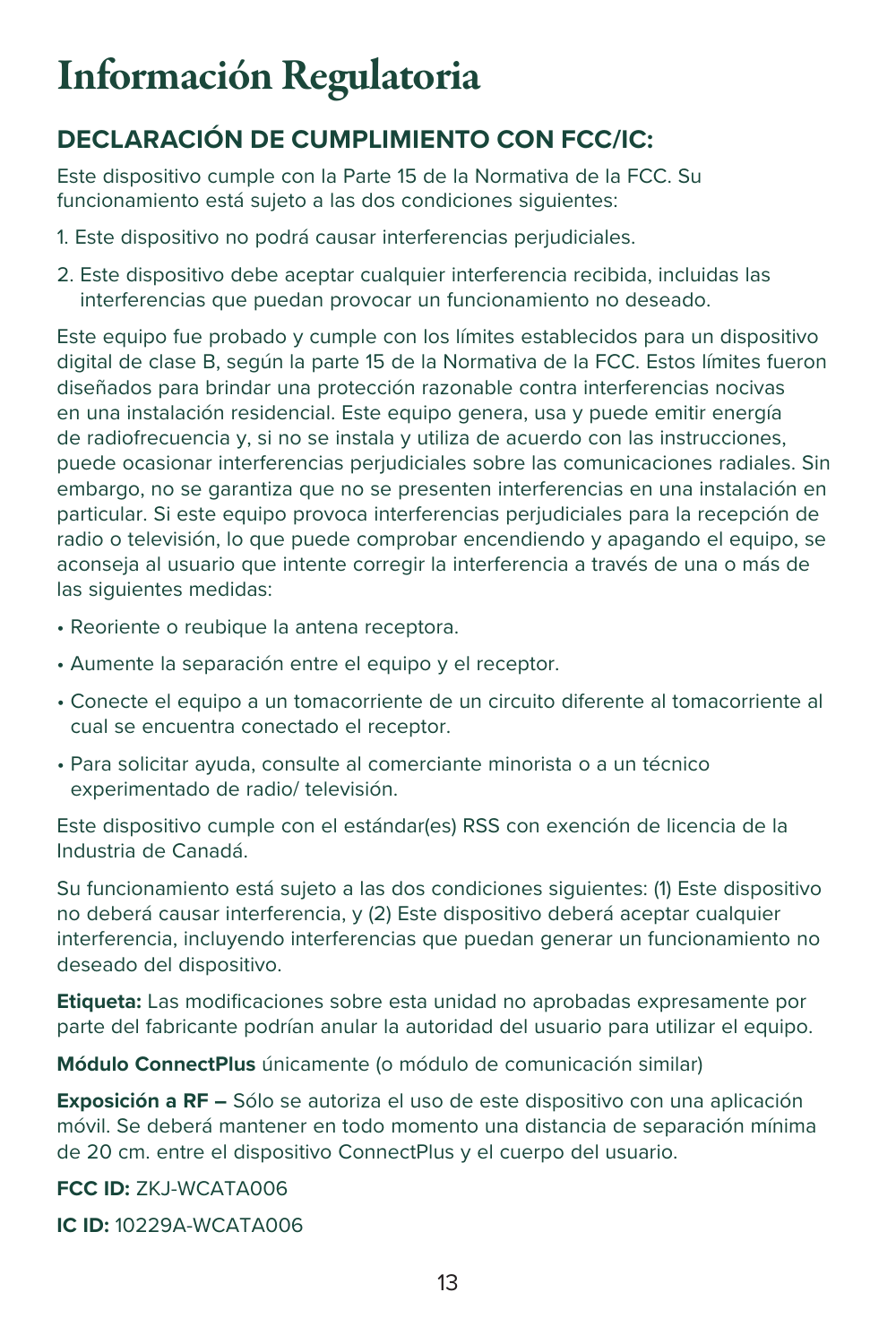## Cuidado y limpieza

### **PRECAUCIÓN** Siempre desenchufe su cafetera antes de realizar la limpieza.

#### **LIMPIEZA DE LA PARTE EXTERIOR DE LA CAFETERA**

Limpie la parte exterior de la cafetera con una tela suave y húmeda. No use toallas de papel ni telas y limpiadores abrasivos, ya que estos podrán dañar el acabado.

#### **LIMPIEZA DE LA CANASTA DE PREPARACIÓN Y DEL FILTRO DE LA CANASTA CON COLADOR**

Retire el filtro de la canasta con colador y la canasta de preparación. Descarte cualquier resto de café molido. Luego de cada preparación, enjuague el filtro de la canasta con colador y la canasta de preparación con agua corriente. Para una limpieza más profunda, lave con agua caliente y jabón y con un cepillo de cerda suave. Estas piezas NO son de uso seguro en el lavavajillas.

#### **LIMPIEZA DE LA JARRA**

Luego de cada uso, vacíe la jarra. Enjuague la jarra y la tapa con agua caliente corriente. Dejar café toda la noche en la jarra podrá producir manchas. Para una limpieza más profunda, lave regularmente con agua caliente y jabón y con un cepillo de cerda suave. No use limpiadores abrasivos, ya que estos podrán rayar el acabado. Enjuague y seque completamente. La jarra y la tapa NO son de uso seguro en el lavavajillas.

#### **DESCALCIFICACIÓN**

El agua dura puede producir acumulación mineral en los componentes interiores. Esto puede ocasionar un cambio en el sabor del café, de temperatura de preparación y de la circulación de la preparación. Es necesario descalcificar la cafetera de forma regular.

Cuando la función Descale (Descalsificación) esté parpadeando debajo de la pantalla del temporizador, significa que se acumuló demasiado depósito de calcio en el calentador. Descalsifique la cafetera tan pronto como



sea posible, siguiendo las instrucciones que figuran a continuación. El indicador de Descale (Descalsificación) se apagará luego del primer enjuague luego de la descalsificación.

Para realizar la descalcificación, use una mezcla mitad de agua/ mitad de vinagre. Llene la reserva hasta el indicador de MÁXIMO. Haga que la cafetera realice un ciclo de preparación usando la configuración de 10 tazas. Una vez eliminada la mezcla, haga funcionar la configuración de preparación de 10 tazas 3 veces usando agua limpia en la reserva.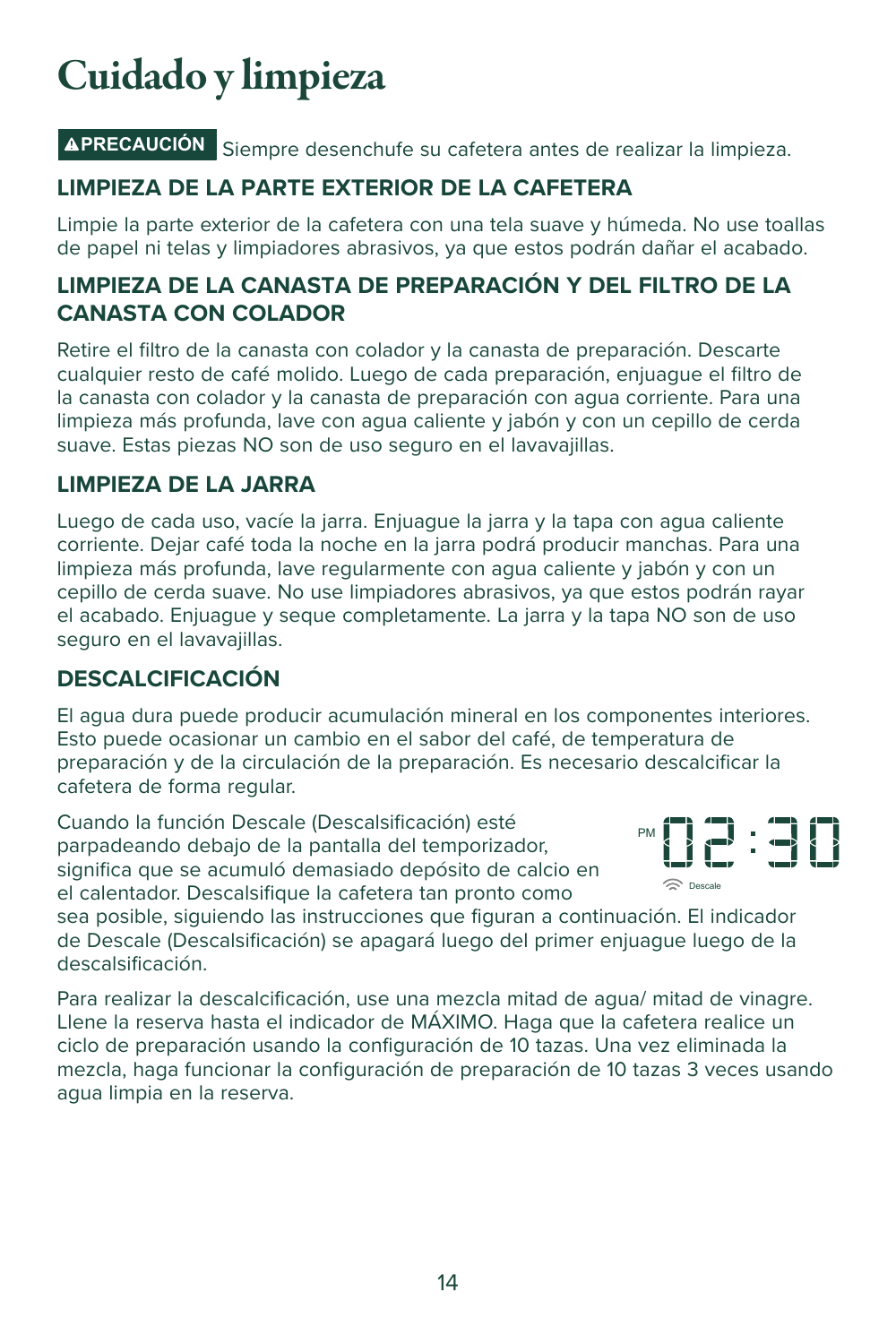## Cuidado y limpieza

#### **RETIRE EL FILTRO**

Para retirar la canasta del filtro de la reserva de agua, calce una cuchara debajo de la lengüeta lateral y levante la canasta. Para realizar el reemplazo, simplemente empuje la canasta sobre el agujero hasta que se ajuste en su posición. Se recomienda cambiar el filtro por lo menos cada 3 meses.

#### **CABEZAL**

El cabezal se podrá retirar girando y empujando hacia afuera. Asegúrese de que el ícono Unlock (Desbloquear) esté alineado con la flecha a fin de realizar el retiro. Para una limpieza más profunda, lave regularmente con agua caliente y jabón y con un cepillo de cerda suave. No use limpiadores abrasivos, ya que estos podrán rayar el acabado. Enjuague y seque completamente.



## Solución De Problemas

| <b>Problema</b>                                                                              | <b>Solución</b>                                                                                                                                                                                                                                                       |
|----------------------------------------------------------------------------------------------|-----------------------------------------------------------------------------------------------------------------------------------------------------------------------------------------------------------------------------------------------------------------------|
| Aparece un mensaje<br>de error que indica<br>"agregar H2O"                                   | Presione el botón de preparación y el mensaje "10 tazas"<br>aparecerá en la pantalla. Use el dial para ajustar el número de<br>tazas que desee y vierta esa cantidad de agua en la reserva.<br>Vuelva a presionar el botón de preparación para iniciar el<br>proceso. |
| Aparece un mensaje de<br>error que indica "Err"                                              | La jarra (recipiente de café) no se colocó de forma correcta.<br>Retire la misma y vuelva a colocarla en la posición correcta. El<br>mensaje de error desaparecerá cuando se posicione de forma<br>correcta.                                                          |
| Aparece un mensaje de<br>error que indica "Err1"                                             | Para acceder a asistencia adicional, visite cafeappliances.com                                                                                                                                                                                                        |
| Aparece un mensaje de<br>error que indica "Err2"                                             | Para acceder a asistencia adicional, visite cafeappliances.com                                                                                                                                                                                                        |
| Aparece un mensaje de<br>error que indica "Err3"                                             | Para acceder a asistencia adicional, visite cafeappliances.com                                                                                                                                                                                                        |
| Aparece un mensaje de<br>error que indica "Err4"                                             | Para acceder a asistencia adicional, visite cafeappliances.com                                                                                                                                                                                                        |
| Aparece un mensaje de<br>error que indica "Err7"                                             | Para acceder a asistencia adicional, visite cafeappliances.com                                                                                                                                                                                                        |
| No hay mensaje de<br>Error, pero la Jara fue<br>retirada durante el ciclo<br>de preparación. | El flujo de café se detendrá hasta que la jarra se vuelva a<br>colocar en la posición correcta.                                                                                                                                                                       |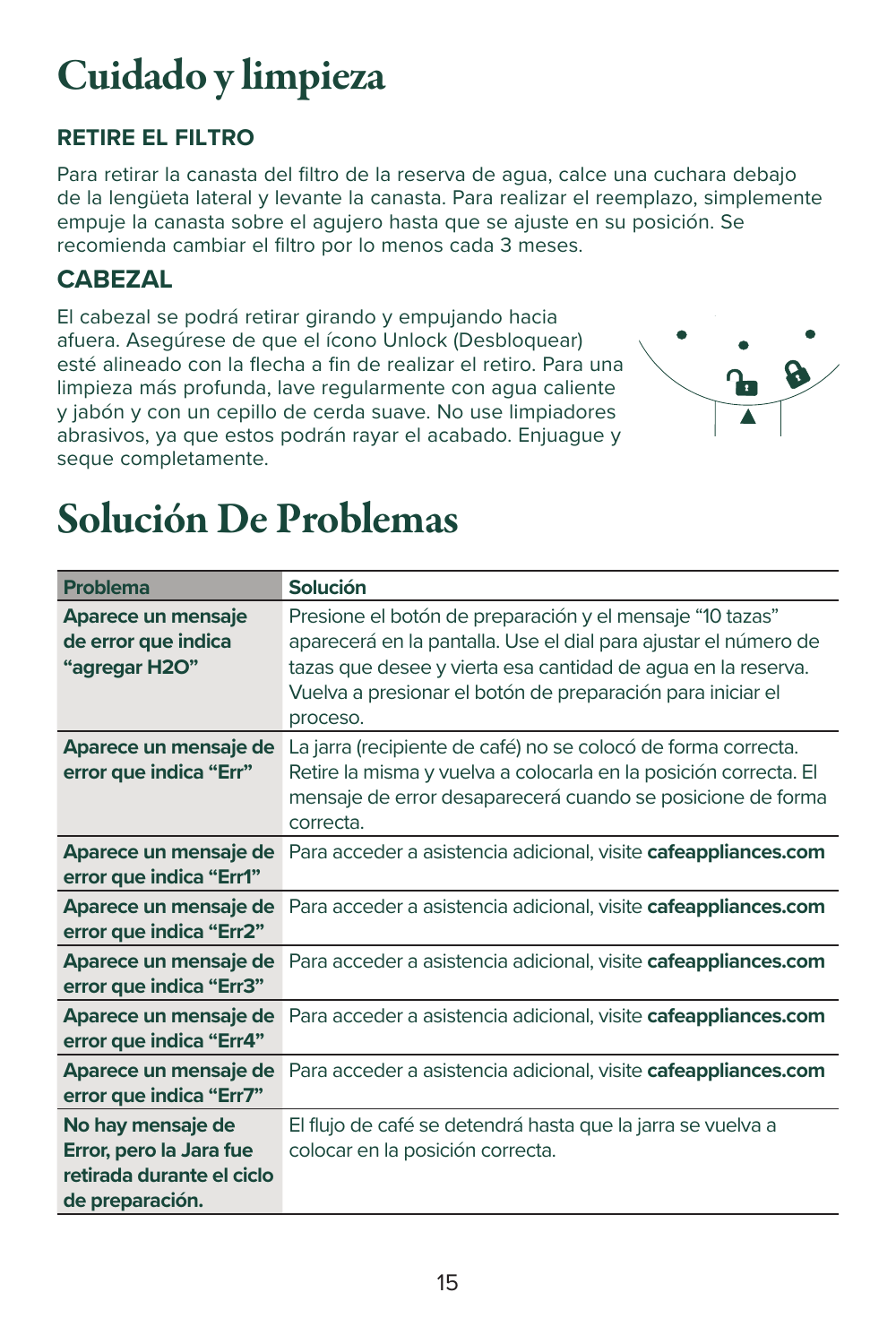## Garantía Limitada

#### **CafeAppliances.com**

Cuando llame para solicitar el servicio técnico, tenga los números de serie y modelo disponibles. Llame al 1.800.GE.CARES para realizar consultas al servicio técnico. En Canadá, comuníquese con nosotros a través de **cafeappliances.ca.**

|                                                   | Por el Período de: Café reemplazará                                                                                                                                                                                                                                                                                 |
|---------------------------------------------------|---------------------------------------------------------------------------------------------------------------------------------------------------------------------------------------------------------------------------------------------------------------------------------------------------------------------|
| Un Año<br>Desde la fecha de<br>la compra original | Si la Cafetera falla debido a un defecto en los materiales o la<br>fabricación, durante la garantía limitada de un año, GE Appliances<br>reemplazará o reparará su producto por uno nuevo o por un<br>producto remanufacturado, o le devolverá el valor de la compra del<br>producto a discreción de GE Appliances. |
| <b>Qué no cubrirá Café:</b>                       |                                                                                                                                                                                                                                                                                                                     |

- Instalación, entrega o mantenimiento inadecuados.
- Fallas del producto en caso de abuso, mal uso, o uso para propósitos diferentes al original o uso comercial.
- Daño causado después de la entrega.
- Daños sobre el producto ocasionados por accidente, incendio, inundaciones o catástrofes naturales.
- Daños incidentales o consecuentes causados por posibles defectos sobre este producto.
- Errores de software que pueden ser corregidos con una actualización a través de la Aplicación Café.
- Trabajo y otros cargos para instalar y/o retirar el producto.

#### **EXCLUSIÓN DE GARANTÍAS IMPLÍCITAS**

Su única y exclusiva alternativa es la reparación del producto, como se indica en la Garantía Limitada. Las garantías implícitas, incluyendo garantías implícitas de comerciabilidad o conveniencia sobre un propósito particular, se limitan a un año o al período más corto permitido por la ley.

**For sale in the 50 United States and the District of Columbia only:** For US Customers: Para su venta en los 50 Estados Unidos, el Distrito de Columbia y Canadá únicamente: Esta garantía limitada se extiende al comprador original de productos comprados para uso hogareño dentro de EE.UU. En Alaska y Hawái, la garantía limitada no incluye los costos de las unidades enviadas. Los residentes de California podrán contar con opciones de retorno adicionales. Por favor solicite información adicional en el centro de llamadas.

Algunos estados no permiten la exclusión o limitación de daños fortuitos o consecuentes. Esta garantía le da derechos legales específicos y es posible que tenga otros derechos legales que varían entre un estado y otro. Para conocer cuáles son sus derechos legales, consulte a la oficina de asuntos del consumidor local o estatal o al Fiscal de su estado.

> **Garante: GE Appliances,** a **Haier** company **Louisville, KY 40225**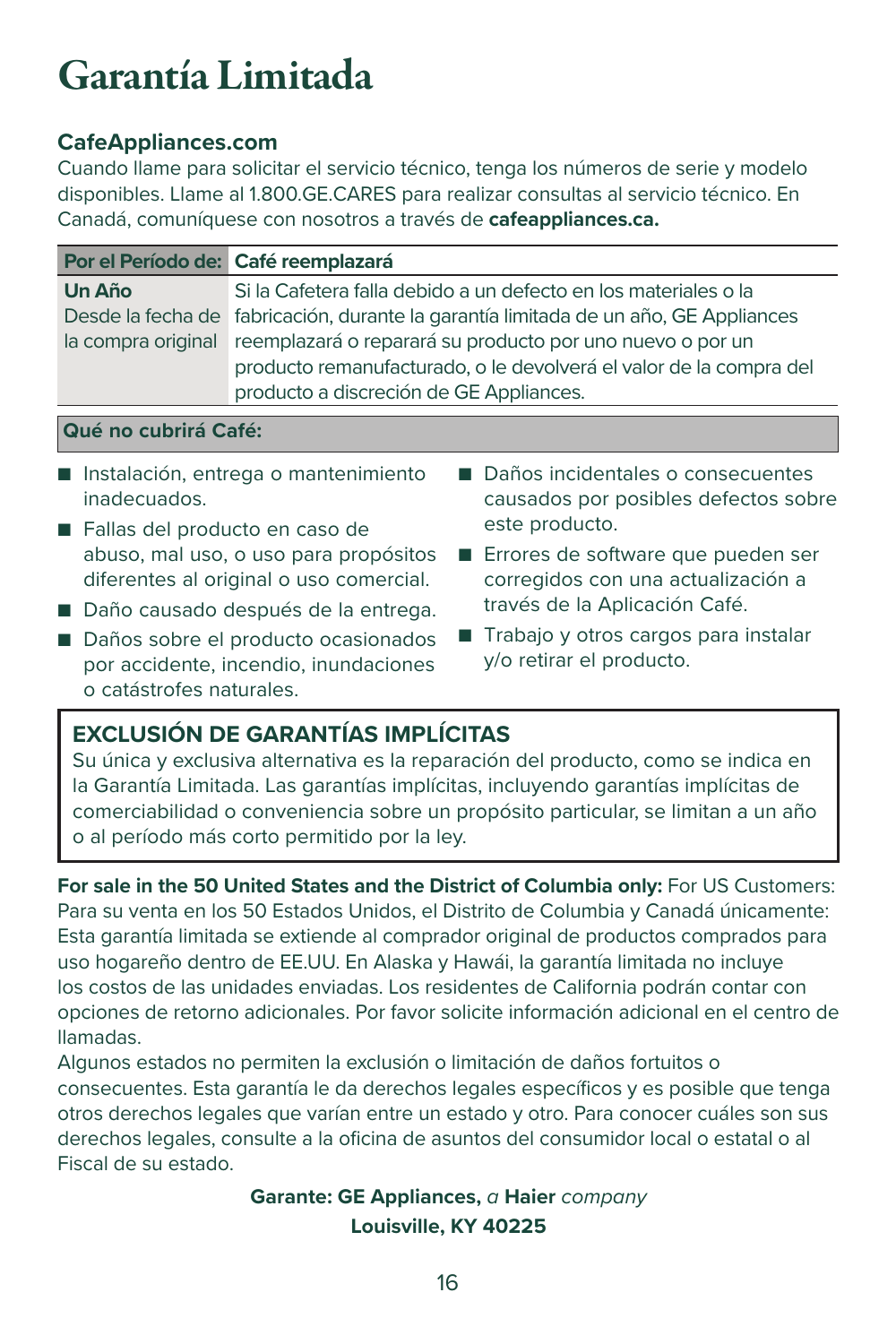## Soporte para el Consumidor

### **SITIO WEB DE CAFÉ**

¿Desea realizar una consulta o necesita ayuda con su electrodoméstico? ¡Intente a través del Sitio Web de Café Appliances las 24 horas del día, cualquier día del año! También puede comprar más grandiosos electrodomésticos Café Appliances y sacar ventaja de todos nuestros servicios de apoyo a través de Internet, diseñados para su conveniencia. **cafeappliances.com**

#### **REGISTRE SU ELECTRODOMÉSTICO**

¡Registre su electrodoméstico nuevo a través de Internet, según su conveniencia! Un registro puntual de su producto permitirá una mejor comunicación y un servicio más puntual de acuerdo con los términos de su garantía, en caso de surgir la necesidad. También puede enviar una carta en la tarjeta de registro impresa previamente que se incluye con el material embalado. cafeappliances.com/register

#### **PIEZAS Y ACCESORIOS**

Aquellos individuos calificados para realizar el servicio técnico de sus propios electrodomésticos podrán solicitar el envío de piezas o accesorios directamente a sus hogares (se aceptan las tarjetas VISA, MasterCard y Discover). Ordene a través de Internet las 24 horas del día.

#### **cafeappliances.com/parts**

**Las instrucciones que figuran en este manual cubren los procedimientos que serán realizados por cualquier usuario. Otros servicios técnicos generalmente deberán ser derivados a personal calificado del servicio técnico. Se deberá tener cuidado, ya que una reparación indebida podrá hacer que el funcionamiento no sea seguro.** 

### **CONTÁCTENOS**

Si no se encuentra satisfecho con el servicio que recibió de Café Appliances, comuníquese con nosotros a través de nuestro sitio Web con todos los detalles, incluyendo su número telefónico, o escriba a: General Manager,

General Manager, Customer Relations | GE Appliances, Appliance Park | Louisville, KY 40225 **cafeappliances.com/contact**